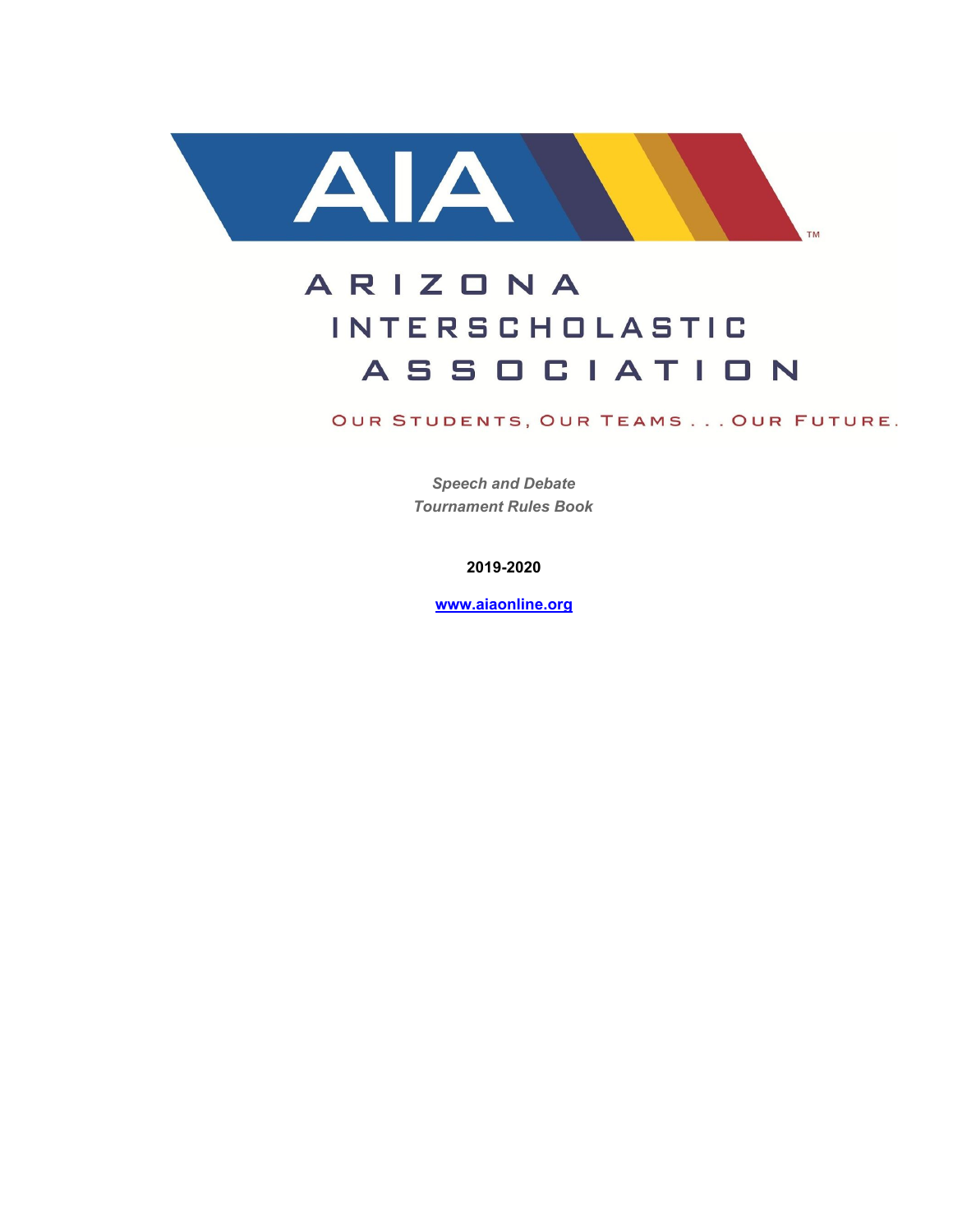# **Table of Contents**

| Page 2          | <b>Forward</b>                                |
|-----------------|-----------------------------------------------|
| Page 3          | <b>Code of Ethics</b>                         |
| Page 5          | <b>Purposes and Responsibilities</b>          |
| Page 6          | <b>AIA General Tournament Information</b>     |
| Page 10         | <b>Scheduling Events</b>                      |
| Page 17         | <b>Pairing and Tabulating Debate</b>          |
| Page 23         | <b>Debate Pairing Brackets</b>                |
| Page 24         | <b>Scheduling of Speech Events</b>            |
| Page 33         | <b>Tabulating Sweepstakes</b>                 |
| Page 35         | <b>Tournament Director Checklist</b>          |
| Page 36         | <b>Handling Problems at Tournaments</b>       |
| Page 38         | <b>Debate Categories and Rules</b>            |
| Page 41         | Guidelines for the use of Computers in Debate |
| Page 43         | <b>Congressional Debate</b>                   |
| Page 50         | <b>Descriptions and Rules for Speech</b>      |
| <b>Appendix</b> | <b>Forms</b>                                  |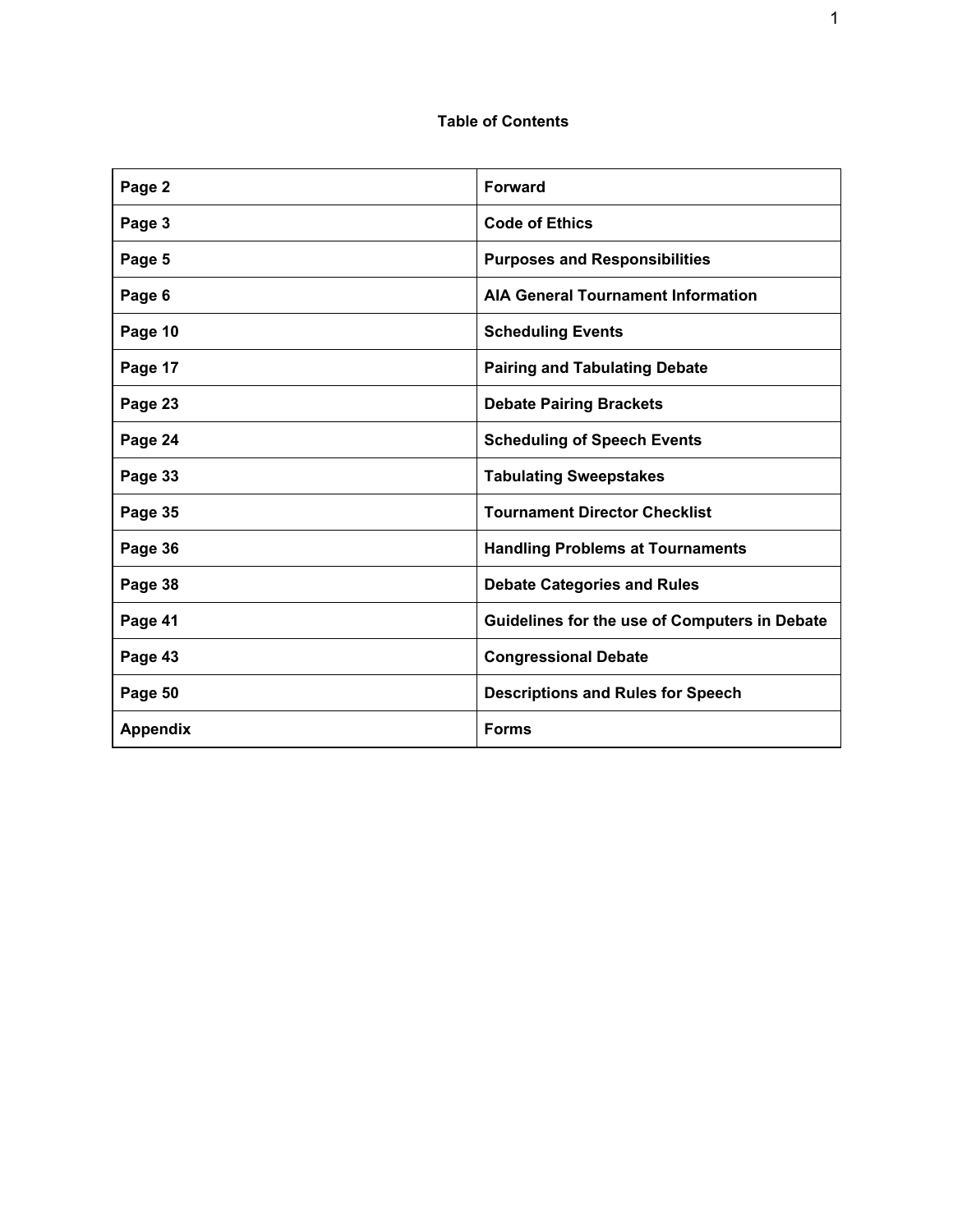#### **FOREWORD**

The Arizona Interscholastic Association sponsors the State Speech and Debate Tournaments.

While much of the material included in this tournament rules book is concerned primarily with the AIA qualifying and state tournaments, it is hoped that many of the areas discussed can be of assistance to you in developing a broad speech **and** debate program.

The rule book is intended to help those schools that already have an active program as well as those which are beginning to develop speech and debate activities. Questions of clarification and suggestions for improvement should be directed to your division representatives who will be willing to offer assistance in the development of your speech and debate program.

The State Speech and Debate Advisory Committee has updated and revised this bulletin quite extensively. Speech and Debate Directors are encouraged to review all the rules and regulations carefully prior to the state tournaments.

For additional information you may contact:

Arizona Interscholastic Association Speech Representative 7007 N. 18th St., Phoenix, AZ 85020-5552 (602) 385-3810 speech@aiaonline.org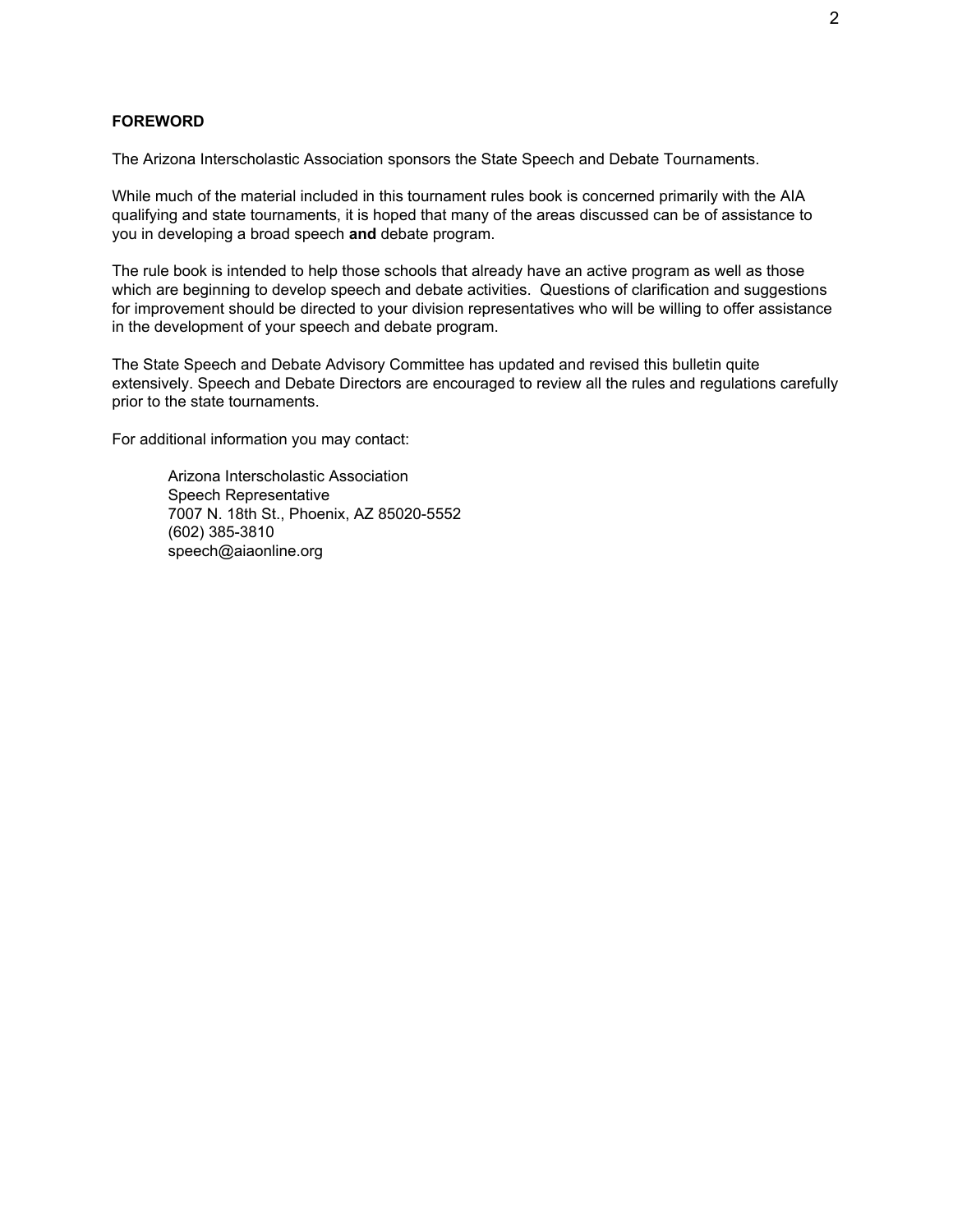#### **CODE OF ETHICS**

It is the philosophically and ethically desirable outcome that educational values inherent in competition be placed ahead of winning. Winning should be the natural result of careful research, diligent preparation, and a clear and thoughtful presentation which takes into account the audience, among other factors. The audience at tournaments is comprised primarily of high school students and includes non-competing spectators as well as the judges for the tournament. Material for tournament events should be selected and prepared with the divergent nature and age of the primary audience in mind. The coach of each team has the responsibility of determining the appropriateness of material used by his/her team.

It is to be remembered that the intent of those involved in speech and debate competition is to provide an educational experience of the highest possible caliber; that we bring to each other and to the students, widely divergent backgrounds and areas of expertise; that intellectual growth thrives in an atmosphere of mutual respect. Students tend to emulate their coaches, whose personal and professional conduct should always be above reproach. Any protests should be made in a manner commensurate with the highest standards of our profession.

Judges should be reminded that these are high school students, not polished professionals. Written critiques should be succinct, constructively worded, honest evaluations of that particular performance. Among the several responsibilities of a judge lies the obligation to encourage the students to complete their selections. Decisions, ranks, and ratings are considered privileged information and are not to be divulged by the judge to anyone. It is the responsibility of the judges to know and enforce the tournament rules and procedures.

Contestants are reminded that much is to be learned from each other, as well as from the general experience. It is courteous for students to remain throughout the round to which they have been assigned, listen appreciatively, and encourage other contestants regardless of school affiliation. They will enter and leave rounds only when no one is speaking.

Contestants must conduct themselves with the utmost distinction befitting of a speech and debate student. Students should take caution in expressing themselves and not use language that may offend or embarrass the performer or audience. Furthermore, in debate or individual event rounds, the use of offensive language will not be tolerated. Consequently, editing offensive material is strongly suggested.

The following practices are considered unethical and pedagogically unsound and are not condoned:

- 1. The distortion or falsification of evidence.
- 2. The altering of material in interpretative events that is contrary to the author's intent.
- 3. The use of literature which will offend or embarrass the performer or audience because of language, actions or subject matter.
- 4. The writing of cases, speeches and introductions by anyone other than the student himself.
- 5. The use of canned material in extemporaneous and impromptu speaking.
- 6. The use of emotional appeals without the evidence to support them.
- 7. The diverting of attention from weakness in argument by unsupported attacks on the opponent.
- 8. The breaching of normal courtesy by heckling, grimacing, or other disruptive actions while the opponent is speaking or performing.

The responsibility of knowing and adhering to the rules of the particular event in the particular tournament lies solely with the coach. Specific attention is directed to the matter of securing coaches who are highly qualified and who understand both young people and the events in which they compete. Violation of AIA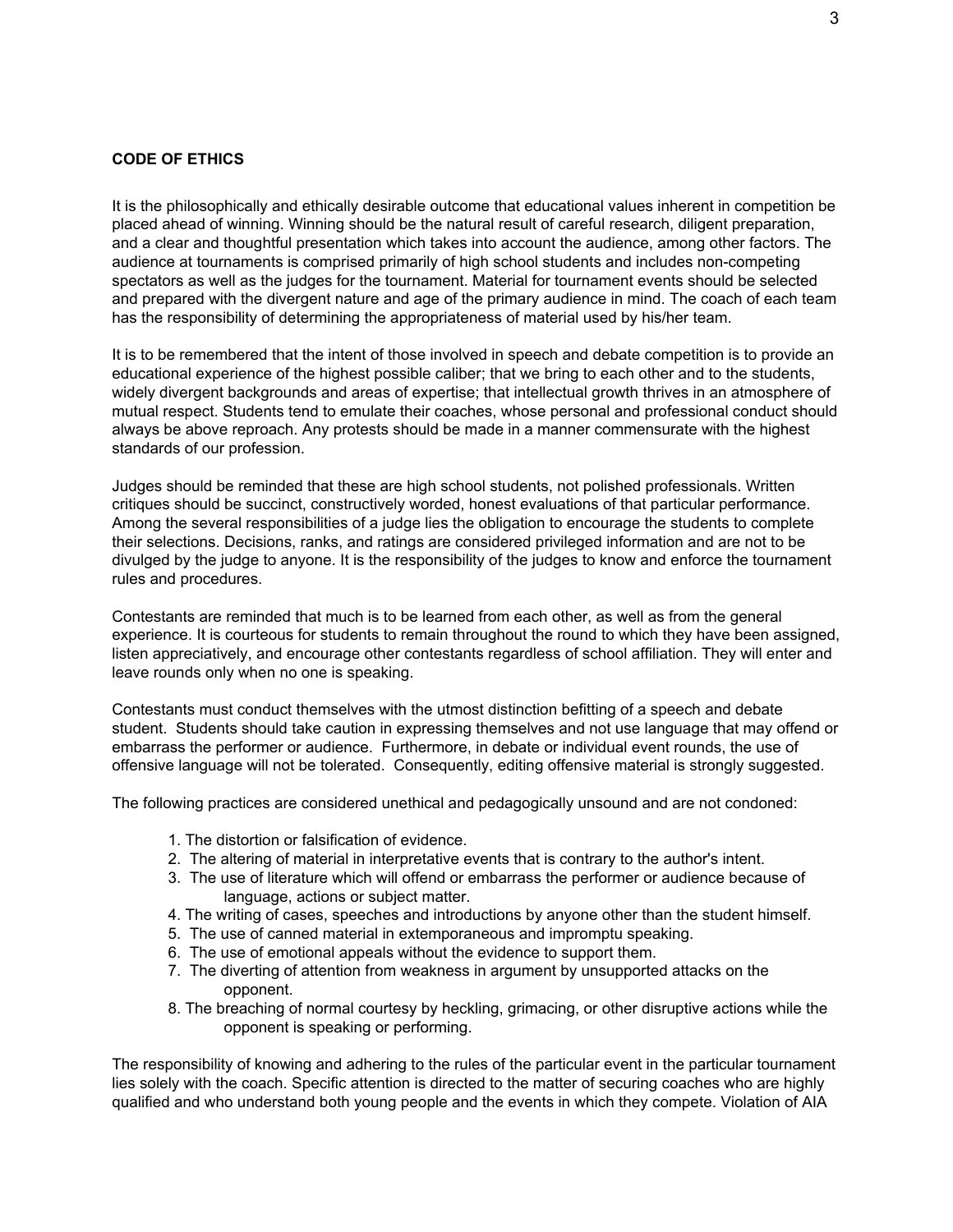Speech and Theatre Debate Tournament Rules may result in disciplinary action by the AIA Executive Board as stated in Article 16 of the AIA Constitution and Bylaws.

#### **Protest Procedures**

- -Provide the official AIA Protest Form. *Only* this form will be accepted. This can be found on [www.aiaonline.org.](http://www.aiaonline.org/)
- -The ethics committee is required to verify that all protest forms have been thoroughly completed.
- -The protest must be signed by another uninvolved head coach to insure the validity of the protest.
- -The protested team must receive a reasonable time to craft a response. The ballot must be received before the committee is formed.
- -The Tournament Director(s) forms an ethics committee of five additional members who should

be

as unbiased and unconnected to the issue as humanly possible. Three members may be used when five cannot be found

- -The TD(s) shall serve as chair of the committee and shall act as an independent arbiter and not attempt to sway the decision of the committee.
- -All filed protests (infractions) are considered valid from tournament to tournament, season to season. For example: A protested selection or piece of evidence is found in violation in tournament A. If *the same violation* occurs in tournament B, the competitor and head coach will be immediately disqualified.
- -The respective conference representative will officially file all protests with the AIASDAC.
- -Only the head coach, protester, competitor(s), and Ethics Committee may be involved in protest procedures.
- -All Ethics Committee decisions are final.
- -Any disputed decisions are NOT to be addressed at tournaments, but at the next AIA Committee meeting.
- -No coach, competitor, or protester may contest an Ethics Committee decision. If a coach, competitor, or protester is in disagreement with Ethics Committee decision, they may formally write their complaint and present it personally or through their AIA Conference representative for discussion and resolution at the next AIA Advisory Committee meeting.
- -If a coach, competitor, or protester refuses to abide by an Ethics Committee decision, they are to be disqualified and ejected from the tournament (even if this means a team must be disqualified as well as a result of a lack of certified supervision) as per AIA bylaws.

-Rankings, decisions, and the results will not be changed by the result of a protest, unless it is found that the infraction affected the outcome of the round in question.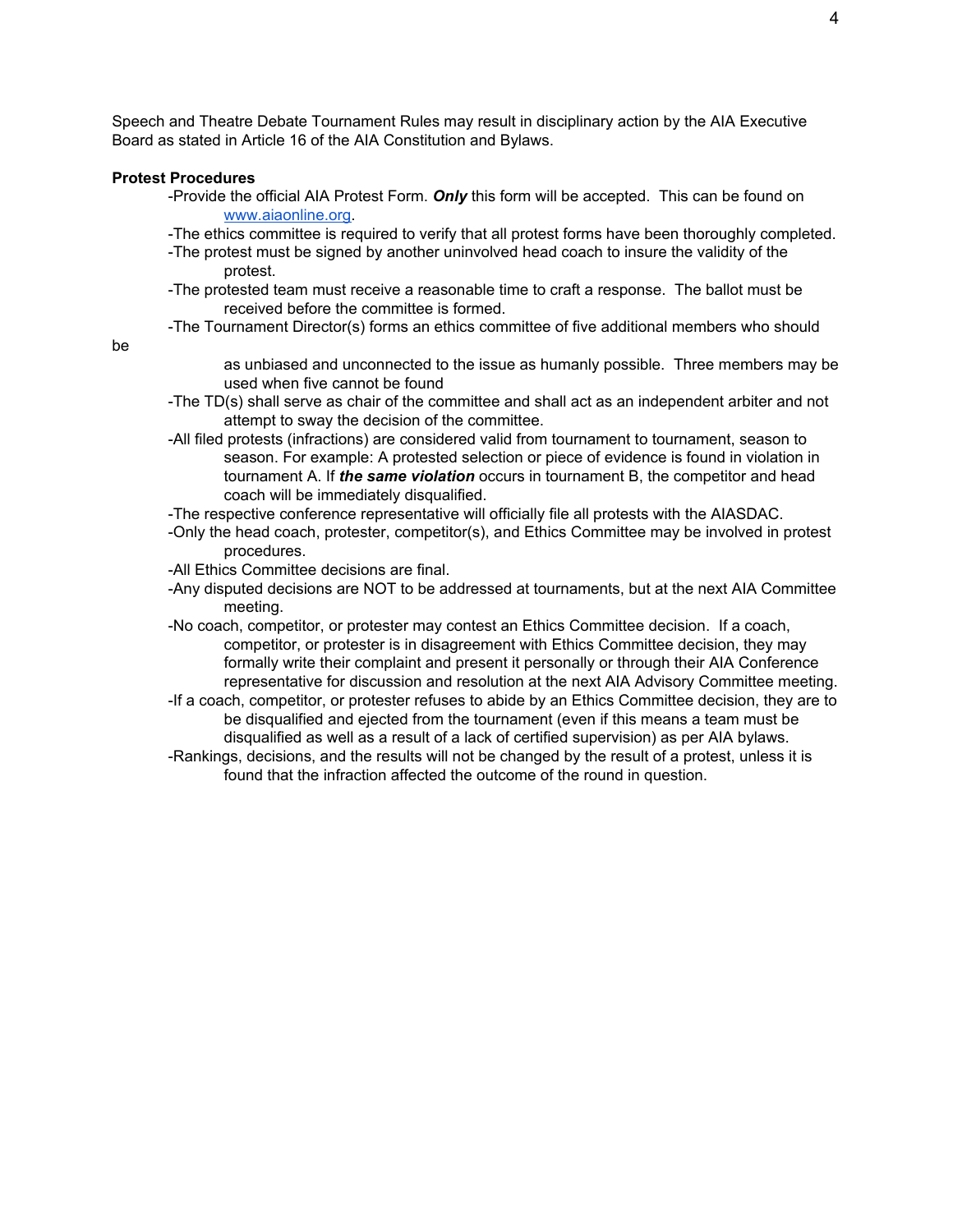#### **PURPOSES AND RESPONSIBILITIES**

The Arizona Interscholastic Association has established the framework which will provide the opportunity for AIA member schools to participate in **Speech and Debate tournaments** with the following educational values in mind:

- 1. Provide the skills of communication.
- 2. Develop an appreciation of literature and drama.
- 3. Promote the teaching of speech, debate and theatre in secondary schools.

While the **Arizona Speech and Debate Advisory Committee** has assumed much responsibility for realizing these purposes, it cannot succeed without the enthusiastic support and cooperation from the students, faculty, and administrators of the member schools. The responsibilities of those who participate in the AIA Speech and Debate Tournaments are obvious but are sometimes overlooked.

It is the rule that no student(s) shall be permitted to participate in the program unless accompanied by an adult with a valid Arizona teaching certificate. The AIA coaching rule states that a certified (teaching or substitute certificate) person must be accountable for students. EXCEPTIONS: If the teacher works for a school that does not require certification, that teacher is an employee of the school and recognized as the coach-in-charge for that school. Or, in an emergency situation the committee would recognize a coach, teacher or administrator from another school as the responsible party mentioned above. Such delegation should come from the administration of the home school. Please see AIA Bylaws Articles 17 and 36 (back of Speech Rule Book or in the Bylaws).

In addition, as guests of the schools which host the AIA Tournaments, all those involved have a responsibility to respect the property of these institutions. We should also respect any rules, customs, or traditions they might have. In addition, such practices as those forbidding smoking in the buildings or on the campuses of host schools will be observed. The tournament director is authorized to take necessary actions up to and including including notifying AIA of non-compliance.

By accepting such responsibilities as these, all of the individuals who participate in the AIA Speech and Debate program can insure its continued growth, development and standards by upholding and implementing the following Code of Ethics.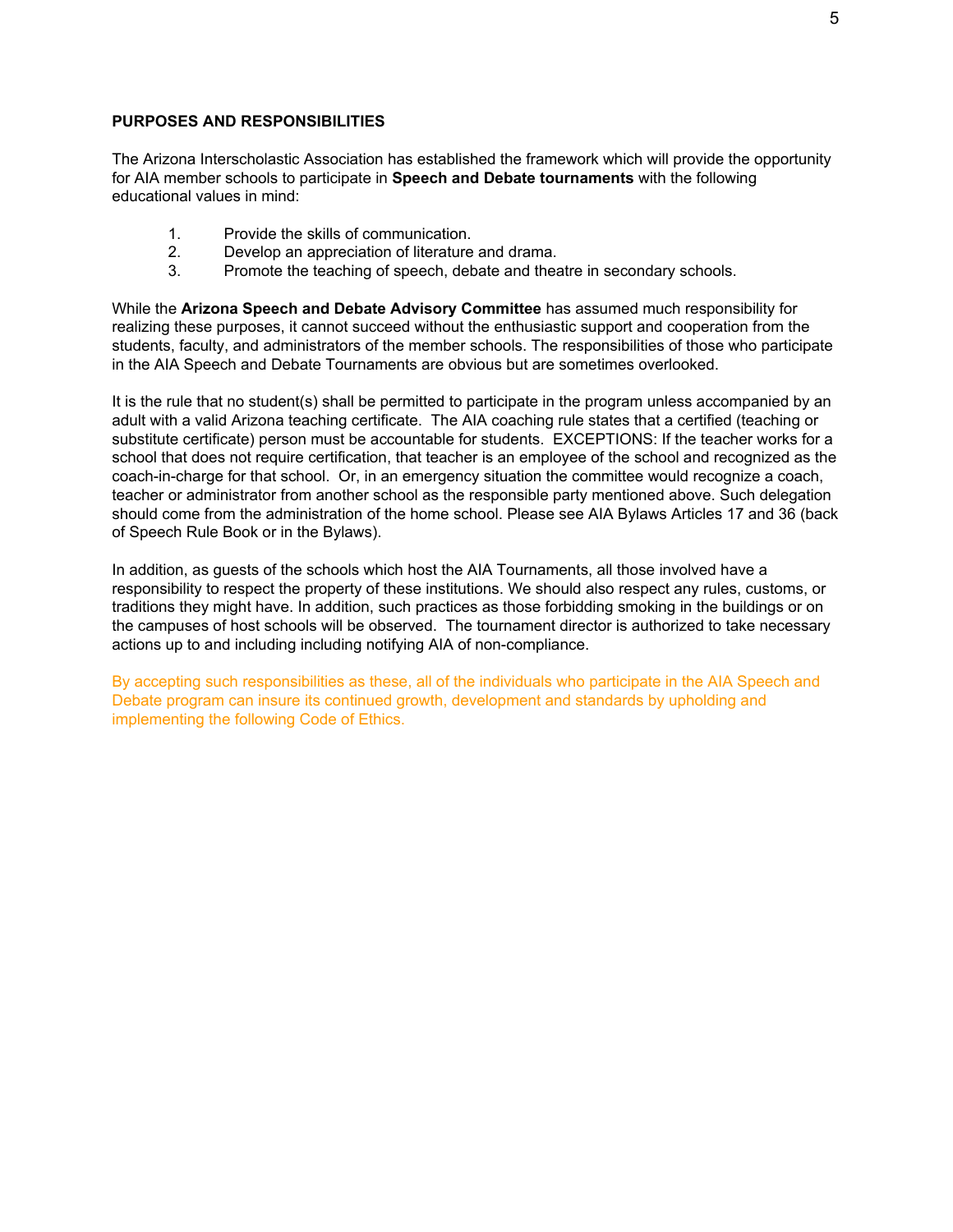## **AIA GENERAL TOURNAMENT INFORMATION**

Failure to abide by any of the rules listed in this Tournament Rules can result in disqualification and/or notification to the AIA for appropriate action.

#### I. **GENERAL**:

- A. All persons in attendance will follow the rules and regulations of the host school.
- B. For the AIA Speech & Debate Tournaments the individual(s) whose name(s) appear

(s)on

the entry blank as the coach shall be considered the official voice for the school during the tournament and will be required to remain at the tournament with the participants unless another "coach in charge" is designated by that school's head coach.

- C. The official coach of each participating school will have the opportunity to review tournament results prior to posting semi-finals and finals .
- D. Only the official coach has a right to protest and address the committee or tournament director. Protests concerning the infractions of the rules should be made immediately upon knowledge of the infraction.
- F. In all matters concerning the state tournament, the AIA-ASDCA shall make all final decisions and have final authority. Matters that arise at the tournament will be decided by the conference representatives for that state tournament.
- G. Participants will compete against as many different individuals as is possible and will not compete against members of their own school unless such procedure is unavoidable.
- H. Students are expected to report to rounds on time. Any undue delay must be the result of tournament scheduling. When the round scheduling is not specific, the round will begin 15 minutes after the posting. Contestants are expected to be in their rooms at that time except in the case of double entries. Failure to comply with this rule may, at the tournament director's discretion, result in forfeiture or a last-place ranking in the round.
- I. Only those events which are included in this tournament rules books are allowed to be held at the state tournaments. For invitational tournaments, AIA rules pertaining to eligibility, coaching requirements and transfer rules shall be adhered to. All event rules including pairing, do not need to follow all AIA guidelines. All rule deviations must be expressed in invitations which are posted with adequate notice.
- H. It is mandatory that the tournament directors make all tabulation results available to all participating schools in a timely fashion.

## II. **ENTRIES**:

- A. All schools that are eligible for participation will receive from the State Office of the AIA the Tournament Rules and Constitution & Bylaws early in each school year.,
	- 1. In order to compete at the AIA State Tournament a student school must have competed in a minimum of 4 tournaments prior to State.
	- 2. All schools that are eligible for participation may be directed to their Athletic Director or Activities Coordinator for a copy of the AIA Constitution and Bylaws and Speech and Debate Tournament Rules Book.
- B. In addition, each tournament director will post an invitation no later than six weeks prior to the contest date. The invitation should include:
	- 1. Date and site of the tournament.
	- 2. List of the events, the number of entries permitted, special rules concerning the nature of the events, number of events an individual may enter, etc.
	- 3. Indication of entry fees. Fees will be based on the official entry as of 4:00 p.m., Wednesday prior to the tournament and payable at registration. Any cancellation or "no shows" after this deadline will still be assessed for payment. Payment will be accepted in cash, check, or purchase order.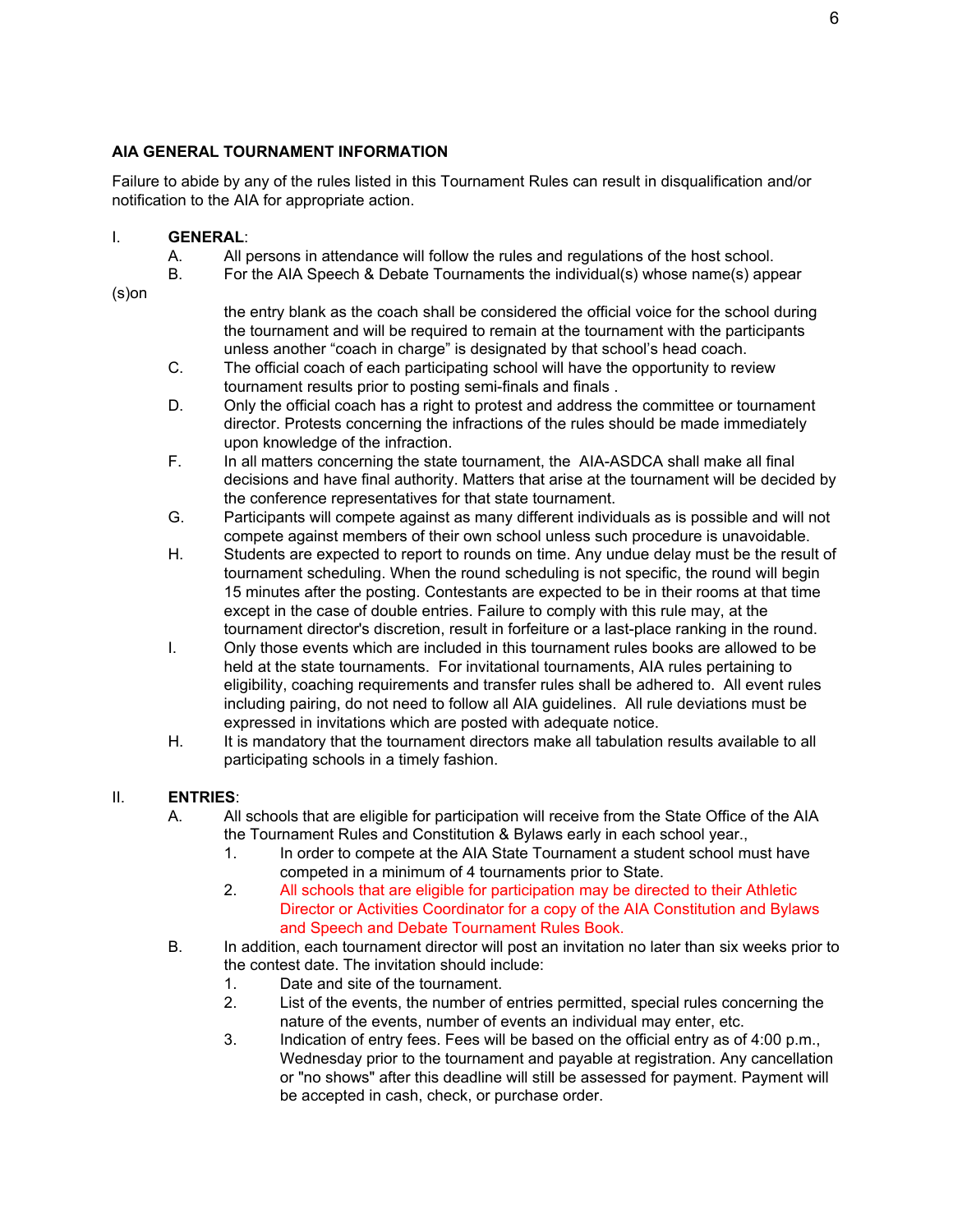- 4. Judging requirements that must be met by each participating school.
- 5. Indication of deadline for entry lists to be returned, and statement as to whom entry lists are to be mailed.
- 6. A tentative schedule of events. The AIA Tournaments normally follow this schedule:
	- a. Saturday

8:00 a.m.--Round I, Individual Events 9:30 a.m.--Round II, Individual Events 11:00 a.m.--Round III, Individual Events 2:00 p.m.--Semi-Finals (all events) 4:00 p.m.--Finals (all events)

- 7:00 p.m.--Awards Assembly
- 7. An indication as to where and when the coaches should register on the day of the tournament.
- B. Policy debaters may triple enter at the State Tournament. This means that a debater

may

enter one (1) debate event and two (2) individual/ duo events.

- C Lincoln-Douglas debaters may quadruple enter at the State Tournament. This means that a debater may enter one (1) debate event and two (2) individual/ duo events and Congressional debate.
- D. A student may enter a maximum of two (2) individual events
- E. AIA schools are allowed to enter **up to six** (6) entries in all other events at the state tournament. Tournament entry limits will be set by the AIA committee dependent upon space available at the host site.

# **III. PHYSICALLY CHALLENGED COMPETITORS:**

- A. Special accommodations must be requested in writing to the tournament director prior to the tournament.
- B. If situations arise during the tournament concerning physically challenged competitors, the ethics committee will make adjustments.

# **IV. JUDGES:**

A. Schools have the following judging obligations:

1 judge for 5 entries or fraction thereof for Interpretation/Duo-Acting/Duo Interpretation/Platform Events

- 1 judge for every 2 debaters of fraction thereof for Lincoln-Douglas Debate
- 1 judge for every 2 debate teams or fraction thereof for Policy Debate
- 1 judge for every 2 debate teams or fraction thereof for Public Forum Debate
- 1 scorer or parliamentarian for Student Congress
- B. The original quota of judges must be present at the time of registration. Failure to provide the listed number of judges may mean elimination of up to five students for each individual event judge who is missing, up to five duet-acting teams individual events entries for each Duet-Acting individual event judge who is missing, up to two Lincoln-Douglas debaters for each L-D judge who is missing, up to 2 Public Forum teams for each Public Forum judge who is missing, the school's entire Student Congress entry for a Student Congress official who is missing, or up to two Policy Debate teams for each Policy judge who is missing. At the discretion of the tournament director a penalty fine may be assessed for each round missed. A school's quota of judges must remain for at least two rounds after the elimination of its last student.
- C. The committee determined that an AIA committee member who is working in the tab room counts as one judge to meet their school's judging quota.
- D. Prior to turning in their ballots, judges may not confer with anyone except their timekeeper in any event.
- E. Judges may be pre-assigned for all semi-final rounds, with three judges from three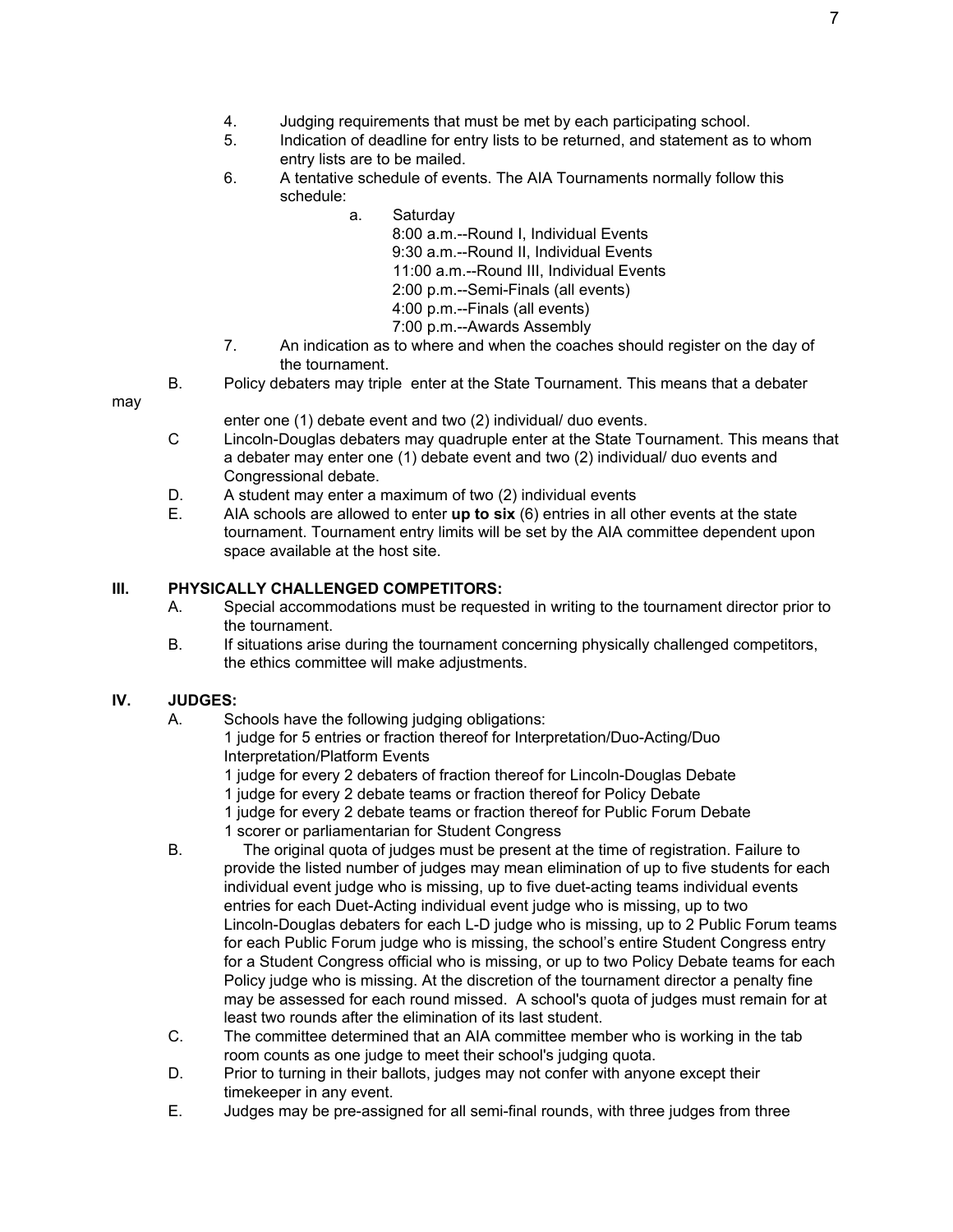different schools in each room. For the finals, all judges are expected to report to the tournament headquarters shortly before the round begins for their assignment. An attempt will be made to have the three judges each represent a different school, with no student being evaluated by a judge from his school.

- F. The following procedure will be used in resolving complaints made to the ethics committee about judges:
	- 1. Step One the- the committee will discuss the problem with the coach.
	- 2. Step Two if necessary, the judge will be removed.
	- 3. Step Three the AIA will contact the coach and principal.
- G. The AIA Speech and Debate Committee understands that there are many times when a school acquires a judge to meet their required judge quota for a tournament, but the judge has no affiliation with the school or its team, and therefore can be designated as Unaffiliated. A school may enter a judge as unaffiliated, but that judge will still count towards the school's quota, if the judge meets the following criteria:
	- 1. If the judge is an alum of the school, the judge must have graduated at least 5 years previously.
	- 2. The judge is neither a blood relative of, nor can reasonably be identified as the significant other of any member of the school's team or coaching staff.
	- 3. The judge has not been a member of the school's coaching staff for at least 5 years.
	- 4. The judge must agree not to act in a coaching capacity at that tournament. (This would include, but not be limited to: sharing flows; critiquing IE performances; critiquing rounds in debate events over and above the normal extent of critique in that event.)
	- 5. The judge does not meet the above criteria for any **other** school at the competition. (It is the judge's responsibility to disclose any affiliations within the last 5 years to the tournament staff, so the judge may be properly blocked from judging a school or an individual competitor for which they do not meet the above criteria).
	- 6. If a reasonable doubt exists as to whether a judge should be considered unaffiliated, the default course of action is to affiliate the judge. It is the responsibility of a team's head coach to make clear to unaffiliated judges their responsibilities under (4 and 5) above.

## **V. FEES:**

- A. Each school will pay \$20.00 base fee.
- B. Each school will pay \$10.00 entry fee for each entry in events in which two students compete as a team.
- C. The entry fee for each entry in events in which individual students compete will be \$5.00 per entrant per event.
- D. Fees will be based on the official entry as of 4:00 p.m., Wednesday prior to the tournament and payable at registration. Any cancellation or "no shows" after this deadline will still be assessed for payment. Payment will be accepted in cash, check, or purchase order.

# **VI. TOURNAMENT BUDGET**

- A. Following the AIA Speech & Debate Tournaments, the tournament director is responsible for rendering the financial report (Tournament Income Expense Report TIER) and School Participation Form to the Director of Finance. The TIER form is accessible from the AIA website. Net proceeds from the event will be submitted and/or retained by the AIA to offset event expenses..
- B. Expenses which may be covered through fees are:
	- 1. Hospitality for tab room personnel and coaches and judges lounge.
	- 2. Custodial fees.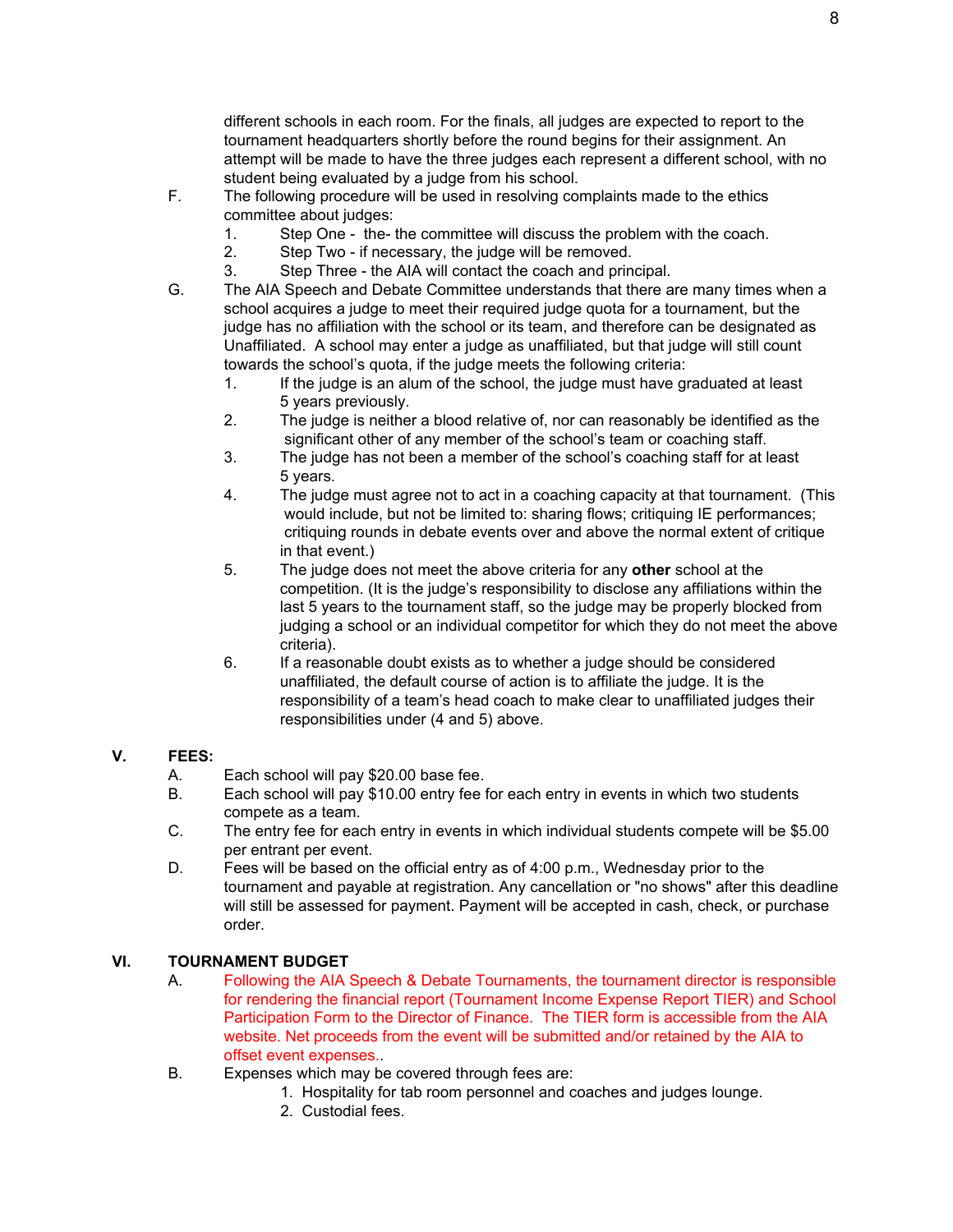- 3. Play judges.
- 4. Security & clerical.
- 5. Postage.
- 6. Miscellaneous supplies.
- 7. Site and Tournament Director stipends.

# **VII. COMPETITOR AWARDS:**

One set of each of the following medals are needed for each state tournament. One set marked: Division 1 One set marked: Division 2

| SETS:<br><b>ORATORY</b><br><b>INFORMATIVE SPEAKING</b><br><b>EXTEMPORANEOUS</b><br><b>IMPROMPTU SPEAKING</b><br>DRAMATIC INTERPRETATION<br>PROSE INTERPRETATION<br>POETRY INTERPRETATION<br><b>HUMOROUS INTERPRETATION</b><br>DUET ACTING (2 each)<br>DUO-INTERPRETATION (2 each)<br>PROGRAM ORAL INTERPRETATION<br>POLICY DEBATE<br>LINCOLN-DOUGLAS<br>PUBLIC FORUM DEBATE<br>STUDENT CONGRESS | PLACES 1ST - 6TH<br>PLACES 1ST - 6TH<br>PLACES 1ST - 6TH<br>PLACES 1ST - 6TH<br>PLACES 1ST - 6TH<br>PLACES 1ST - 6TH<br>PLACES 1ST - 6TH<br>PLACES 1ST - 6TH<br>PLACES 1ST - 6TH<br>PLACES 1ST - 6TH<br>PLACES 1ST-6TH<br>2 - 1ST PLACE<br>$2 - 2ND$ PLACE<br>4 - 3RD PLACE<br>1 - 1ST PLACE<br>1 - 2ND PLACE<br>2 - 3RD PLACE<br>2 - 1ST PLACE<br>$2 - 2ND$ PLACE<br>4-3RD PLACE<br>For each House of Student Congress at |
|-------------------------------------------------------------------------------------------------------------------------------------------------------------------------------------------------------------------------------------------------------------------------------------------------------------------------------------------------------------------------------------------------|----------------------------------------------------------------------------------------------------------------------------------------------------------------------------------------------------------------------------------------------------------------------------------------------------------------------------------------------------------------------------------------------------------------------------|
|                                                                                                                                                                                                                                                                                                                                                                                                 | the State Tournament:<br>PLACES 1ST - 6TH                                                                                                                                                                                                                                                                                                                                                                                  |
| A.I.A. CHAMPION SWEEPSTAKES TROPHY                                                                                                                                                                                                                                                                                                                                                              | 1                                                                                                                                                                                                                                                                                                                                                                                                                          |
| A.I.A. RUNNER-UP SWEEPSTAKES TROPHY                                                                                                                                                                                                                                                                                                                                                             | 1                                                                                                                                                                                                                                                                                                                                                                                                                          |
| A.I.A. THIRD PLACE SWEEPSTAKES TROPHY                                                                                                                                                                                                                                                                                                                                                           | 1                                                                                                                                                                                                                                                                                                                                                                                                                          |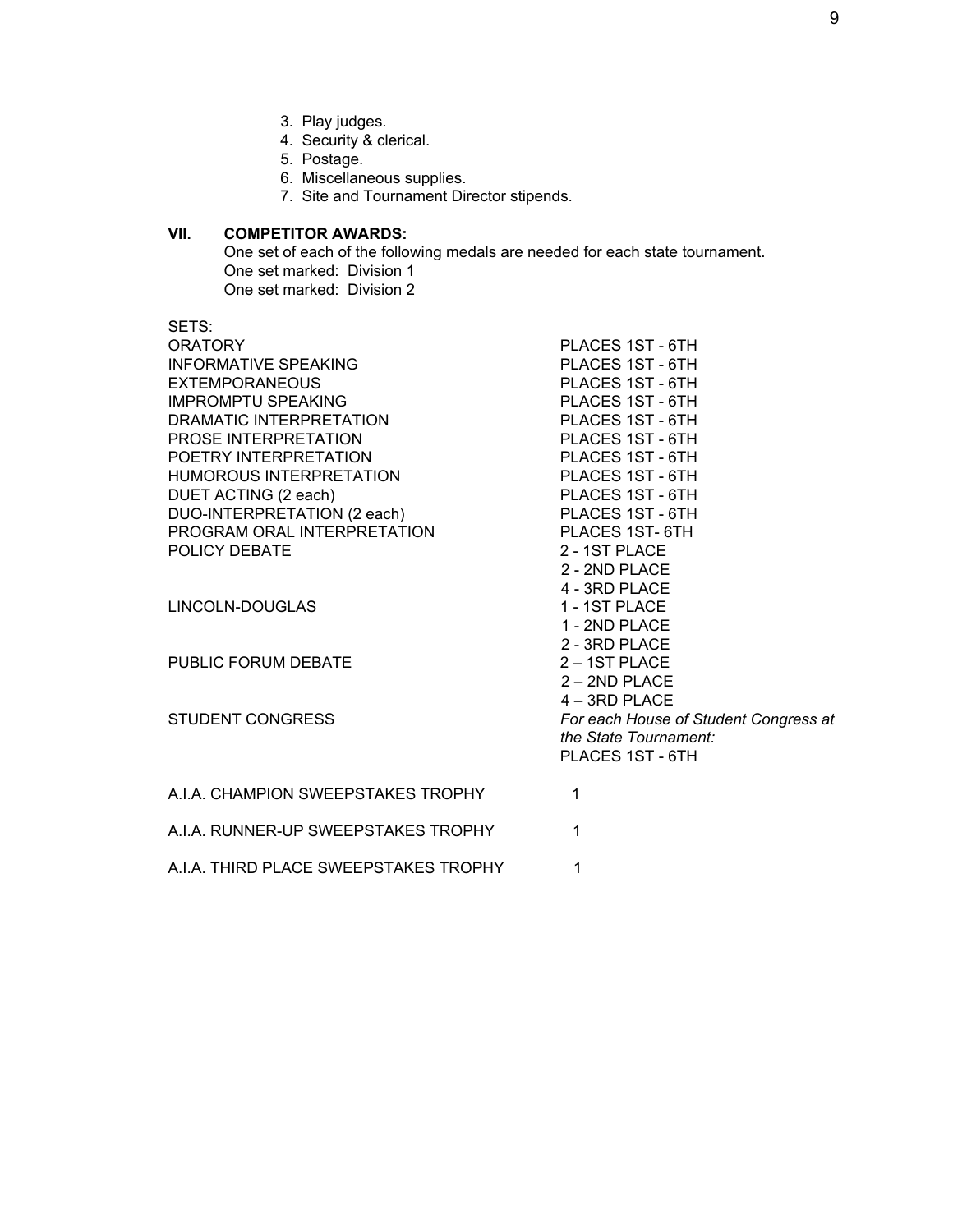## **SCHEDULING OF EVENTS**

## Tabulation software such as "Joy of Tournaments" may be used in place of physical tab sheets.

## TAB SHEETS

The Tournament director should prepare a tab sheet for each event. A tab sheet will provide space for the name of the event, each participant's full name and code, and a place for each participant's ranking and rating for each round. A sample tab sheet is at the end of this section. In some cases code numbers instead of participant names are used in addition to school codes. If so, participant name, number and school code should be clearly indicated on the Tab Sheet. If a participant is double entered, attempt to assign that participant the same code number for all events. If he/she does not have access to a program, then the following method should be used.

# **I. PANELING INDIVIDUAL EVENTS**

- A. The tournament director should create a template on the computer, which will include a place for:
	- 1. The name of the event.
	- 2. The round number.
	- 3. The room numbers.
	- 4. The names of the judges.

5. The codes and names of the contestants assigned to each panel.

B. The guidelines for paneling, in order of importance, are:

1. It is preferred that no students shall meet others from the same school. If it is unavoidable due to judging constrictions or the number of students in the event, students from the same school will meet as seldom as possible.

2. No judge may judge students from a school with which the judge has an affiliation unless it is unavoidable due to entry sizes and judge constrictions..

- a. The school the judge is representing at the tournament.
- b. The school the judge attended.
- c. The school(s) for which the judge has coached students (excluding working with students at summer institutes)

Students should not meet the same students more than once in preliminary rounds unless it is unavoidable due to the size of the entry in the event.

- 4. If known, students of different ranks are evenly distributed.
- C. Next, determine how many panels will be required for each round of each event. A panel is a single room to which a number of competitors and a judge are assigned. Several factors must be considered when deciding on the number of panels.
	- 1. Since no students should compete against others from their own school, the number of panels should equal the number of students entered from the school with the largest entry in that event. If five students are entered from the school with the largest entry in that event, there should be five panels. This parameter will not be possible to meet if there are only a few students entered in the event and one or more schools has a full slate in that event.
	- 2. To avoid two students competing against each other in two or more rounds, the number of panels should be one greater than the number of students in a panel. If there are thirty students entered in an event, setting-up six panels of five students would be ideal.
	- 3. Since no panels should be held with fewer than five competitors, drops on tournament day can have a negative impact on the paneling and the tournament schedule if re-paneling is necessary. Therefore, for events where only a few students are entered, it is best to have fewer panels with at least six students in a panel. In this case, parameters 1 and 2 may not be possible to meet.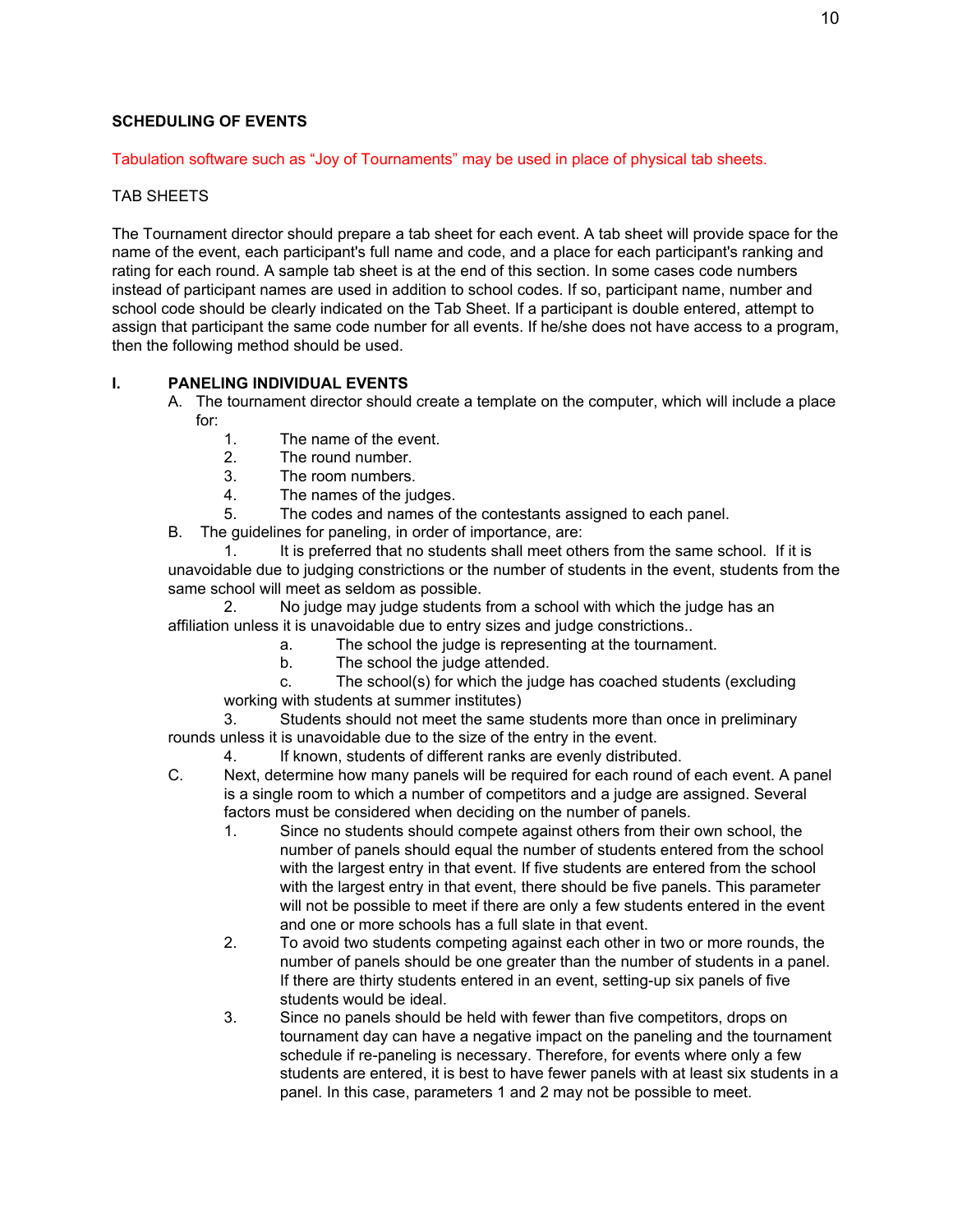11

- 4. The number of judges available also affects the number of panels. If a school has a full slate, it is conceivable that there will be a student from that school in every panel of every event. This will mean that their judges cannot be used to avoid a conflict with a judge and student from the same school being assigned to the same room. To avoid this condition, increase the number of panels to one more than the maximum number of entries from each school. If this is not practical due to the number of rooms or judges available, put two students from the school with the largest entry in the same panel, thus freeing a panel so that a judge from the same school will be able to judge.
- 5. The number of rooms available also affects the number of panels. Because there are ten individual events which must be scheduled, it would require 60 rooms if there are six panels of every event. Reducing the number of panels per event will reduce the number of rooms required. Altering the tournament schedule is another alternative. Holding round 1 of half of the events at 8:00 am and round 1 of the other half at 9:00 am will reduce by half the number of rooms needed to conduct the tournament. However, this also increases the length of the tournament significantly.
- D. Using the tab sheet as a record of the names and codes of the participants, the tournament director assigns the contestants to panels for each round. Or, this can all be completed using tabulation software such as "Joy of Tournaments."

1. Start with the school with the largest number of entries in the event being

paneled.

panel

- 2. Place the code and last name of each competitor on line 1; one competitor per
- 3. Locate the school with the next largest number of entries in the event and place the codes and names of the students on line 2; one code/name per panel.
- 4. Do not place students with the same school code on two different lines. This will avoid conflicts in paneling rounds 2 and 3.
- 5. Proceed in the same way until all competitors have been assigned to a panel.
- 6. Use students from two or more schools on a single line to complete all of the panels in that line. For example, if there are five panels, a school with three entries and a school with two entries can be placed on the same line.
- 7. If there are five panels and there are no schools or combinations of schools whose entries equal five, leave the remaining panels on that line blank. Go to the next line to continue entering codes and names. However, only leave one blank per panel.

This will complete Round I. Panels that are down with ideal conditions are as follow:

Original Oratory

| Round I<br>Room 1<br>Judge: | Round I<br>Room 2<br>Judge: | Round I<br>Room 3<br>Judge: | Round I<br>Room 4<br>Judge: | Round I<br>Room 5<br>Judge: |
|-----------------------------|-----------------------------|-----------------------------|-----------------------------|-----------------------------|
| Contestants:                | Contestants:                | Contestants:                | Contestants:                | Contestants                 |
| A-Brooks                    | A-Clements                  | A-Parker                    | A-Jones                     | A-Smith                     |
| <b>B-Schultz</b>            | B-Wade                      | <b>B-Adams</b>              | <b>B-Waters</b>             | C-Walker                    |
| D-Burton                    | D-Hansen                    | D-King                      | D-Peters                    | D-Ferguson                  |
| G-Adams                     | E-Danforth                  | E-Evans                     | E-Newsome                   | F-Nelson                    |

- E. To panel round 2:
	- 1. Begin with the template created.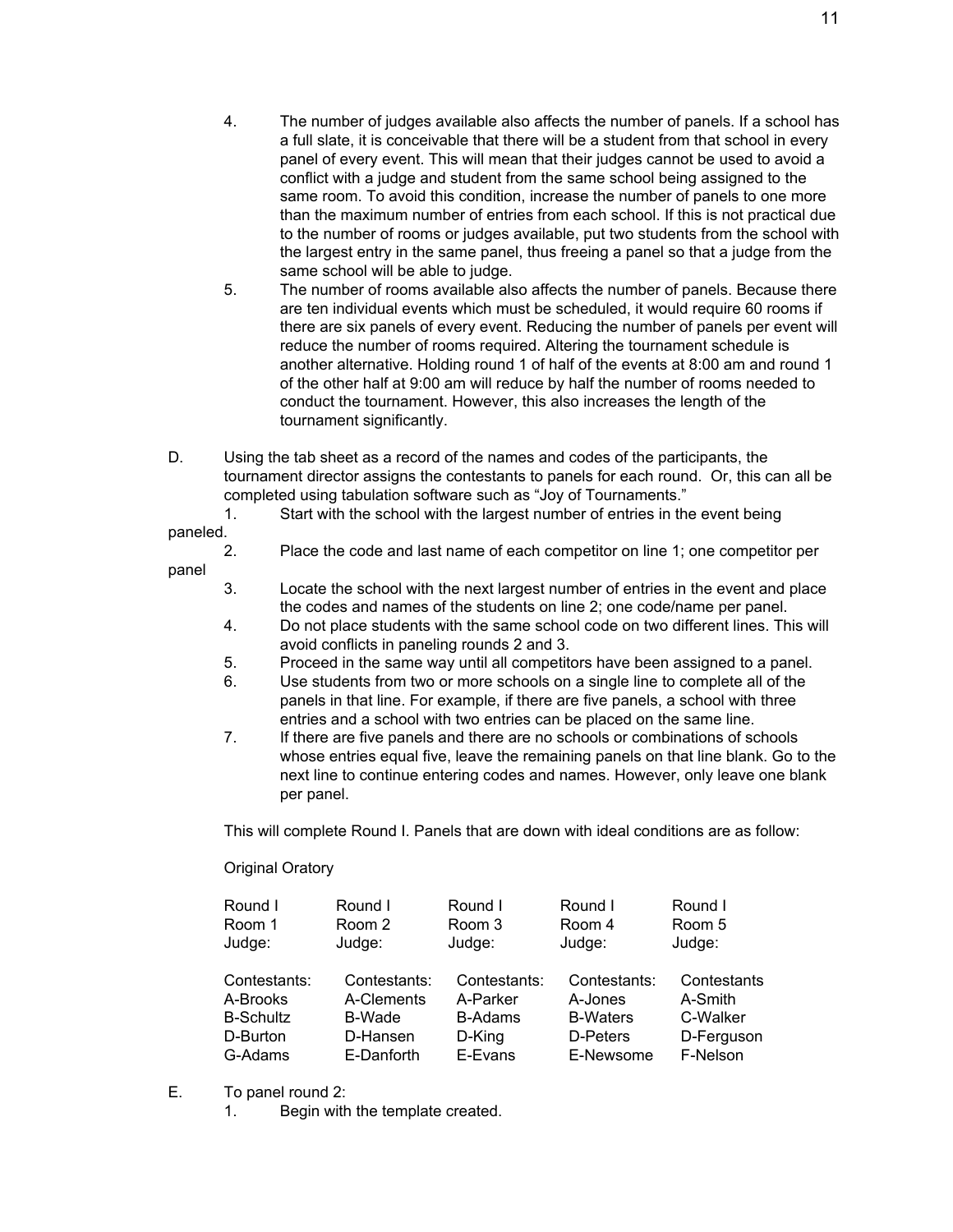- 2. Copy the names of the students as they appear on the panels for round 1, line 1.
- 3. Take the names of the speakers listed on round 1, line 2, and move each speaker one panel to the right. The speaker in panel 5 will end up in panel 1.
- 4. Take the names of the competitors on round 1, line 3, and move them two panels to the right.
- 5. Proceed in the same manner with the names on lines 4 and 5 in round 1. Keep each name on the same line, but move the panel 1 speaker over 3 or 4 panels. Notice the diagonal pattern created by the names in Round 1, Panel 1, Speakers shown in Italics in the following example.

#### Original Oratory

| Round I<br>Room 1<br>Judge: | Round I<br>Room 2<br>Judge: | Round I<br>Room 3<br>Judge: | Round I<br>Room 4<br>Judge: | Round I<br>Room 5<br>Judge: |
|-----------------------------|-----------------------------|-----------------------------|-----------------------------|-----------------------------|
| Contestants:<br>A-Brooks    | Contestants:<br>A-Clements  | Contestants:<br>A-Parker    | Contestants:<br>A-Jones     | Contestants:<br>A-Smith     |
| C-Walker                    | <b>B-Schultz</b>            | B-Wade                      | <b>B-Adams</b>              | <b>B-Waters</b>             |
| D-Peters                    | D-Ferguson                  | D-Burton                    | D-Hansen                    | D-King                      |
| E-Evans                     | E-Newsome                   | F-Nelson                    | G-Adams                     | E-Danforth                  |

- F. Paneling Round 3 is done in the same manner, only for this round, move each line to the left. Always panel round 3 from the panels created for round 1.
- G. Judging Assignments for speech events: Assigning judges can be accomplished randomly via tournament administration software such as "Joy of Tournaments." Or, in a number of ways, but the following procedure is a simple, fair, and logical method:
	- 1. The Tournament Director should obtain a sheet (or several sheets depending on the size of the tournament) of lined paper which he/she will label "Judges Assignment Sheet." On it should be a place for each judge's code identification (and his name, if available), a column to indicate what events the judge is qualified to judge, and columns for all the tournament rounds, including semi-finals and finals.
	- 2. As the entry blanks arrive, the Tournament Director will list (by code and name if possible) the judges each school is providing, plus the areas in which they will

judge.

The judges' codes will be indicated by the letter code of the school and consecutive sub-

numbers. Thus, if School C is bringing 5 judges, they will be identified as C1, C2, C3, C4, C5. The tournament director should not forget to list the judges his/her own school is providing.

- 3. The Tournament Director should now refer to his/her Master List of room assignments and with the Judges' Assignment Sheet can begin to assign the judges.
	- a. In making assignments, the Tournament Director should avoid, if possible, having judges judge participants from their own school. Reference to the Pairings Matrix which indicates the students speaking in each room will solve this problem. It is evident, however, that in smaller tournaments, this situation is often impossible to avoid.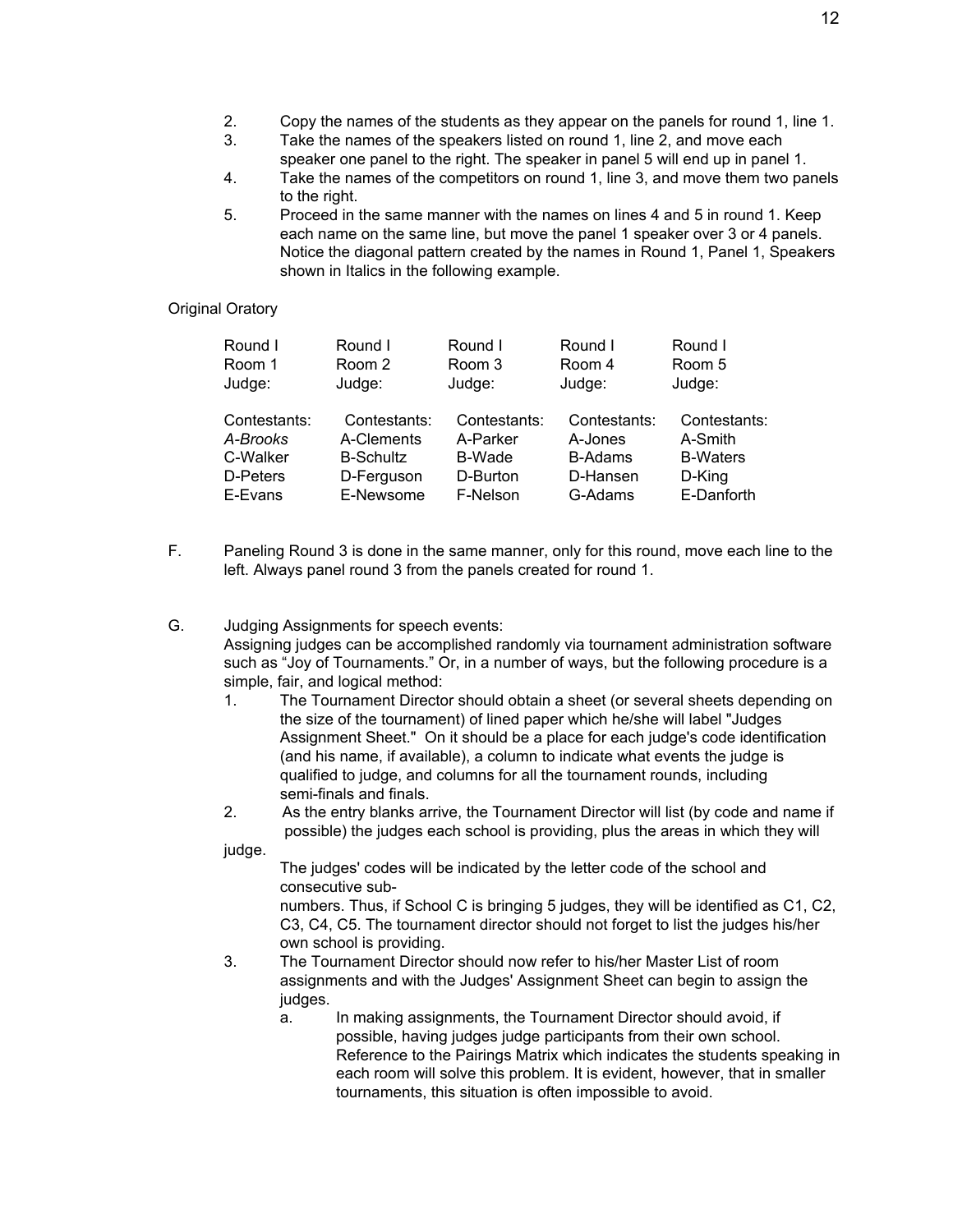- b. In making assignments, the Tournament Director should attempt to provide each judge with as wide a variety of events as possible. Thus, if a judge is qualified to evaluate the Interpretation events, he/she should be given one round of Poetry, one of Prose, and one of Drama, rather than three rounds of the same event.
- c. As each judge is assigned for a particular round, the room and event that he/she is judging should be indicated on the Judges' Assignment Sheet.
- d. At the same time, the tournament director should indicate on the Panel Sheets the judge for each room.
- e. The Director should run off at least 5 copies of the panel sheets. The copies are distributed as needed.
- f. The Tournament Director now completes the organization of the ballots. On the line after judge he/she now writes in the code and, if possible, the name of the judge. This information is obtained from the Judges' Assignment Sheet on which he had recorded the judge for each room for every round.
- g. Judges should be directed to report to a pre-assigned location to receive and return their ballots.
- h. In the AIA Tournaments (and in most championship tournaments) all judges are instructed to report to the Tab Room or ballot table shortly before the semi-final and final rounds begin and the ballots are handed out to avoid students

being judged by individuals from their own school. An attempt is made to have the three judges each represent a different school. If the director has not pre-assigned semi-final and final judging assignments, he/she should, nevertheless, have the ballots prepared so that they can be handed out quickly when the assignments are made.

# **II. TABULATION OF PRELIMINARY ROUNDS:**

- A. At the end of each round, as the ballots are being returned to the office, tabulation on the Tab Sheets should begin immediately. If possible, the Director should have appointed a capable individual and an assistant to handle each event. The tab sheets should contain the over-all rating and the ranking of each participant for each round.
- B. Judges will rank the contestants from 1 to the number of contestants in the panels for elimination rounds. The tab room officials will record ranking from 1 to 5 only, changing any rank lower than 5 to a 5 to equalize the effect of unequal numbers of contestants in the panels. For semi-finals and finals, all contestants will be ranked from 1 to 6 or 7, and the actual rank will be recorded on the tab sheets.
- C. Once all the ballots for a particular event are recorded for that round, the ballots should be alphabetized by code and read back as a double check of the scores. If a computer is used to tabulate, each rank should be read back as a double check once a room has been recorded.
- D. As soon as the ratings and rankings have been recorded for the preliminary rounds of an event, each participant's rankings should be added and placed in the column labeled TOTAL RANK.
- E. The Tournament Director should obtain a quantity of large envelopes, file folders, or grocery bags and set aside one for each school, properly identified with its name and code. These will be used throughout the tournament to hold the ballots of the participants from that school and will be given to the coach at the conclusion of the tournament.

## **III. DETERMINING SEMI-FINALISTS, FINALISTS AND FINAL RANKING:**

A. Individual Events: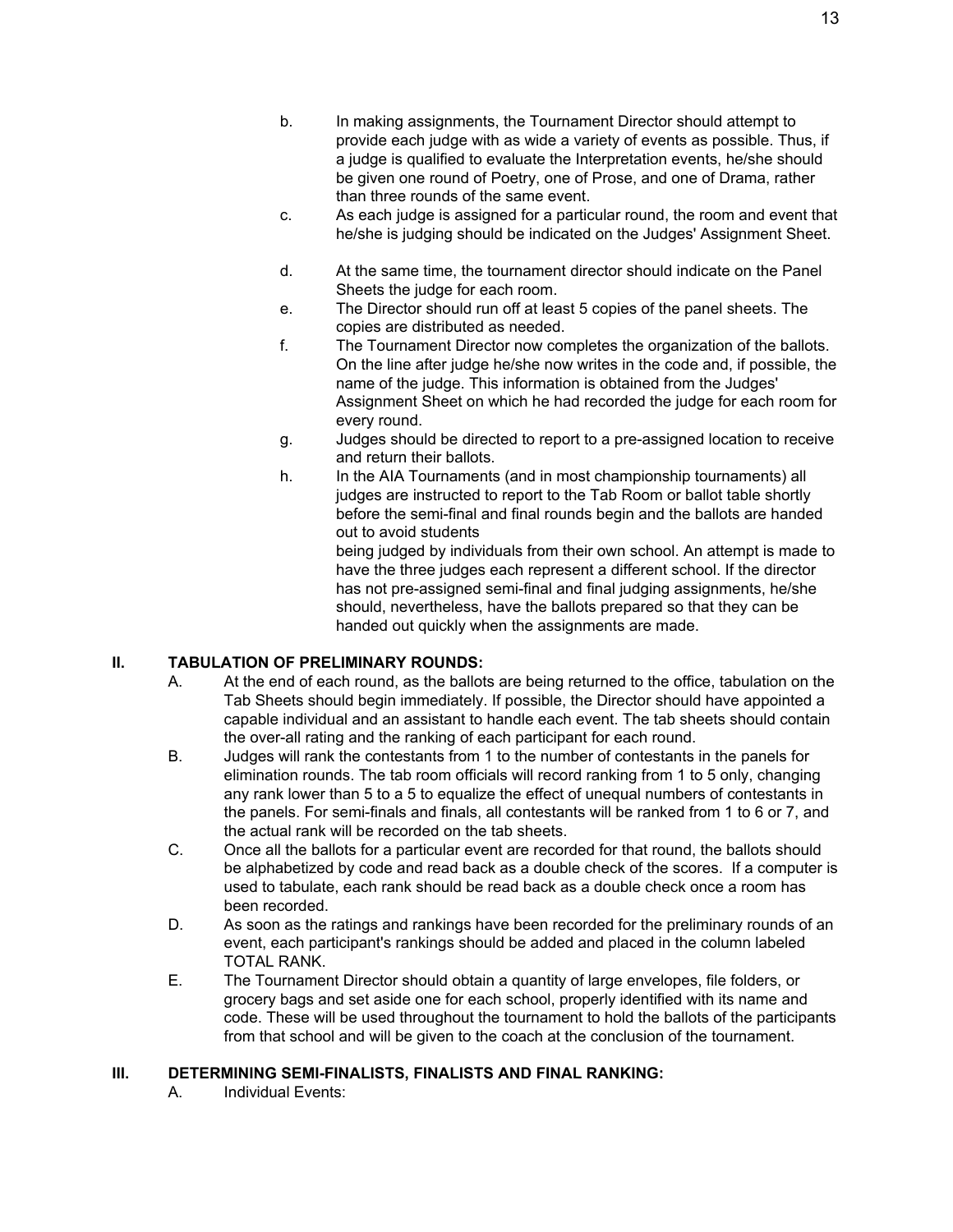1. Semifinals will only be held in those events in which 20 or more entries competed during the tournament. Each semi-final round must have at least 6 contestants, but not more than 7 except as further indicated. In determining those who qualify for the semi-finals, the rankings for each participant for each of the 3 preliminary rounds are added together. The 12 participants with the lowest cumulative ranking are placed in the semi-finals (6 in each room)

a. If there is a tie in lowest cumulative ranking between 12<sup>th</sup> and 13<sup>th</sup> place, then 14 participants will advance to the semifinals.

b. If a tie exists between the 14<sup>th</sup> and 15<sup>th</sup> place participants, then use the following method to determine advancement:

1. Each of the participant's ranks from each of the preliminary rounds will be totaled and converted into a reciprocal rating. The participant(s) with the highest score is placed in the semi-finals. Ranks greater than 5 in the preliminary rounds will be converted to a 5 for overall ranking and for this tiebreaker. 1st place - 1

2nd place - .5 3rd place - .33 4th place - .25 5th place - .20 6th place - .18 7th place- .16

2. If a tie still exists for  $14<sup>th</sup>$  place, then speaker points will be totaled.

3. If a tie still exists, then a random choice (flipping a coin, rolling a die) will determine advancement.

2. The lists of semi-finalists and finalists are posted in a place available to all participants and coaches, the judges are assigned, if they have not been preassigned. Since he has already indicated on the Room Assignment Sheet where these events can be held he can label such posters before the day of the tournament.

|          | 3.<br>procedure: |         | In dividing the 12 or 14 semi-finalists into two panels, use the following |          |      |   |                                                                  |
|----------|------------------|---------|----------------------------------------------------------------------------|----------|------|---|------------------------------------------------------------------|
|          |                  | a.      | following chart:                                                           |          |      |   | Step 1: Panels and speaker order will be determined by using the |
|          |                  | Semis:  | Panel I                                                                    | Panel II |      |   | Panel I                                                          |
| Panel II |                  |         |                                                                            |          |      |   |                                                                  |
| Rank     | Rank             | Speaker | Rank                                                                       |          | Rank |   | Speaker                                                          |
| 14       |                  | 1       | 11                                                                         | 12       |      | 1 | 13                                                               |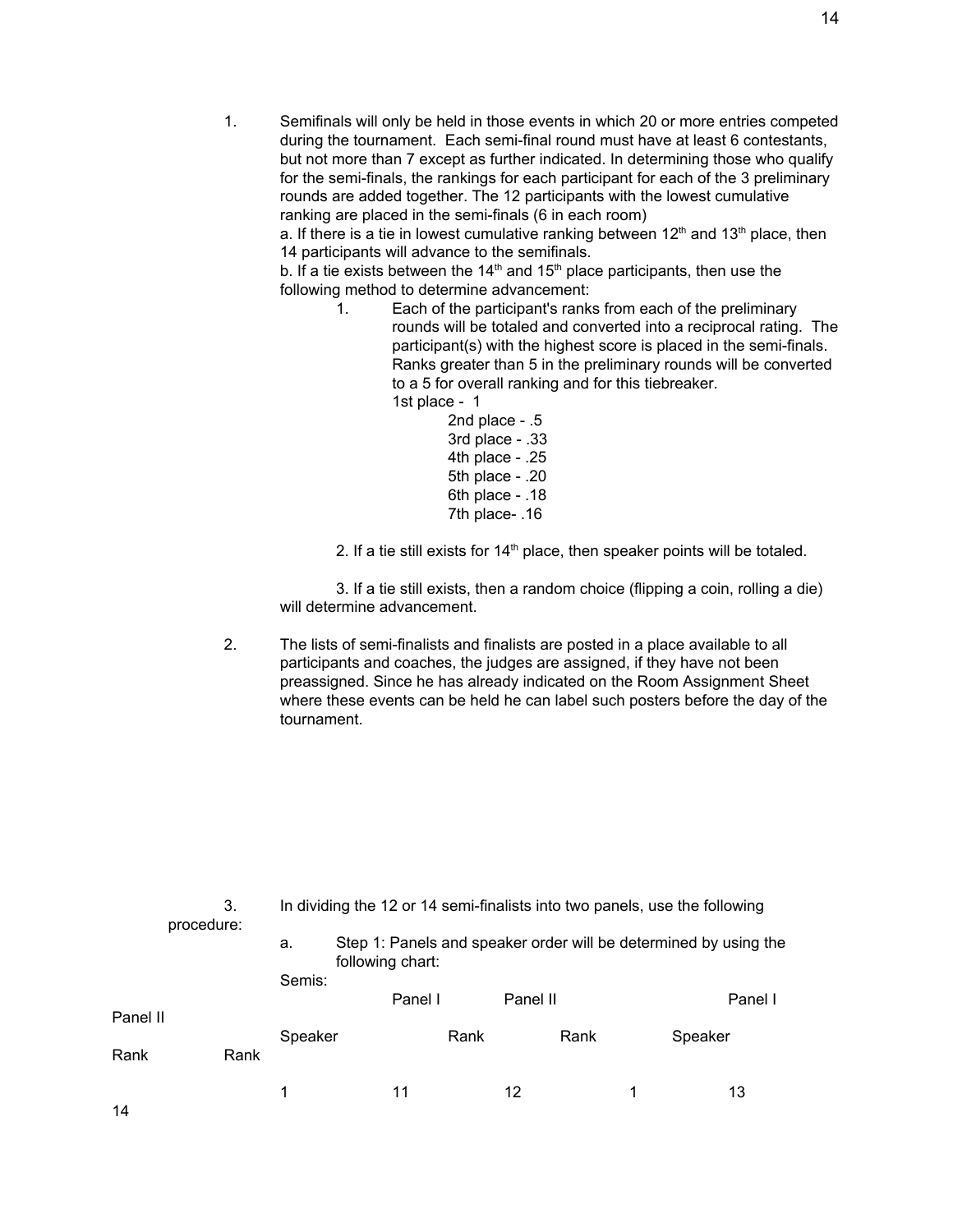|                              | $\mathcal{P}$ | $\overline{7}$ | 8              | $2^{\circ}$ | 11             |
|------------------------------|---------------|----------------|----------------|-------------|----------------|
| 12                           | 3             | 3              | $\overline{4}$ | 3           | $\overline{7}$ |
| 8<br>$\overline{\mathbf{4}}$ | 4             | 5              | 6              | 4           | 3              |
| $6\phantom{1}6$              | 5             | $\mathbf{1}$   | $\overline{2}$ | 5           | 5              |
| 2                            | 6             | 9              | 10             | 6           | 1              |
| 10                           |               |                |                | 7           | 9              |

- b. Step 2: If one school qualifies two participants for the semi-finals, seedings are adjusted so that they are not placed in the same room. If a school qualifies three or more for the semifinals of a particular event, they must be balanced.
- c. Step 3: If several participants have the same rank, speaker points will be totaled to determine speaker rank and position. In the event of a further tie, alpha code will be used, regardless of school
- 4. The final round of each individual event will consist of six participants. The three contestants who receive the best rankings in each semi-final panel will be placed in the final round. This will be determined in the following manner:
	- a. Step 1 Strike the single highest ranking and single lowest ranking, preliminaries through semis, for each semi-finalist.
- b. Step 2 Add the remaining ranks from preliminary rounds through semi-finals.
	- c. Step 3 The three participants in each panel with the lowest total cum will advance to finals.
- 5. Ties determining finalists will be broken according to the following procedure:
	- a. The rankings in the semi-final (or final rounds) of those participants who are tied shall be separated from the other contestants. Those who are tied shall then be assigned relative rankings on the basis of the judges' decisions as though they were the only competitors. The participant whose sum of rankings is smaller is the winner of the tie. The following examples illustrate this procedure: (under each judge--1, 2 & 3--are the rankings for each of the six participants--A, B, C, D, E & F).
	- b. The following is an example of a 2-way tie:

| Judge 2 | Judge 3 | <b>Total Ranking</b> |
|---------|---------|----------------------|
|         |         |                      |
|         |         | 11                   |
| 3       |         | 8                    |
| 6       |         | 12                   |
|         |         | 11                   |
| 5       |         | 12                   |
| Judge 1 |         |                      |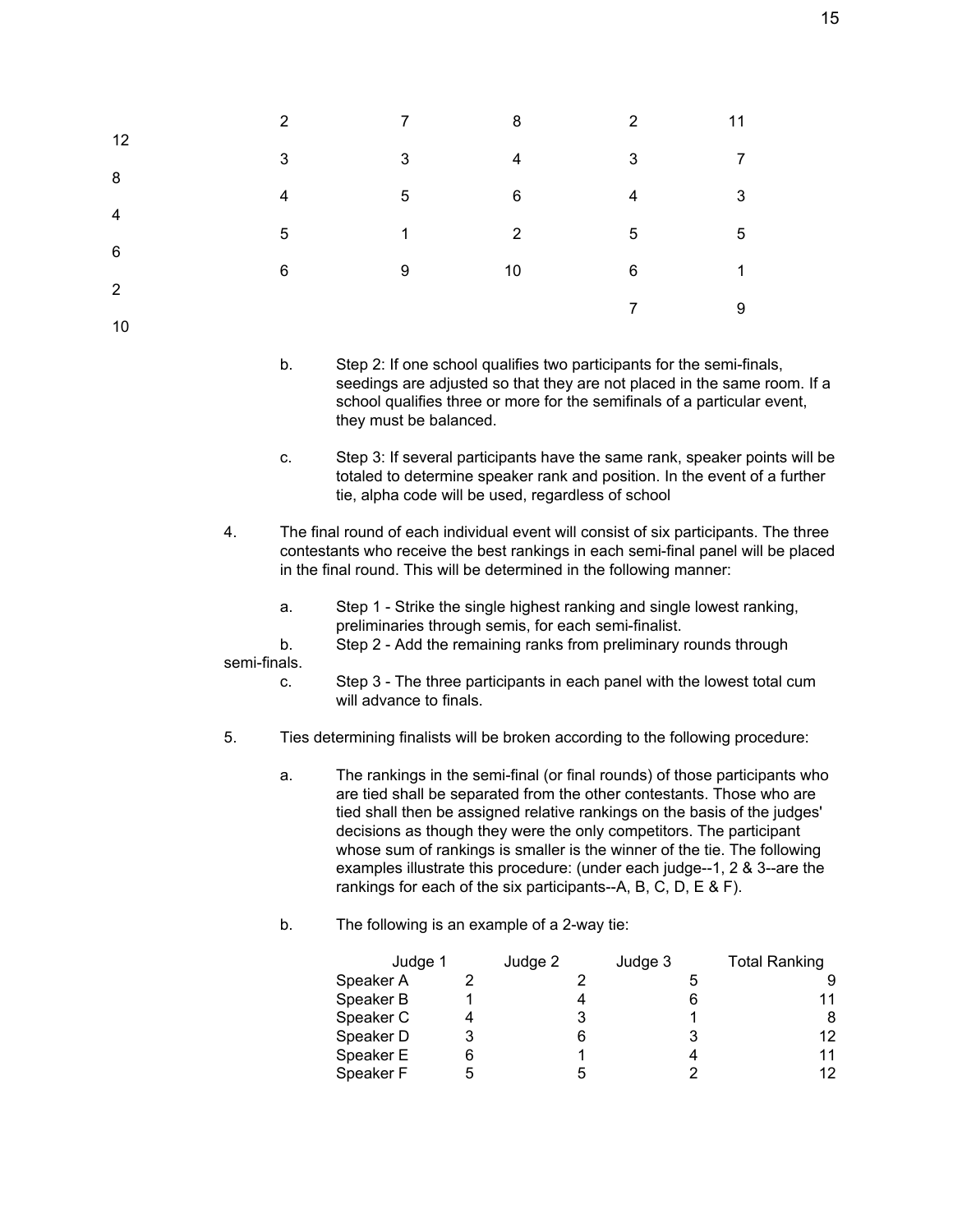Speaker C is obviously 1st, and Speaker A is 2nd. B and E, however, are tied for 3rd. As previously indicated, they are now assigned relative rankings based on the decisions of the three judges.

Judge 1 Judge 2 Judge 3 Total Ranking Speaker B 1 4 6 11 Speaker E 6 1 4 11 In assigning relative rankings, Judge 1 thought B was better than E; thus, B receives a 1st and E a 2nd. Judge 2 thought E was better than B; thus, B receives a 2nd and E a 1st. The rankings now appear as follows;

|           | Judge 1 | Judge 2 | Judge 3 | <b>Total Ranking</b> |
|-----------|---------|---------|---------|----------------------|
| Speaker B |         |         |         |                      |
| Speaker E |         |         |         |                      |

Speaker B's total ranking is now 5, while E's is 4. E, therefore, is the winner of the tie-breaking procedure.

c. The following is an example of a three-way tie:

| Judge 1                                                                           | Judge 2 | Judge 3 | <b>Total Ranking</b> |
|-----------------------------------------------------------------------------------|---------|---------|----------------------|
| Speaker A                                                                         |         |         |                      |
| Speaker B                                                                         |         |         | 14                   |
| Speaker C                                                                         |         |         |                      |
| Speaker D                                                                         |         |         | 10                   |
| Speaker E                                                                         |         |         |                      |
| There is a three-way tie for 1st, 2nd and 3rd with A, C and E each having a score |         |         |                      |

of 7.

Separating these three, we have:

|           | Judge 1 | Judge 2 | Judge 3 | <b>Total Ranking</b> |
|-----------|---------|---------|---------|----------------------|
| Speaker A |         |         |         |                      |
| Speaker C |         |         |         |                      |
| Speaker E |         |         |         |                      |

Assigning relative rankings, we obtain:

| Judge 1   | Judge 2 | Judge 3 | <b>Total Ranking</b> |
|-----------|---------|---------|----------------------|
| Speaker A |         |         |                      |
| Speaker C |         |         |                      |
| Speaker E |         |         |                      |

Speaker E is now declared 1st place winner, and Speaker A receives 2nd and Speaker C receives 3rd.

d. If a tie still exists then the NFL tie breaking method for a three-way tie or more will be used as follows:

1st place - 1

2nd place - .5 3rd place - .33 4th place - .25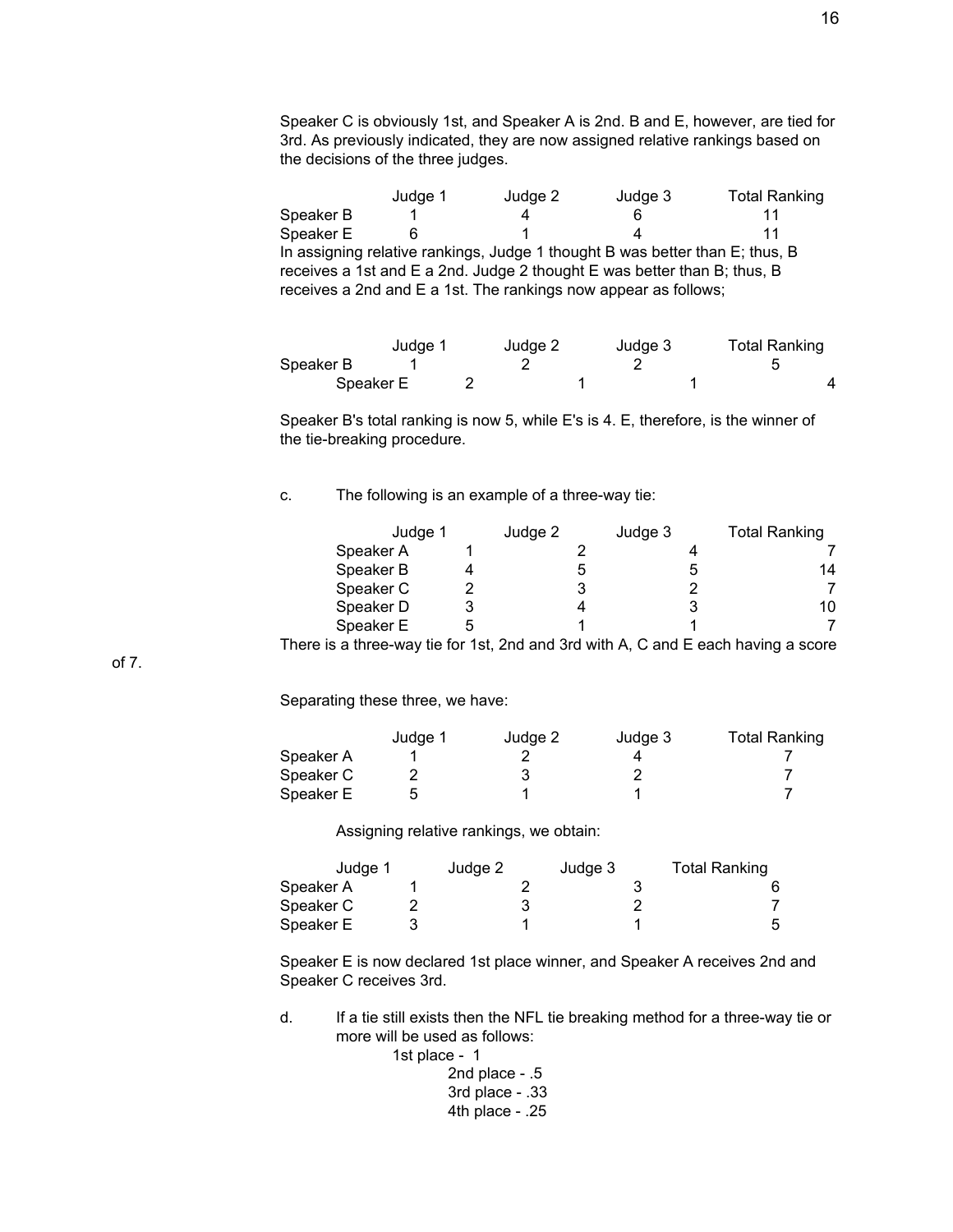#### 5th place - .20 6th place - .18 7th place- .16 If two are still tied use judges' preference.

7. Speaking order will be determined by using the following chart:

| Finals Speaker |   | Rank |
|----------------|---|------|
|                | 6 |      |
| 2              |   |      |
| 3              | 2 |      |
|                | 3 |      |
| 5              |   |      |
| ค              | ᄃ |      |

- 8. To determine the final placing in individual events go low cumulative, striking the single highest ranking and the single lowest ranking, preliminaries through finals.
- 9. Ties in determining final place will be broken by final round judges preference. Follow the procedure for breaking ties in determining finalists.

#### **PAIRING AND TABULATING DEBATES**

**(Note: A computer tabulation program, such as "The Joy of Tournaments" or "Tab Room" may be used to pair and tabulate the tournament)**

**I. PREPARE A 4" X 5" (OR A 3" X 5") NOTE CARD for each debate team or L-D debater.**

- A. The card should contain
	- 1. The name(s) of the student(s) on the top left.
	- 2. The school code on the top right.
	- 3. The left side of the card should be numbered for each round of competition guaranteed to all competitors.
		- a. For each round, record whether the competitor was affirmative or negative.
		- b. The code of the opposition.
		- c. The judge(s).

#### **II. PREPARE A CARD in the same manner for each person who is assigned to judge debate.**

- A. The top left should contain the name of the judge.
- B. The top center should show the school code which the judge represents.
- C. The top right should indicate to which debate the judge is assigned.
- D. The left side of the card should be numbered for each round of competition.
	- 1. For each round, record the code of the competitor on the left who spoke affirmative.
	- 2. Record the code of the competitor who spoke negative on the right.

## **III. BASIC PARAMETERS FOR DEBATE.**

- A. Students will not debate competitors from his/her own school unless unavoidable.
- B. Students will meet a variety of competition.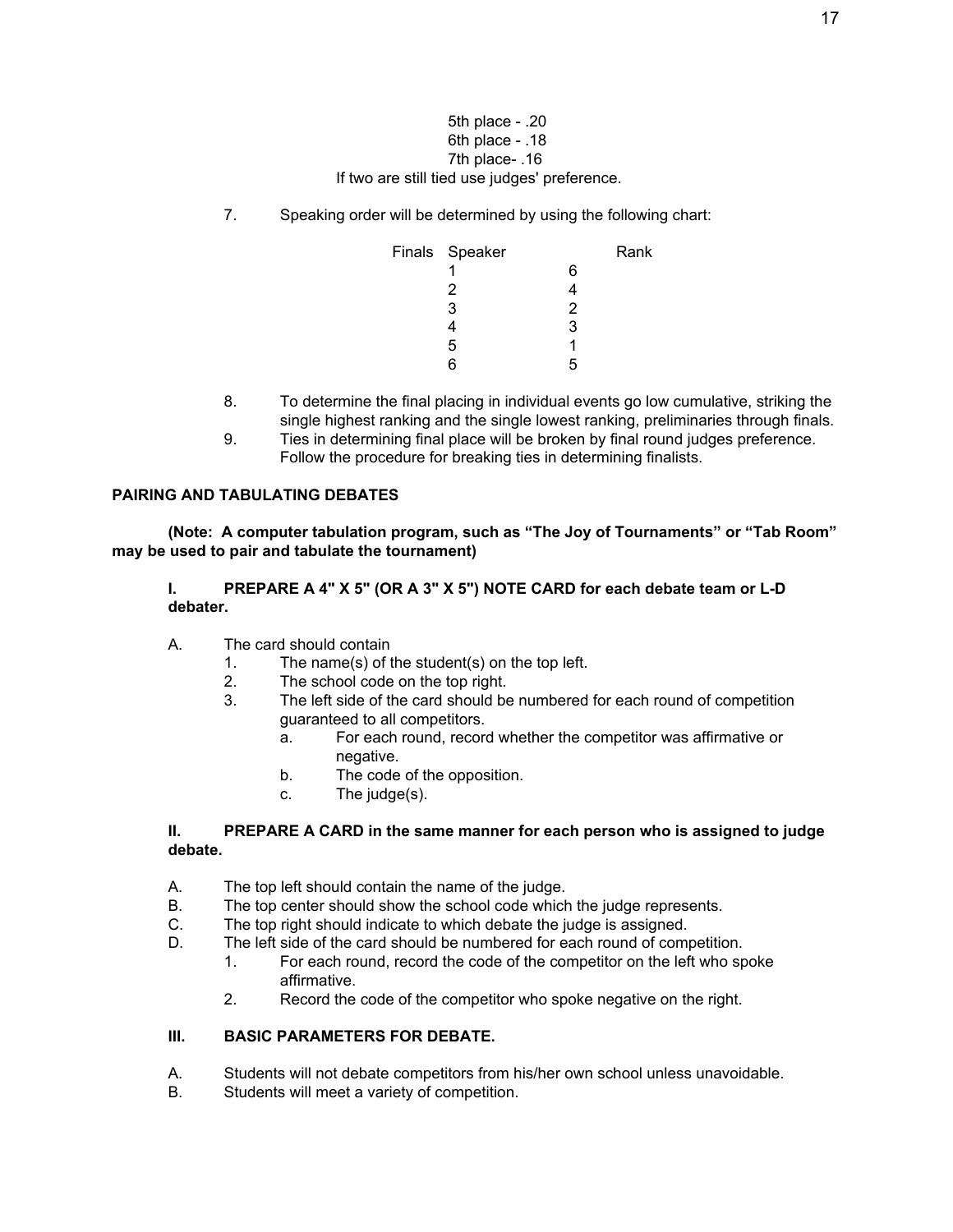- C. All teams/debaters will speak on both sides of the topic equally during preliminary rounds if an even number of preliminary rounds is required.
- D. Students will flip for sides in all Public Forum rounds, or when debating equally on both sides cannot be accommodated.

# **IV. RANDOMLY PRE-SET round 1.**

- A. Shuffle all of the competitor cards.
- B. If there is an odd number of teams or debaters, determine which one will receive a "bye" by randomly drawing a card. The participant(s) whose card is drawn will not be paired to debate in this round.
- C. Holding the remaining cards with the written side down, place the first card right-side-up on a table. This competitor will be on the affirmative side in round 1.
- D. Turn the next card right-side-up to the right of the first card. Check to see if the two competitors are from the same school. If they are not, the student or team on the right will uphold the negative side in this round.
- E. Go back up to the top set of competitor cards that does not have a judge assigned and turn another judge card.
- F. Follow steps A through E until all pairings are completed and have a judge assigned.
- G. After someone double checks all of the cards to be sure no competitors or judges assigned to one room are from the same school, write the competitor codes, and judges' names and codes on a sheet of paper. This sheet will be posted so the participants in the debate will see their assignments for that round.
	- 1. Label the paper with the event and round number.
	- 2. The paper should be laid out with four columns.
		- a. The first column will have the room number for each pairing.
		- b. The next column will have the code of the team or debater assigned to the affirmative side.
		- c. The third column will have the team or debater assigned to the negative side.
		- d. The last column will have the name and code of the judge assigned to hear the debate.

**V. Prepare the top of the ballots with the information from the posting sheet. Double check to be sure the same information is written on the ballot as is written on the posting.**

## **VI. Post the round 1 pairings and distribute ballots.**

- A. Each round must begin within fifteen minutes of posting the pairings.
- B. It is essential to check with the other tabulation room officials to be sure the students who are double entered are able to make the round within fifteen minutes, and that judges are not assigned to judge another event. This will cause a delay if the judge is not available and the ballot must be re-assigned.

**VII. While round 1 is in progress, write the information on each competitor and judge card which was provided for in the preparation of the cards. Refer to the first paragraph of this section for the necessary information.**

## **VIII. PAIRING ROUND 2**

A. At the tournament director's discretion (depending on time and tabulation personnel, round 2 can be paired before the start of the tournament, or it can be paired while round 1 is in progress. Any pairings which are done prior to the start of the tournament may have to be changed if a significant number of students are dropped from the tournament at registration. It is not advisable to prepare the ballots until after registration to reduce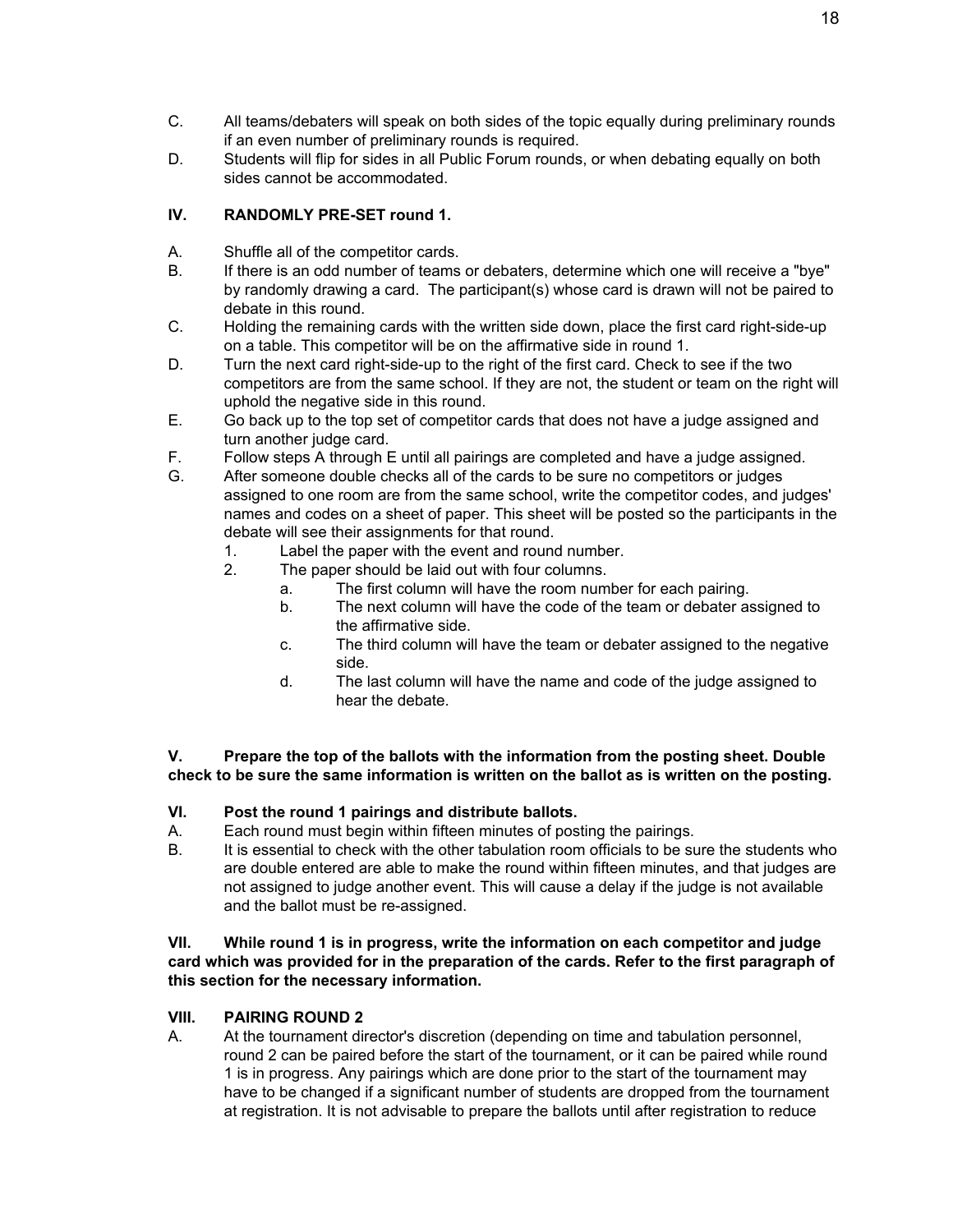the number of ballots which must be redone due to changes in the entries which will affect the pairings.

- B. If only round 1 is pre-set.
	- 1. Round 2 will be power matched randomly within brackets based on the win/loss record from round 1.
	- 2. Round 3 will be power matched randomly within brackets based on win/loss records from round 1 and 2.
	- 3. Round 4 will be randomly power-matched within brackets based on rounds 1, 2, and 3.
- C. NOTE: Power-matched means that teams are paired based on their win/loss record only. For example, 3-0's are paired to meet other 3-0's, 2-1's to debate other 2-1's, and so forth.
- D. RANDOM PRE-SET METHOD
	- 1. Round 2 will be paired using the same steps as round 1 but with more conflicts to avoid.
	- 2. DRAW A BYE if there is an odd number of entrants.
		- a. Remove the cards of all competitors who are from the same school as the team or debater who received a bye in the first round. No school will receive more than one bye unless it is unavoidable.
		- b. Randomly draw one card from those remaining. This student or team will not be paired for round 2.
	- 3. DRAW FOR PAIRINGS
		- a. Shuffle the competitor cards.
		- b. Holding them with the written side down, draw a card and place it on the table. If the competitor spoke affirmative in round 1, place the card on the right so it will be on the negative side. If he/she spoke negative in round 1, place the card on the left so he/she will be affirmative this time.
	- 4. Draw the next card and place it on the opposite side of the first card drawn.
	- 5. Check the pairing for conflicts.
		- a. Are the two competitors from the same school?
			- IF SO, move the card one place lower on the table, but leave it on the side of the debate on which he/she has not spoken.
				- IF NOT, check for the second conflict.
			- b. Has the second team or debater drawn spoken on the same side in round 1?

IF SO, move the card below the first card so now the two participants are not competing against each other. They will both be on the same side in round 2.

- IF NOT, check for the third conflict.
- c. Did the two competitors debate each other in round 1? IF SO, move the card one place lower on the table, but leave it on the side of the debate on which he/she has not spoken.
- 6. Once all three conflicts have been checked between the first two cards, proceed in the same manner with the remaining cards until all pairs have been made.
- 7. It may be necessary to go back to re-do some of the pairings as you continue to check the three conflicts. However, if it is unavoidable that two participants who have previously met must debate again, have them debate on the opposite side of their previous meeting.
- E. POWER-MATCH METHOD
	- 1. DIVIDE CARDS into two groups depending upon their win/loss record. All those who won round 1 go in one group, these who lost in the other group.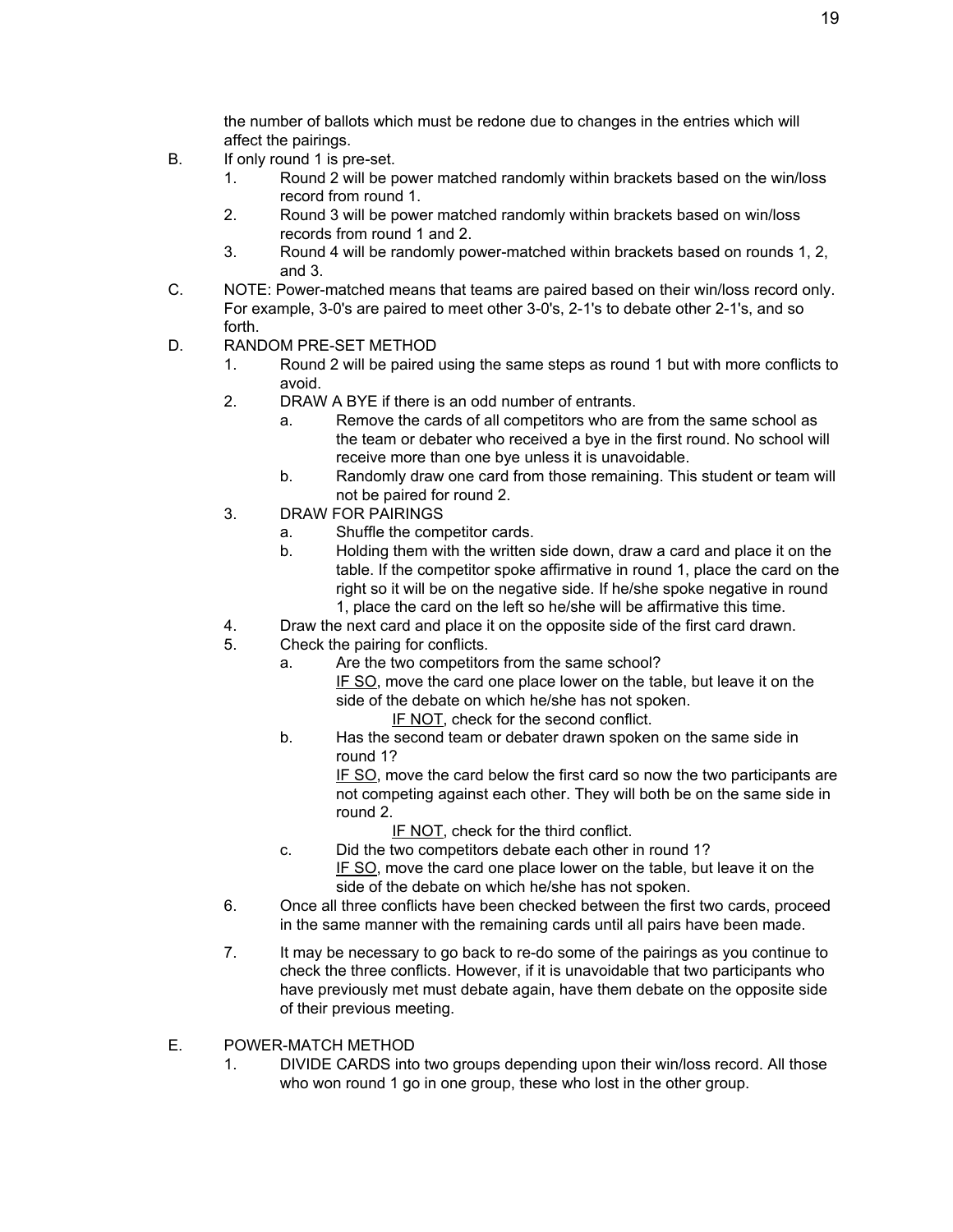- 2. DRAW A BYE from the group of cards with the round 1 loss if there is an odd number of entrants following the same steps as is done for randomly power-matching. Byes are always given to teams/debaters who are in the losers' bracket unless unavoidable. However, not giving more than one bye to teams/debaters from the same school is a higher priority.
- 3. COUNT THE CARDS in the winners' group.
	- a. If there is an odd number, draw a card randomly from the group of cards which lost in round 1. This team/debater has been drawn up to compete against those who won in round 1.
	- b. If there is an even number, go to the next step.
- 4. RANDOM PAIR the teams or debaters as using the method given in "Random Pre-Set Method."
- 5. When checking the conflicts, finish the cards in one group before beginning to pair the cards in the second group. Except for the one card which was drawn-up in step 3.a., no team/debater should debate outside of his/her bracket.
- F. ASSIGNING JUDGES to each debate is done using the same process as was done for round 1.
	- 1. As much as possible judges should not be assigned to hear the same team twice. If a judge must hear a team for a second time, it should be the opposite side of the topic.
	- 2. Avoid assigning judges to see teams from the same school more than twice, if possible.
- G. FINISH preparing round 2 by
	- 1. Writing the posting sheet as in round 1.
	- 2. Writing the information on the top of the ballots.
	- 3. Complete the competitor and judge cards by writing-in round 2 information.

# **IX. PAIRING THE REMAINING PRELIMINARY ROUNDS**

- A. POWER-MATCH the remaining preliminary rounds. Follow the steps as were given for "Pairing Round 2 - Power-Match Method.
- B. Round 3
	- 1. Will be based upon the win/loss record from round 1 if Round 2 was randomly preset.
	- 2. Will be based upon the win/loss record from round 1 and 2 if round 2 was power-matched.
- C. Round 4 (if needed due to the number of entries)
	- 1. Will be based upon the win/loss record from round 1 and 2 if round 2 was randomly pre-set.
	- 2. Will be based upon the win/loss record from round 1, 2, and 3 if round 2 was power-matched.

# **X. DEBATE TABULATION SHEETS**

| A. Sample Debate Tab Sheet: |  |  |  |
|-----------------------------|--|--|--|
|-----------------------------|--|--|--|

|      | $\tau$ eam | Name       | Round    | Round  | Round   | Total |
|------|------------|------------|----------|--------|---------|-------|
| Code |            | $\sim$<br> |          |        | Ш       |       |
|      | A-1        | Jones      | <u>n</u> |        | . .     |       |
|      |            | Wilson     | 20       | (21.5) | ົ<br>∠J |       |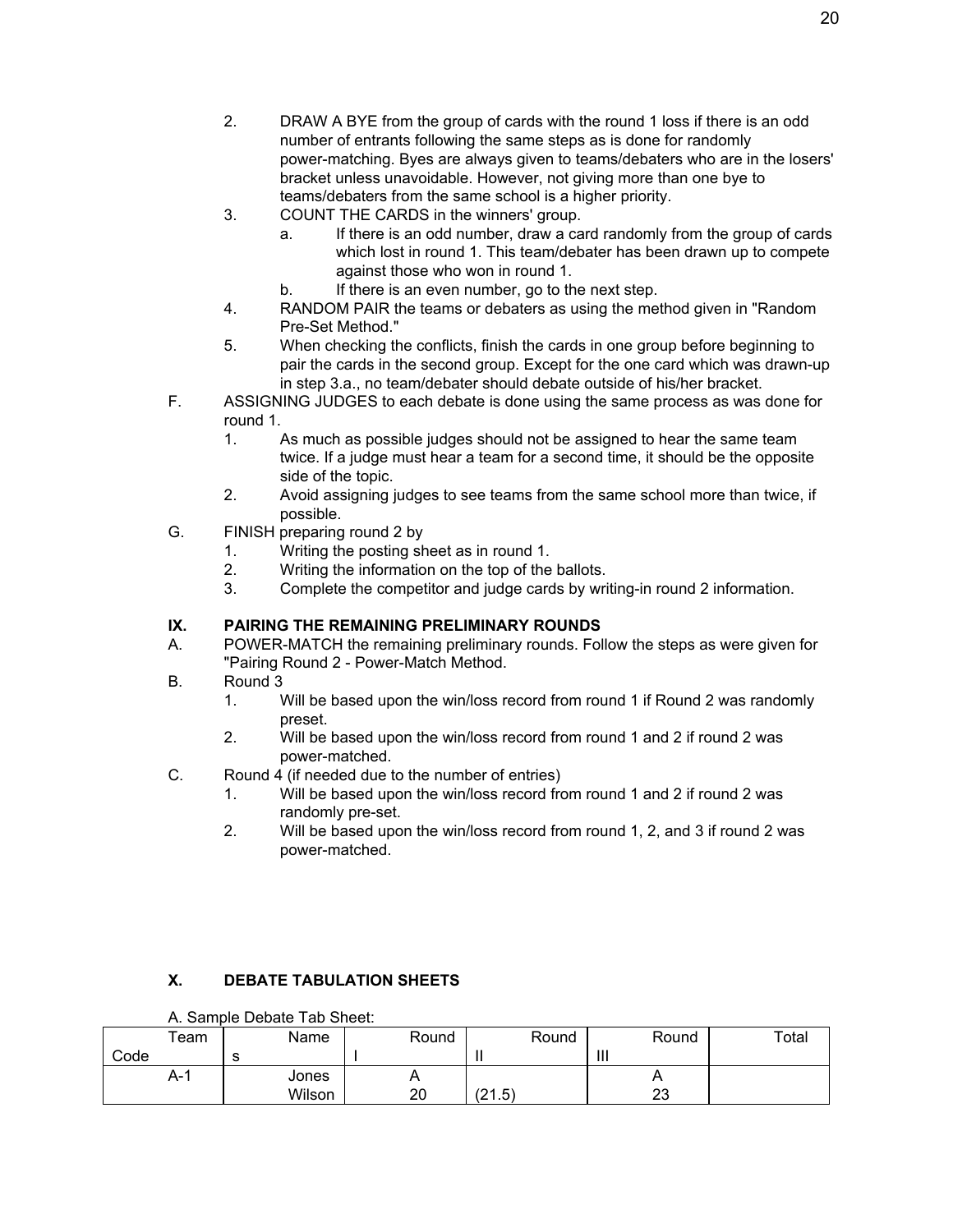|       |              |           | W-Bye | W     | $3-0$   |
|-------|--------------|-----------|-------|-------|---------|
|       |              | W         |       | $D-4$ | 125.5   |
|       |              | $C-2$     | (21)  | 24    |         |
|       |              | 18        |       |       |         |
| $A-2$ | Smith        | ${\sf N}$ | A     | N     |         |
|       | Walke        | 16        | 15    | 18    | $2 - 1$ |
|       | $\mathsf{r}$ | ட         | W     | W     | 98      |
|       |              | $E-3$     | $D-4$ | $F-2$ |         |
|       |              | 14        | 15    | 20    |         |
|       |              |           |       |       |         |
| $A-3$ | Johns        | N         | A     | N     |         |
|       | on           | 10        | 14    | 15    | $1 - 2$ |
|       | Steve        | ┗         |       |       | 93      |
|       | ns           | $E-1$     | $F-1$ | W     |         |
|       |              | 12        | 15    | $D-2$ |         |
|       |              |           |       | 17    |         |
|       |              |           |       |       |         |

For each round the following information is recorded:

- 1. Win or Loss denoted with W or L in center of the box for the team being recorded.
- 2. Side the Team Debated on "A" for Affirmative, "N" for Negative recorded in upper left hand corner.
- 3. Opponents Team Code Recorded in lower left hand corner.
- 4. Individual Speaker Points Recorded in the right hand corners, the upper number representing the points of the first speaker listed on the tally sheet and the lower number representing the second speaker on the sheet.

The column for cumulative total records the overall win/loss record and the total team quality points. If a team has a BYE (as does team A-1) their individual speaker points for the other rounds are averaged to determine the points for the round in which they had a BYE. Total individual speaker points could also be recorded in the "TOTAL" column. When determining tiebreakers, their other opponents' wins are also averaged.

- B. Handling Debate Problems at the Tournament:
	- 1. A debate team or Lincoln-Douglas debater cancels.
- NOTE: The same procedure used for "teams" is used for individual Lincoln-Douglas debate.
	- a. If there were an even number of teams participating, all that can be done is to give the team which was paired with the cancelled team in round 1 a bye.
	- b. If there were an odd number of teams participating, so that in each round one had a bye, it is often possible to have the teams scheduled for Byes debate the teams that were scheduled to meet the team that has cancelled.
	- $C<sub>r</sub>$
	- 2. A debate judge fails to appear.
		- a. If the tournament director has followed the procedure outlined in the information concerning individual events judging problems and finds it impossible to obtain a debate judge, he/she will cancel the debate, giving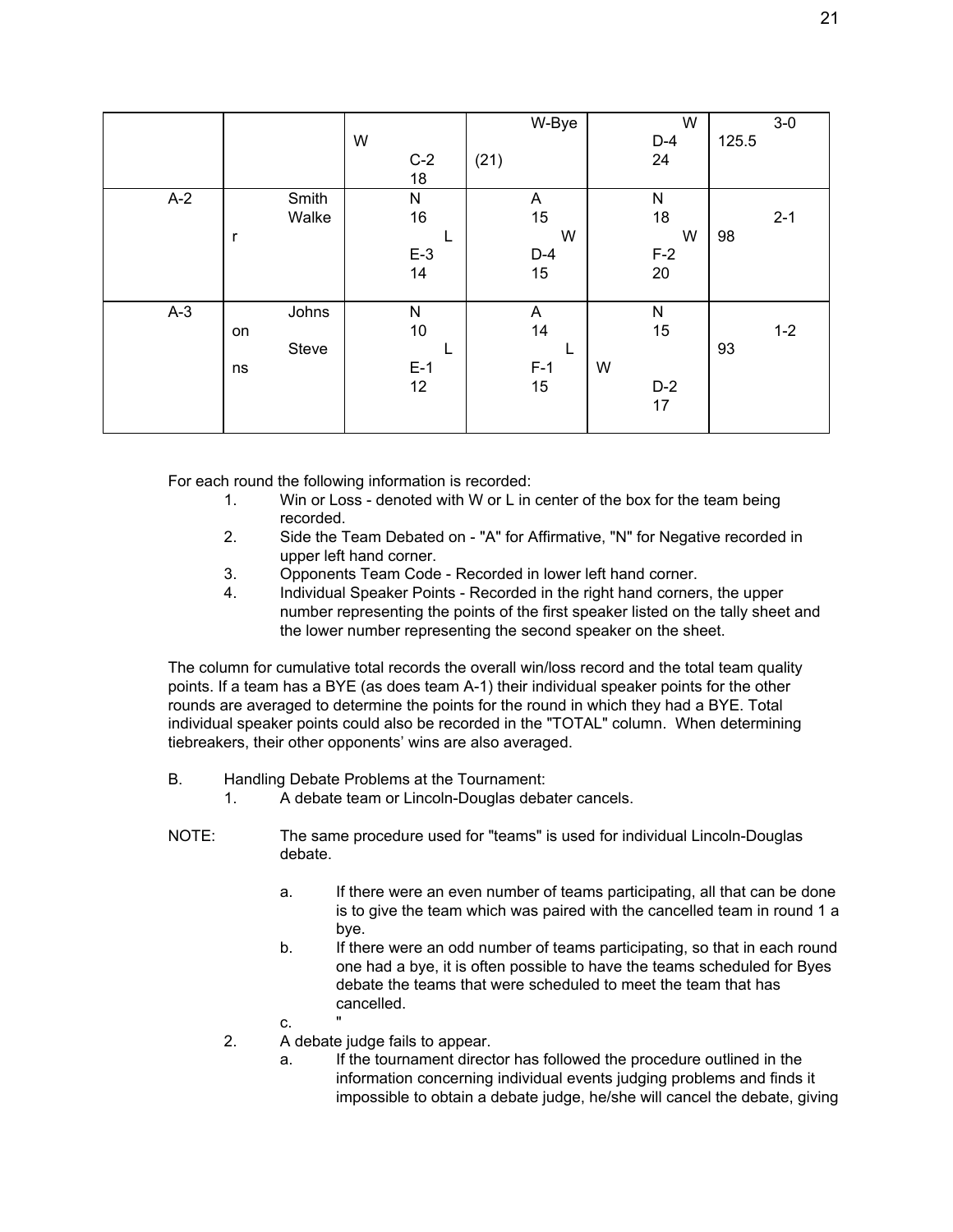each team a win. The rating of the teams of that round will be an average of the ratings they receive for the other preliminary rounds.

- C. Determining Pairings for Elimination Rounds:
	- 1. In determining seeding of teams or debaters in the elimination rounds the following procedure shall be followed:
		- a. Each team's or debater's win/loss record will be the first factor considered.
		- b. If it is necessary to eliminate a team(s) or debater(s) with identical win/loss records, the following method shall be used:
			- i. If a tie exists, the total wins of the opposition of each team/Lincoln-Douglas debater is the next determining factor. The team/Lincoln-Douglas debater whose opposition had the greatest number of "wins" advances to the elimination rounds.
			- ii. If a tie still exists, the total preliminary round speaker points of each of the teams or debaters are counted, dropping the highest total round and the lowest total round. The team(s) or debater(s) whose speakers have the higher total points will advance.
			- iii. If a tie still exists, if the debaters met in the preliminary rounds, the winner advances.
			- iv. If a tie still exists, a run-off will be held or both debaters/teams will advance.
	- 2. In pairing teams or debaters for the elimination rounds the Director shall:
		- a. Step 1: power protect by determining the top to bottom seeds based upon the win/loss record of each team for this competition.
		- b. Step 2: Place the team codes on the appropriate bracket, an example of which follows this explanation.
		- c. Step 3: Check the pairing and make adjustments if two teams from the same school are scheduled to meet each other. The adjustment must disrupt the original seeding as little as possible. The reseeded ranking must be kept for the rest of the elimination rounds until it must be rebroken to avoid further conflicts.
		- d. Step 4: Check the pairings again to determine if two have already met. If so set sides so they debate on opposite sides of their initial meeting.
		- e. Step 5: Assign three judges for each semis panel and for finals. Whenever possible there should be three judges for octo, and quarterfinal rounds.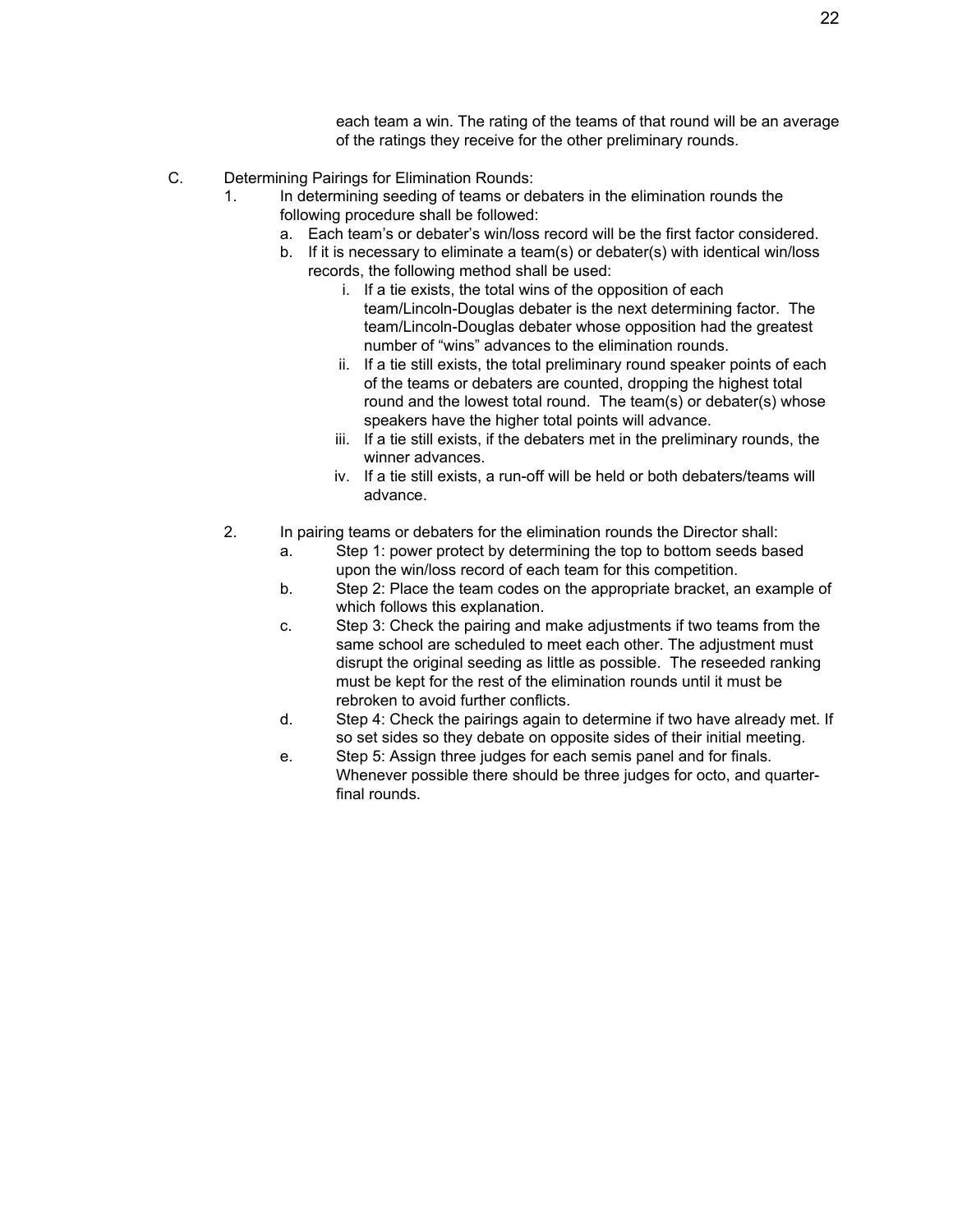

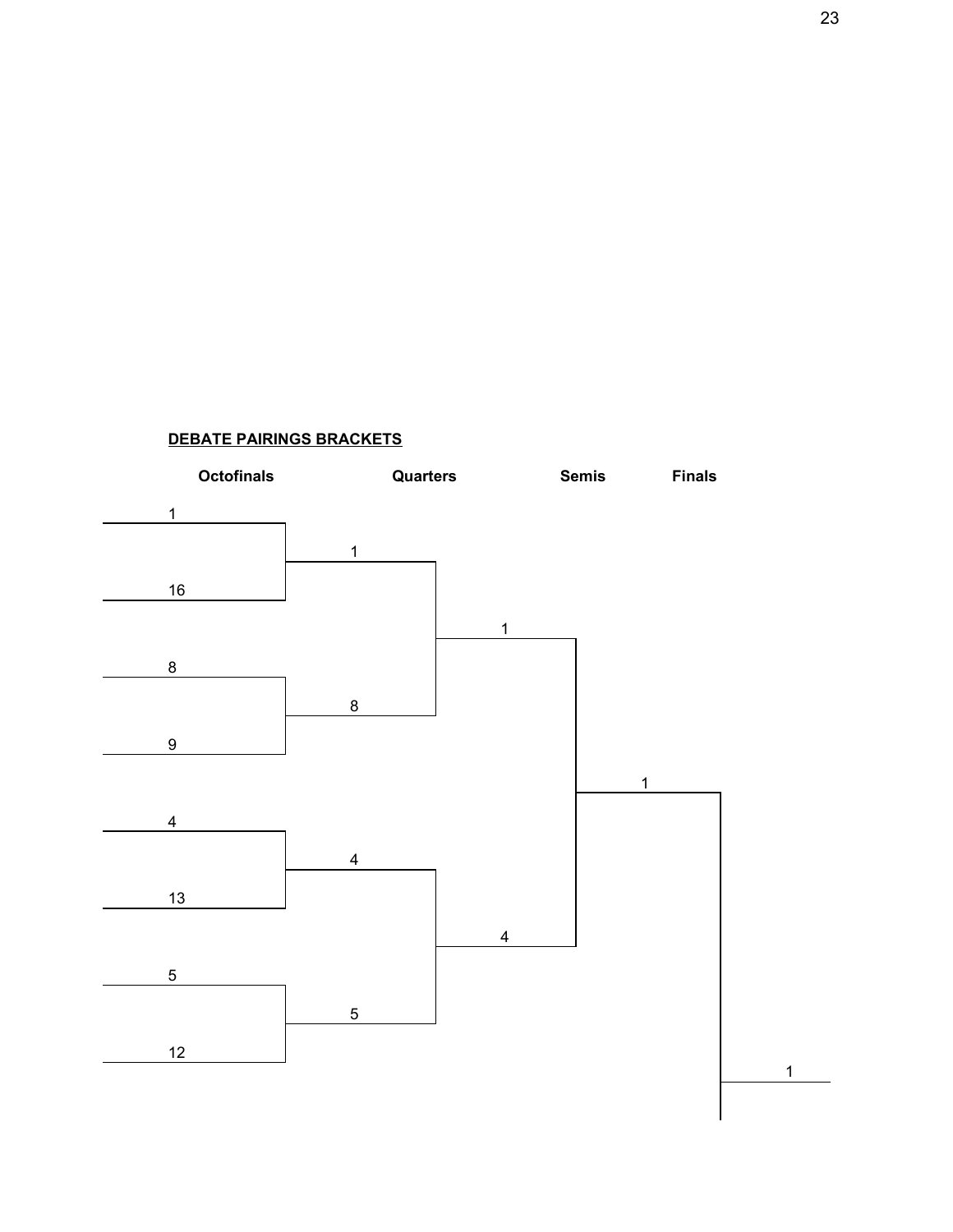

## **SCHEDULING OF INDIVIDUAL (SPEECH) EVENTS**

#### TAB SHEETS

The Tournament director should prepare a tab sheet for each event. A tab sheet will provide space for the name of the event, each participant's full name and code, and a place for each participant's ranking and rating for each round. A sample tab sheet is at the end of this section. In some cases code numbers instead of participant names are used in addition to school code letters. If so, participant name, number and school code should be clearly indicated on the Tab Sheet. If a participant is double entered, attempt to assign that participant the same code number for all events.

**The Tournament Director may use either Tab Room on the Mac/PC or Joy of Tournaments programs for scheduling and tabulating the tournament. If he/she does not have access to a program, then the following method should be used. THIS METHOD IS HIGHLY PREFERRED.**

#### **I. PANELING INDIVIDUAL EVENTS**

A. The tournament director should create a template on the computer, which will include a place for:

- 1. The name of the event.
- 2. The round number.
- 3. The room numbers.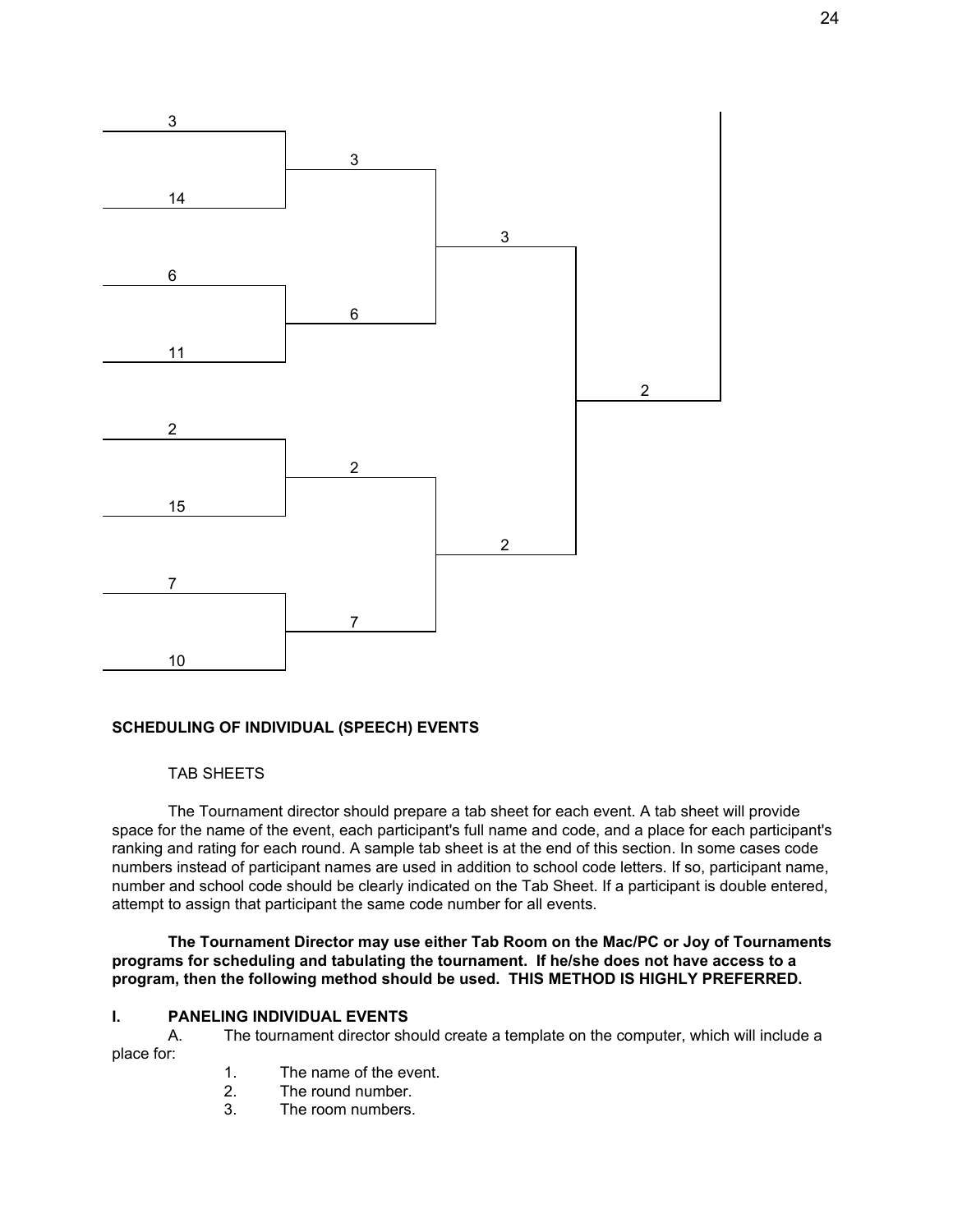- 4. The names of the judges.
- 5. The codes and names of the contestants assigned to each panel.

B. The guidelines for paneling, in order of importance, are:

1. No students shall meet others from the same school.

2. No judge may judge students from a school with which the judge has an affiliation.

- a. The school the judge is representing at the tournament.
- b. The school the judge attended.
- c. The school(s) for which the judge has coached students.

3. Students should not meet the same students more than once in preliminary rounds.

4. If known, students of different ranks are evenly distributed.

C. Next, determine how many panels will be required for each round of each event. A panel is a single room to which a number of competitors and a judge are assigned. Several factors must be considered when deciding on the number of panels.

1. Since no students should compete against others from their own school, the number of panels should equal the number of students entered from the school with the largest entry in that event. If five students are entered from the school with the largest entry in that event, there should be five panels. This parameter will not be possible to meet if there are only a few students entered in the event and one or more schools has a full slate in that event.

2. To avoid two students competing against each other in two or more rounds, the number of panels should be one greater than the number of students in a panel. If there are thirty students entered in an event, setting-up six panels of five students would be ideal.

3. Since no panels can be held with fewer than three competitors, drops on tournament day can have a negative impact on the paneling and the tournament schedule if re-paneling is necessary. Therefore, for events where only a few students are entered, it is best to have fewer panels with at least five students in a panel. In this case, parameters 1 and 2 may not be possible to meet.

4. The number of judges available also affects the number of panels. If a school has a full slate, it is conceivable that there will be a student from that school in every panel of every event. This will mean that their judges cannot be used to avoid a conflict with a judge and student from the same school being assigned to the same room. To avoid this condition, increase the number of panels to one more than the maximum number of entries from each school. If this is not practical due to the number of rooms or judges available, put two students from the school with the largest entry in the same panel, thus freeing a panel so that a judge from the same school will be able to judge.

5. The number of rooms available also affects the number of panels. Because there are ten individual events which must be scheduled, it would require 60 rooms if there are six panels of every event. Reducing the number of panels per event will reduce the number of rooms required. Altering the tournament schedule is another alternative. Holding round 1 of half of the events at 8:00 am and round 1 of the other half at 9:00 am will reduce by half the number of rooms needed to conduct the tournament. However, this also increases the length of the tournament significantly.

D. Using the tab sheet as a record of the names and codes of the participants, the tournament director assigns the contestants to panels for each round.

1. Start with the school with the largest number of entries in the event being paneled.

2. Place the code and last name of each competitor on line 1; one competitor per panel

3. Locate the school with the next largest number of entries in the event and place the codes and names of the students on line 2; one code/name per panel.

4. Do not place students with the same school code on two different lines. This will avoid conflicts in paneling rounds 2 and 3.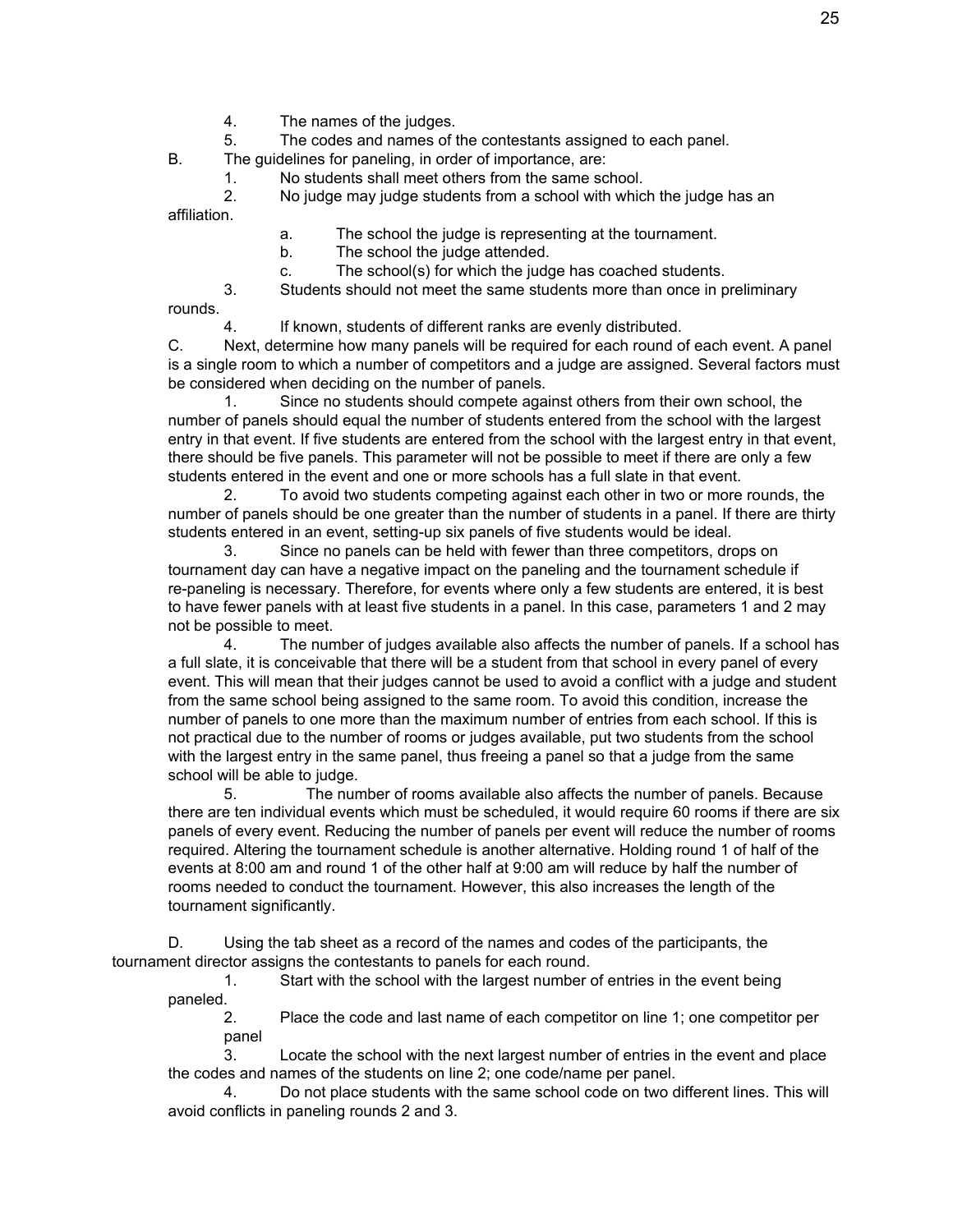5. Proceed in the same way until all competitors have been assigned to a panel.

6. Use students from two or more schools on a single line to complete all of the panels in that line. For example, if there are five panels, a school with three entries and a school with two entries can be placed on the same line.

7. If there are five panels and there are no schools or combinations of schools whose entries equal five, leave the remaining panels on that line blank. Go to the next line to continue entering codes and names. However, only leave one blank per panel.

This will complete Round I. Panels that are down with ideal conditions are as follows:

#### Original Oratory

| Round I<br>Room 1<br>Judge: | Round I<br>Room 2<br>Judge: | Round I<br>Room 3<br>Judge: | Round I<br>Room 4<br>Judge: | Round I<br>Room 5<br>Judge: |            |
|-----------------------------|-----------------------------|-----------------------------|-----------------------------|-----------------------------|------------|
| Contestants:                | Contestants:                | Contestants:                | Contestants:                | Contestants                 |            |
| A-Brooks                    | A-Clements                  | A-Parker                    | A-Jones                     | A-Smith                     |            |
| <b>B-Schultz</b>            | B-Wade                      | <b>B-Adams</b>              | <b>B-Waters</b>             | C-Walker                    |            |
| D-Burton                    | D-Hansen                    | D-King                      | D-Peters                    |                             | D-Ferguson |
| G-Adams                     | E-Danforth                  | E-Evans                     | E-Newsome                   | F-Nelson                    |            |

#### E. To panel round 2:

1. Begin with the template created.

2. Copy the names of the students as they appear on the panels for round 1, line 1.

3. Take the names of the speakers listed on round 1, line 2, and move each

speaker one panel to the right. The speaker in panel 5 will end up in panel 1.

4. Take the names of the competitors on round 1, line 3, and move them two panels to the right.

5. Proceed in the same manner with the names on lines 4 and 5 in round 1. Keep each name on the same line, but move the panel 1 speaker over 3 or 4 panels. Notice the diagonal pattern created by the names in Round 1, Panel 1, Speakers shown in Italics in the following example.

Original Oratory

| Round I      | Round I          | Round I      | Round I        | Round I         |
|--------------|------------------|--------------|----------------|-----------------|
| Room 1       | Room 2           | Room 3       | Room 4         | Room 5          |
| Judge:       | Judge:           | Judge:       | Judge:         | Judge:          |
|              |                  |              |                |                 |
| Contestants: | Contestants:     | Contestants: | Contestants:   | Contestants:    |
| A-Brooks     | A-Clements       | A-Parker     | A-Jones        | A-Smith         |
| C-Walker     | <b>B-Schultz</b> | B-Wade       | <b>B-Adams</b> | <b>B-Waters</b> |
| D-Peters     | D-Ferguson       | D-Burton     | D-Hansen       | D-King          |
| E-Evans      | E-Newsome        | F-Nelson     | G-Adams        | E-Danforth      |

F. Paneling Round 3 is done in the same manner, only for this round, move each line to the left. Always panel round 3 from the panels created for round 1.

G. Less ideal situations arise which cause paneling to be done a little differently. Let us assume the same number of entries but the need to reduce the number of panels because of too few rooms or too few judges. We now have a situation that will cause students from the same school to compete against each other, and for students from different schools to meet each other more than once.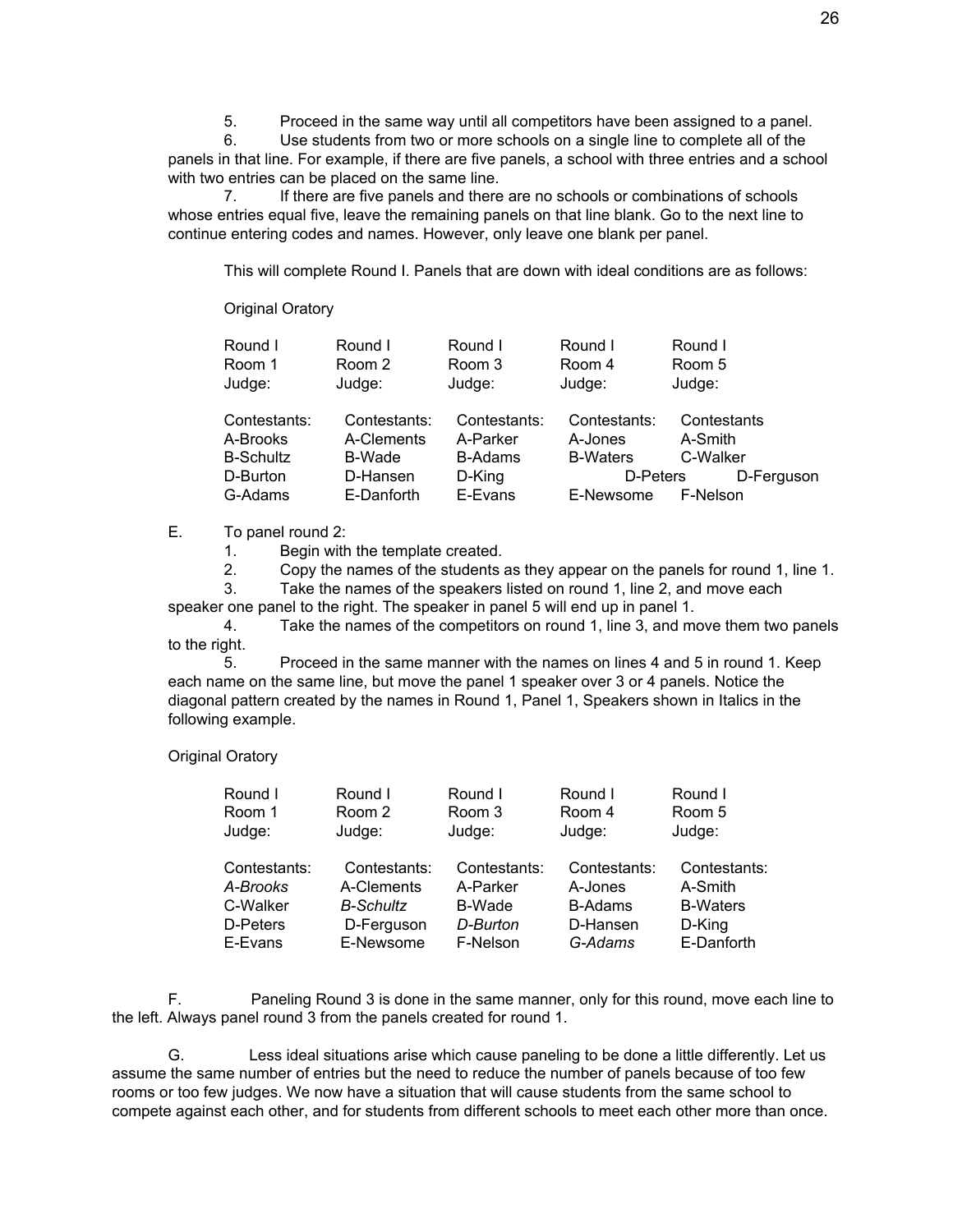1. First, panel the students from the same school who must compete against each other for rounds 1, 2, and 3 at the same time. In doing this,

a. Be sure that the same two students do not meet each other twice.

b. Try to avoid the same student meeting another team member in more than one round.

c. If you can determine the seeding of the students, try to have two students of the lowest ranks compete against each other rather than having them compete against a student from their school with a high rank.

Taking the names from the sample given above, the panels for school A would look like this:

| Round I                              | Round I                      | Round I                  | Round I                      |          |
|--------------------------------------|------------------------------|--------------------------|------------------------------|----------|
| Room 1                               | Room 2                       | Room 3                   | Room 4                       |          |
| Judge:                               | Judge:                       | Judge:                   | Judge:                       |          |
| Contestants:<br>A-B rooks<br>A-Smith | Contestants:<br>A-Clements   | Contestants:<br>A-Parker | Contestants:<br>A-Jones      |          |
| Round II<br>Room 1<br>Judge:         | Round II<br>Room 2<br>Judge: | Room 3<br>Judge:         | Round II<br>Room 4<br>Judge: | Round II |
| Contestants:<br>A-Brooks<br>A-Parker | Contestants:<br>A-Clements   | Contestants:<br>A-Smith  | Contestants:<br>A-Jones      |          |
| Round III                            | Round III                    | Round III                | Round III                    |          |
| Room 1                               | Room 2                       | Room 3                   | Room 4                       |          |
| Judge:                               | Judge:                       | Judge:                   | Judge:                       |          |
| Contestants:                         | Contestants:                 | Contestants:             | Contestants:                 |          |
| A-Brooks                             | A-Clements                   | A-Parker                 | A-Smith                      |          |

Note: In the example given, it is not possible to avoid one of the students from school A meeting a team member twice.

2. Now, determine if another school must be paneled in the same manner because it has more than four entries. If so, follow the same process. Try to keep the number of students in each panel as even as possible. Using the first example, notice that school D has five entries. They should be added to the panels for rounds 1, 2, and 3 next.

|                                                 |                                                     | $\frac{1}{2}$ and $\frac{1}{2}$ and $\frac{1}{2}$ and $\frac{1}{2}$ and $\frac{1}{2}$ and $\frac{1}{2}$ and $\frac{1}{2}$ and $\frac{1}{2}$ and $\frac{1}{2}$ |                                                   |
|-------------------------------------------------|-----------------------------------------------------|---------------------------------------------------------------------------------------------------------------------------------------------------------------|---------------------------------------------------|
| Round I                                         | Round I                                             | Round I                                                                                                                                                       | Round I                                           |
| Room 1                                          | Room 2                                              | Room 3                                                                                                                                                        | Room 4                                            |
| Judge:                                          | Judge:                                              | Judge:                                                                                                                                                        | Judge:                                            |
| Contestants:<br>A-Brooks<br>A-Smith<br>D-Burton | Contestants:<br>A-Clements<br>D. Hansen<br>C-Walker | Contestants:<br>A-Parker<br>D-Kina<br>G-White                                                                                                                 | Contestants:<br>A-Jones<br>D-Peters<br>D-Ferguson |
| Round II<br>Room 1<br>Judge:                    | Round II<br>Room 2<br>Judge:                        | Round II<br>Room 3<br>Judge:                                                                                                                                  | Round II<br>Room 4<br>Judge:                      |
| Contestants<br>A-Brooks<br>D-Hansen             | Contestants:<br>A-Clements<br>A-Parker              | Contestants:<br>A-Smith<br>D-Kina                                                                                                                             | Contestants:<br>A-Jones<br>D-Burton               |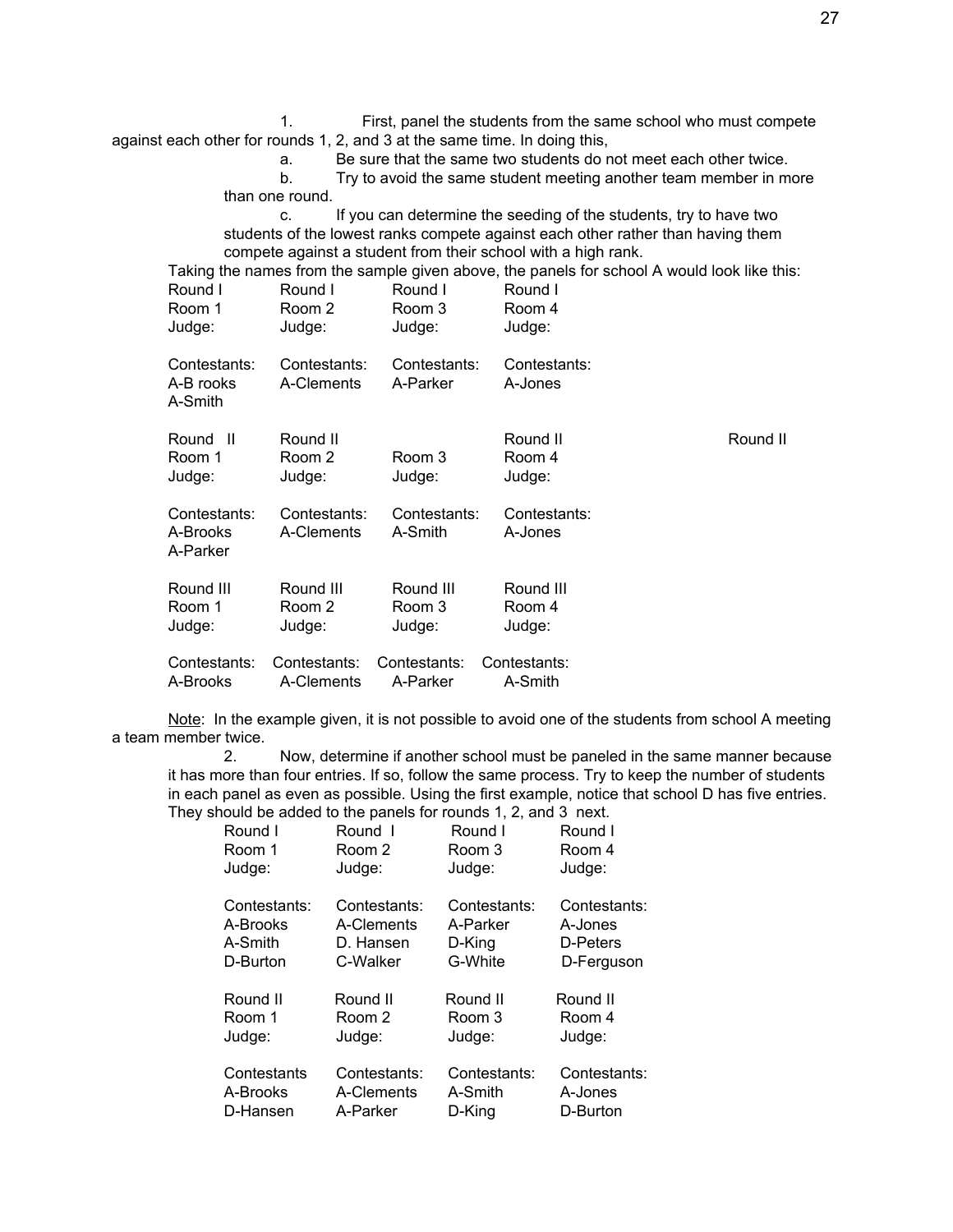| G-White     | D-Ferguson       | D-Peters     | C-Walker         |
|-------------|------------------|--------------|------------------|
| Round III   | <b>ROUND III</b> | ROUND III    | <b>ROUND III</b> |
| Room 1      | Room 2           | Room 3       | Room 4           |
| Judge:      | Judge:           | Judge:       | Judge:           |
| Contestants | Contestants:     | Contestants: | Contestants:     |
| A-Brooks    | A-Clements       | A-Parker     | A-Smith          |
| D-King      | D-Peters         | D-Burton     | D-Jones          |
| C-Walker    | G-White          | D-Hansen     | D-Ferguson       |

3. Continue to panel the remaining students using the same parameters and method of paneling as described in section C on paneling under ideal conditions. The example shows that students C-Walker and G-White are single entries from their schools. They are selected to complete line 3 which has two panels with empty cells after finishing the A and D schools. Walker and White are placed in panels to avoid meeting the same student(s) twice. It may be best to take each entry individually to check for conflicts. The finished panels might look like the following example.

| Round I          | Round I          | Round I          | Round I         |
|------------------|------------------|------------------|-----------------|
| Room 1           | Room 2           | Room 3           | Room 4          |
| Judge:           | Judge:           | Judge:           | Judge:          |
| Contestants      | Contestants:     | Contestants:     | Contestants:    |
| A-Brooks         | A-Clements       | A-Parker         | A-Jones         |
| A-Smith          | D-Hansen         | D-King           | D-Peters        |
| D-Burton         | C-Walker         | G-White          | D-Ferguson      |
| <b>B-Schultz</b> | <b>B-Wade</b>    | <b>B-Adams</b>   | <b>B-Waters</b> |
| E-Danforth       | E-Evans          | E-Newsome        | F-Nelson        |
| Round II         | Round II         | Round II         | Round II        |
| Room 1           | Room 2           | Room 3           | Room 4          |
| Judge:           | Judge:           | Judge:           | Judge:          |
| Contestants      | Contestants:     | Contestants:     | Contestants:    |
| A-Brooks         | A-Clements       | A-Smith          | A-Jones         |
| D-Hansen         | A-Parker         | D-King           | D-Burton        |
| G-White          | D-Ferguson       | D-Peters         | C-Walker        |
| <b>B-Waters</b>  | <b>B-Schultz</b> | <b>B-Wade</b>    | <b>B-Adams</b>  |
| E-Newsome        | F-Nelson         | E-Danforth       | E-Evans         |
| Round III        | Round III        | Round III        | Round III       |
| Room 1           | Room 2           | Room 3           | Room 4          |
| Judge:           | Judge:           | Judge:           | Judge:          |
| Contestants      | Contestants:     | Contestants:     | Contestants:    |
| A-Brooks         | A-Clements       | A-Parker         | A-Smith         |
| D-King           | D-Peters         | D-Burton         | A-Jones         |
| C-Walker         | G-White          | D-Hansen         | D-Ferguson      |
| <b>B-Adams</b>   | <b>B-Waters</b>  | <b>B-Schultz</b> | <b>B-Wade</b>   |
| E-Evans          | E-Newsome        | F-Nelson         | E-Danforth      |

H. Judging Assignments for Individual Events & Duet Acting: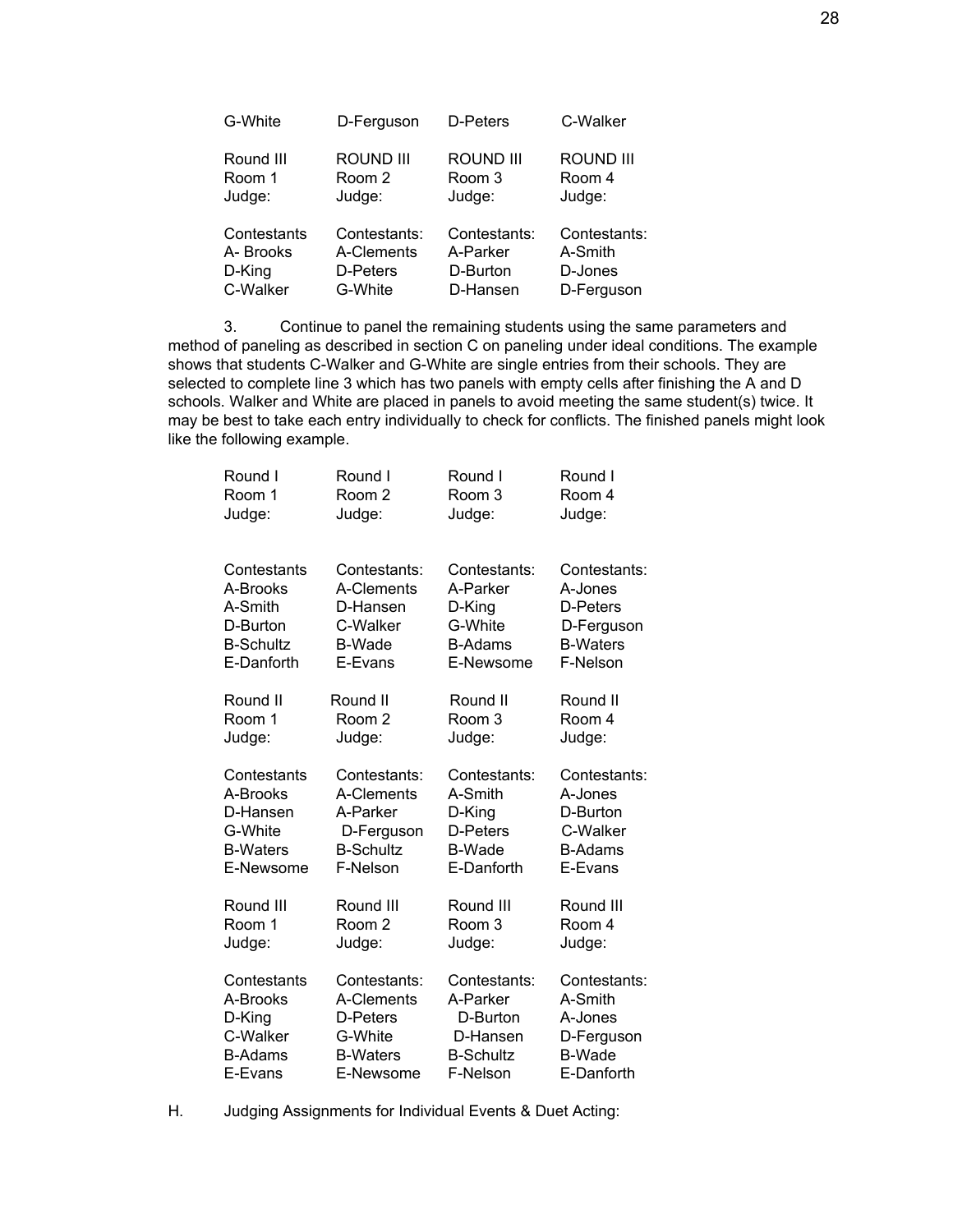Assigning judges can be accomplished in a number of ways, but the following procedure is a simple, fair, and logical method:

1. The Tournament Director should obtain a sheet (or several sheets depending on size of the tournament) of lined paper which he will label "Judges Assignment Sheet." On it should be a place for each judge's code identification (and his name, if available), a column to indicate what events the judge is qualified to judge, and columns for all the tournament rounds, including semi-finals and finals.

2. As the entry blanks arrive, the Tournament Director will list (by code and name if possible) the judges each school is providing, plus the areas in which they will judge. The judges' codes will be indicated by the letter code of the school and consecutive subnumbers. Thus, if School C is bringing 5 judges, they will be identified as C1, C2, C3, C4, C5. The tournament director should not forget to list the judges his own school is providing.

3. The Tournament Director should now refer to his Master List of room assignments and with the Judges' Assignment Sheet can begin to assign the judges.

a. In making assignments, the Tournament Director should avoid, if possible, having judges judge participants from their own school. Reference to the Pairings Matrix which indicates the students speaking in each room will solve this problem. It is evident, however, that in smaller tournaments, this situation is often impossible to avoid.

b. In making assignments, the Tournament Director should attempt to provide each judge with as wide a variety of events as possible. Thus, if a judge is qualified to evaluate the Interpretation events, he should be given one round of Poetry, one of Prose, and one of Drama, rather than three rounds of the same event.

c. As each judge is assigned for a particular round, the room and event that he is judging should be indicated on the Judges' Assignment Sheet.

| Jud<br>ge        | ent(s)<br>alified | Ev<br>Qu | und        | Ro<br>$\mathbf{I}$ | und     | Ro<br>$\mathbf{  }$ | und | Ro<br>$\mathop{\mathsf{III}}\nolimits$ | mis  | Se         | als                | Fin        |
|------------------|-------------------|----------|------------|--------------------|---------|---------------------|-----|----------------------------------------|------|------------|--------------------|------------|
| A1<br>Mr. Jones  | atory,<br>temp.   | Or<br>Ex | atory<br>0 | <b>Or</b><br>10    |         |                     |     |                                        | emp. | Ext<br>100 | atory<br>$\pmb{0}$ | Or<br>$10$ |
| A2<br>Mrs. Smith | erp.              | Int      |            |                    | se<br>6 | Pro<br>10           | try | Poe<br>110                             |      |            |                    |            |
| A <sub>3</sub>   | temp.             | Ex       |            |                    |         |                     |     |                                        | emp. | Ext<br>106 |                    |            |
| A4<br>Mr. Brooks | erp.              | Int      |            |                    |         |                     | try | Poe<br>108                             |      |            |                    |            |
| <b>B1</b>        | erp.              | Int      | se<br>6    | Pro<br>10          |         |                     | try | Poe<br>116                             | try  | Poe<br>108 |                    |            |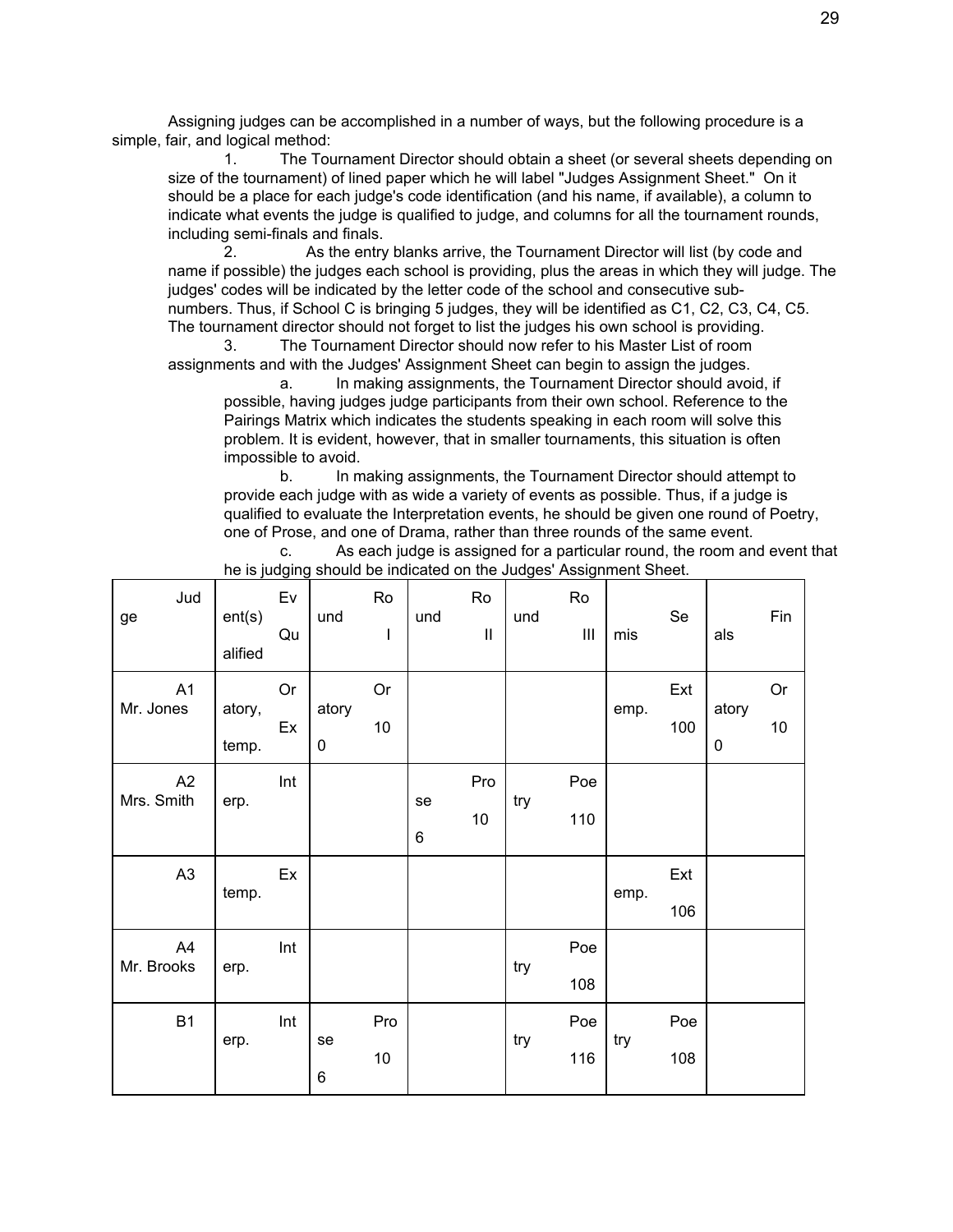| B <sub>2</sub>             | ents | All<br>Ev |                         |          | atory<br>0 | Or<br>10 | emp. | Ext<br>102 |     |            | atory<br>0 | Or<br>10 |
|----------------------------|------|-----------|-------------------------|----------|------------|----------|------|------------|-----|------------|------------|----------|
| C <sub>1</sub><br>Ms. Ryan | ents | All<br>Ev | atory<br>$\overline{2}$ | Or<br>10 |            |          | emp. | Ext<br>100 | try | Poe<br>110 | atory<br>0 | Or<br>10 |

d. At the same time, the tournament director should indicate on the Panel Sheets the judge for each room.

e. The Director should run off at least 5 copies of the panel sheets. The copies are distributed as needed.

f. The Tournament Director now completes the organization of the ballots. On the line after judge he now writes in the code and, if possible, the name of the judge. This information is obtained from the Judges' Assignment Sheet on which he had recorded the judge for each room for every round.

g. After this step has been completed, the Director arranges the ballots by school and then by each judge from each school. For example, after setting aside the envelopes which are indicated as being judged by School A, he then assembles all the envelopes with A1 and places a rubber band around them; he does the same with those for A2, etc. until he has in one group all of the envelopes marked as being judged by School A. To this stack of judging assignments, he now adds the correct number of schedules. All of this material is then tied together, to be handed to the coach of School A when he registers the morning of the tournament. This process is repeated for each participating school, including his own.

h. In the AIA Tournaments (and in most championship tournaments) all judges are instructed to report to the Tab Room shortly before the semi-final and final rounds begin and the ballots are handed out to avoid as far as possible students being judged by individuals from their own school. An attempt is made to have the three judges each represent a different school. If he has not pre-assigned semi-final and final judging assignments, he should, nevertheless, have the ballots prepared so that they can be handed out quickly when the assignments are made.

#### **II. TABULATION OF PRELIMINARY ROUNDS:**

A. At the end of each round, as the ballots are being returned to the office, tabulation on the Tab Sheets should begin immediately. If possible, the Director should have appointed a capable individual and an assistant to handle each event. The tab sheets should contain the over-all rating and the ranking of each participant for each round.

B. Judges will rank the contestants from 1 to the number of contestants in the panels for elimination rounds. The tab room officials will record ranking from 1 to 5 only, changing any rank lower than 5 to a 5 to equalize the effect of unequal numbers of contestants in the panels. For semi-finals and finals, all contestants will be ranked from 1 to 6 or 7, and the actual rank will be recorded on the tab sheets.

C. Once all the ballots for a particular event are recorded for that round, the ballots should be alphabetized by code and read back as a double check of the scores.

D. As soon as the ratings and rankings have been recorded for the preliminary rounds of an event, each participant's rankings should be added and placed in the column labeled TOTAL RANK.

E. The Tournament Director should obtain a quantity of large envelopes, file folders, or grocery bags and set aside one for each school, properly identified with its name and code. These will be used throughout the tournament to hold the ballots of the participants from that school and will be given to the coach at the conclusion of the tournament.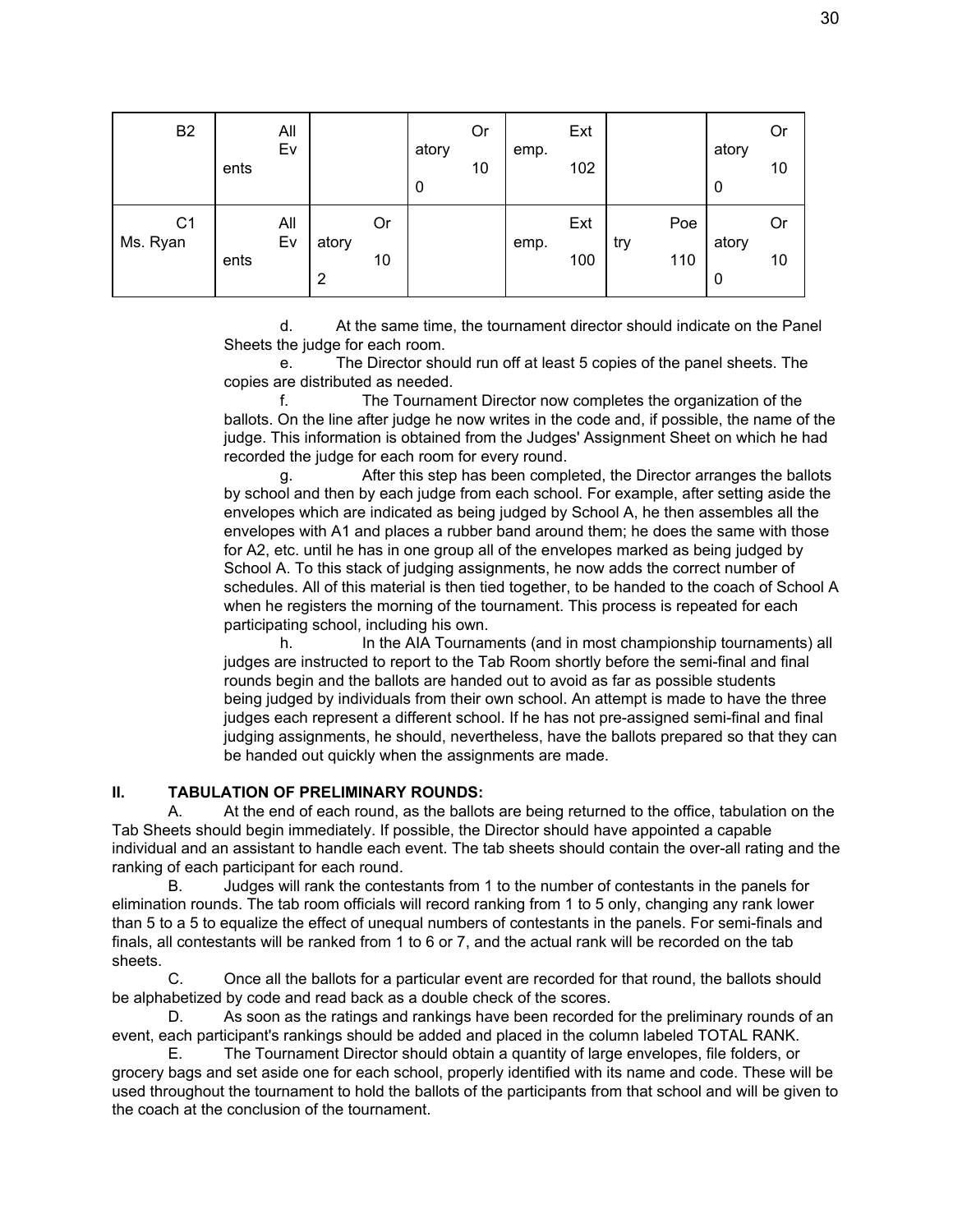#### **III. DETERMINING SEMI-FINALISTS, FINALISTS AND FINAL RANKING:**

A. Individual Events: (Oratory, Extemp., Interpretation, and Duet Acting)

1. Semifinals will only be held in those events in which 20 or more entries competed during the tournament. Each semi-final round must have at least 6 contestants, but not more than 7 except as further indicated. In determining those who qualify for the semi-finals, the rankings for each participant for each of the 3 preliminary rounds are added together. The 12 participants with the lowest ranking total score are placed in the semi-finals (6 in each room)

a. If there is a tie in lowest cumulative ranking, seeding shall be determined by highest reciprocal rating.

b. If a tie still exists, then total speaker points will be used to break the tie

in seeding.

c. If a tie still exists, then the speaker with the higher school code will be

seeded higher.

2. The lists of semi-finalists and finalists are posted in a place available to all participants and coaches, the judges are assigned, if they have not been preassigned. Since he has already indicated on the Room Assignment Sheet where these events can be held he can label such posters before the day of the tournament.

3. In dividing the 12 or 14 semi-finalists into two panels, use the following procedure:

a. (See insert)

b. Step 2: If one school qualifies two participants for the semi-finals, they are not placed in the same room. Obviously, if a school qualifies three or more for the semi finals of a particular event, it will be impossible to observe this procedure.

c. Step 3: If several participants have the same rank, speaker points will be totaled to determine speaker rank and position. In the event of a tie, alpha code will be used, regardless of school

4. If there is a tie for 12th place based on cumulative ranking, 14 contestants will be placed in semis.

5. Ties for 14th place will be broken according to the following procedure: a. Each of the participant's over-all RATING from each of the preliminary rounds will be totaled and the participant(s) with the highest score is placed in the semi-finals.

1st place - 1

2nd place - .5

3rd place - .33

4th place - .25

5th place - .20

6th place - .18 7th place- .16

b. If a tie still exists for  $14<sup>th</sup>$  place, then speaker points will be totaled.

6. The final round of each individual event will consist of six participants. The three contestants who receive the best rankings in each semi-final panel will be placed in the final round. This will be determined in the following manner:

a. Step 1 - Strike the single highest ranking and single lowest ranking, preliminaries through semis, for each semi-finalist.

b. Step 2 - Add the remaining ranks from preliminary rounds through semi-finals.

c. Step 3 - The three participants in each panel with the lowest total cum will advance to finals.

7. Ties determining finalists will be broken according to the following procedure: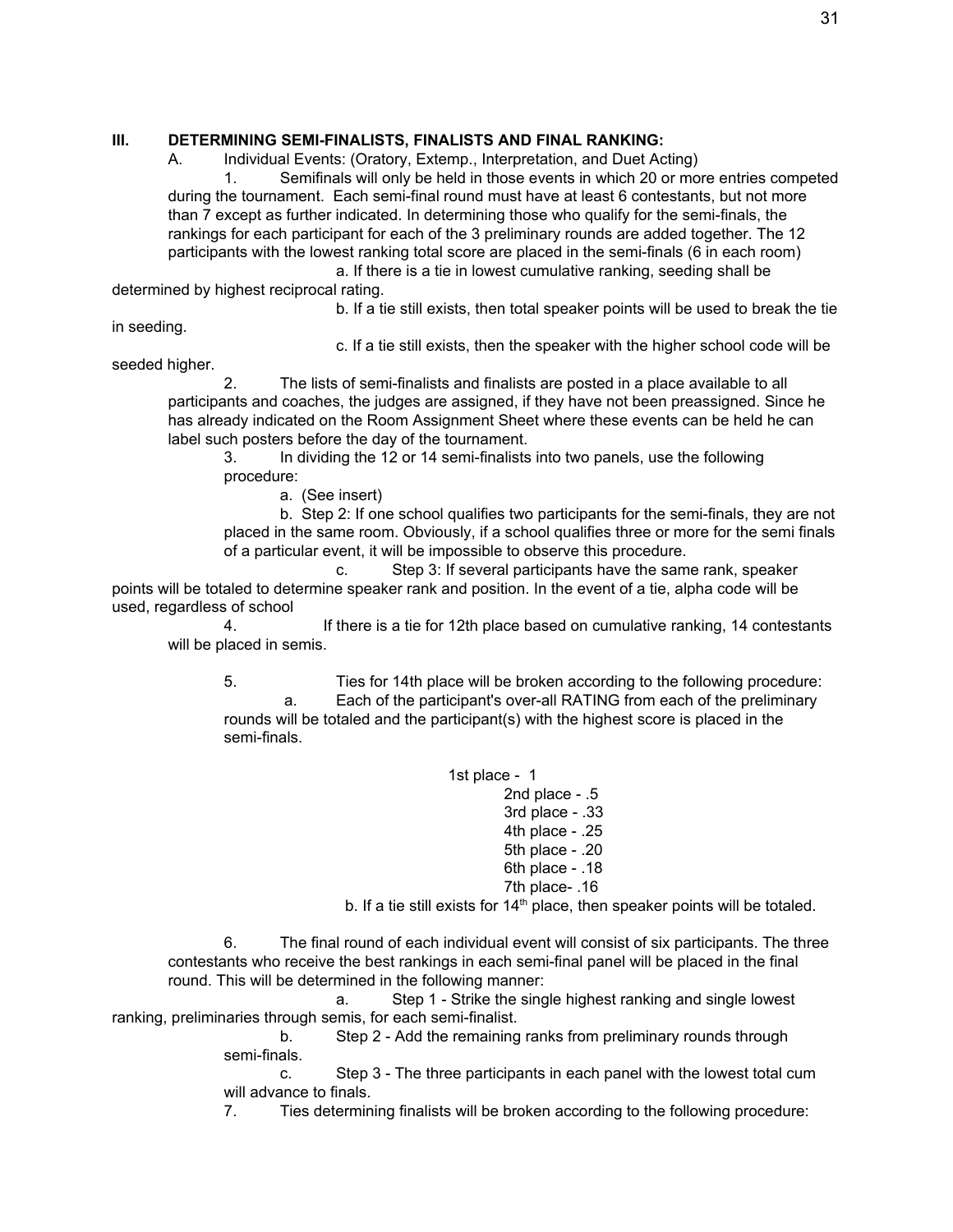a. The rankings in the semi-final (or final rounds) of those participants who are tied shall be separated from the other contestants. Those who are tied shall then be assigned relative rankings on the basis of the judges' decisions as though they were the only competitors. The participant whose sum of rankings is smaller is the winner of the tie. The following examples illustrate this procedure: (under each judge--1, 2 & 3--are the rankings for each of the six participants--A, B, C, D, E & F). b. The following is an example of a 2-way tie:

| Judge 1 | Judge 2 | Judge 3   | <b>Total Ranking</b> |                |
|---------|---------|-----------|----------------------|----------------|
| 5       | 9       | Speaker A | 2                    | $\overline{2}$ |
| 6       | 11      | Speaker B | 1                    | 4              |
|         |         | Speaker C | 4                    | 3              |
| 1       | 8       | Speaker D | 3                    | 6              |
| 3       | 12      |           |                      |                |
| 4       | 11      | Speaker E | 6                    | 1              |
|         |         | Speaker F | 5                    | 5              |
| 2       | 12      |           |                      |                |

Speaker C is obviously 1st, and Speaker A is 2nd. B and E, however, are tied for 3rd. As previously indicated, they are now assigned relative rankings based on the decisions of the three judges.

In assigning relative rankings, Judge 1 thought B was better than E; thus, B receives a 1st and E a 2nd. Judge 2 thought E was better than B; thus, B receives a 2nd and E a 1st. Speaker B's total ranking is now 5, while E's is 4. E, therefore, is the winner of the tie-breaking procedure.

|           | c. | The following is an example of a three-way tie: |              |              |                      |  |
|-----------|----|-------------------------------------------------|--------------|--------------|----------------------|--|
| Speaker A |    | Judge 1                                         | Judge 2<br>2 | Judge 3<br>4 | <b>Total Ranking</b> |  |
| Speaker B |    | 4                                               | 5            | 5            | 14                   |  |
| Speaker C |    | 2                                               | 3            | 2            | $\overline{7}$       |  |
| Speaker D |    | 3                                               | 4            | 3            | 10                   |  |
| Speaker E |    | 5                                               | 1            | 1            |                      |  |

There is a three-way tie for 1st, 2nd and 3rd with A, C and E each having a score of 7.

Assigning relative rankings, we obtain:

|           | Judge 1 | Judge 2 | Judge 3 | <b>Total Ranking</b> |
|-----------|---------|---------|---------|----------------------|
| Speaker A |         |         |         |                      |
| Speaker C |         |         |         |                      |
| Speaker E |         |         |         | 5                    |

Speaker E is now declared 1st place winner, and Speaker A receives 2nd and Speaker C receives 3rd.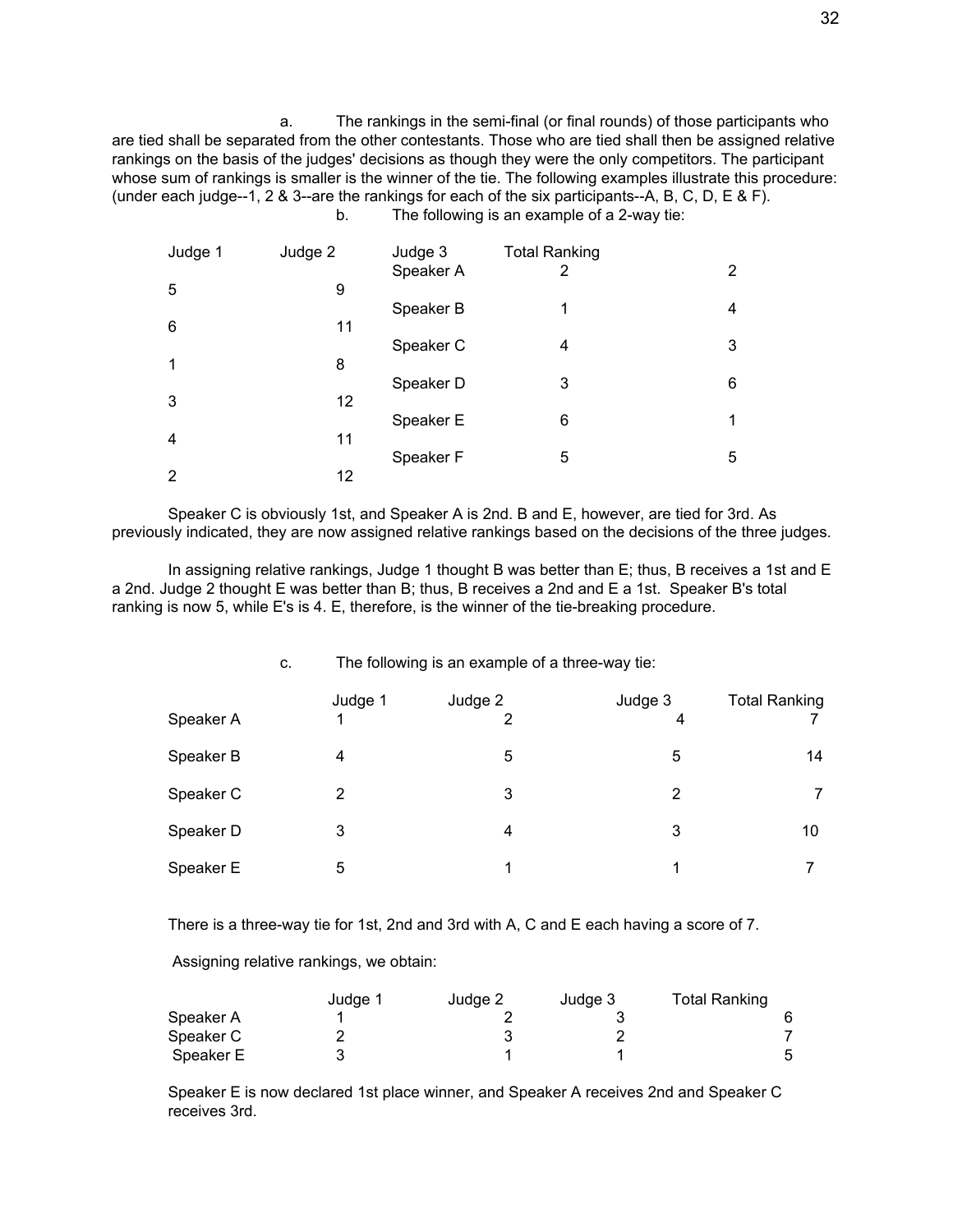d. If a tie still exists then the NFL tie breaking method for a three-way tie or more will be used as follows:

1st place - 1

2nd place - .5 3rd place - .33 4th place - .25 5th place - .20 6th place - .18 7th place- .16

If two are still tied use judges' preference.

8. Speaking order will be determined by using the following chart:

| Finals Speaker | Rank |   |
|----------------|------|---|
|                |      | 6 |
| 2              |      |   |
| 3              |      | 2 |
|                |      | 3 |
| 5              |      |   |
| հ              |      |   |

9. To determine the final placing in individual events go low cumulative, striking the single highest ranking and the single lowest ranking, preliminaries through finals.

10. Ties in determining final place will be broken by final round judges preference. Follow the procedure for breaking ties in determining finalists.

#### **DETERMINING & TABULATING SWEEPSTAKES POINTS**

- A. Only the top three entries per school per event will be counted for overall sweepstakes. An event must have more than 1 school participating in the preliminary rounds in order for sweepstakes points to be recorded for that event. The AIA Speech & Debate Tournaments will be scored under the following point system:
	- 1. Individual Events:

a. A school will receive 1 point for each of its participants receiving a first place ranking in a preliminary round in each Platform event, or any of the four individual interpretation events.

b. A school will receive 2 points for each of its participants making the semi-finals in these same events.

c. A school receives 3 points for each of its participants making the finals in these same events.

d. A school receives 5 points for one of its participants winning first place in the final round in these same events, 3 points for second place, 2 points for third, and 1 point for fourth.

2. Debate Events:

a. A school will receive 1 point for each of its Lincoln-Douglas debaters receiving a win in preliminary rounds. Quarterfinals are a preliminary round. A "bye" will be considered a win when sweepstakes points are calculated.

b. A school will receive 2 points for each of its Policy Debate teams receiving a win in preliminary rounds. Quarterfinals are a preliminary round. A "bye" will be considered a win when sweepstakes points are calculated.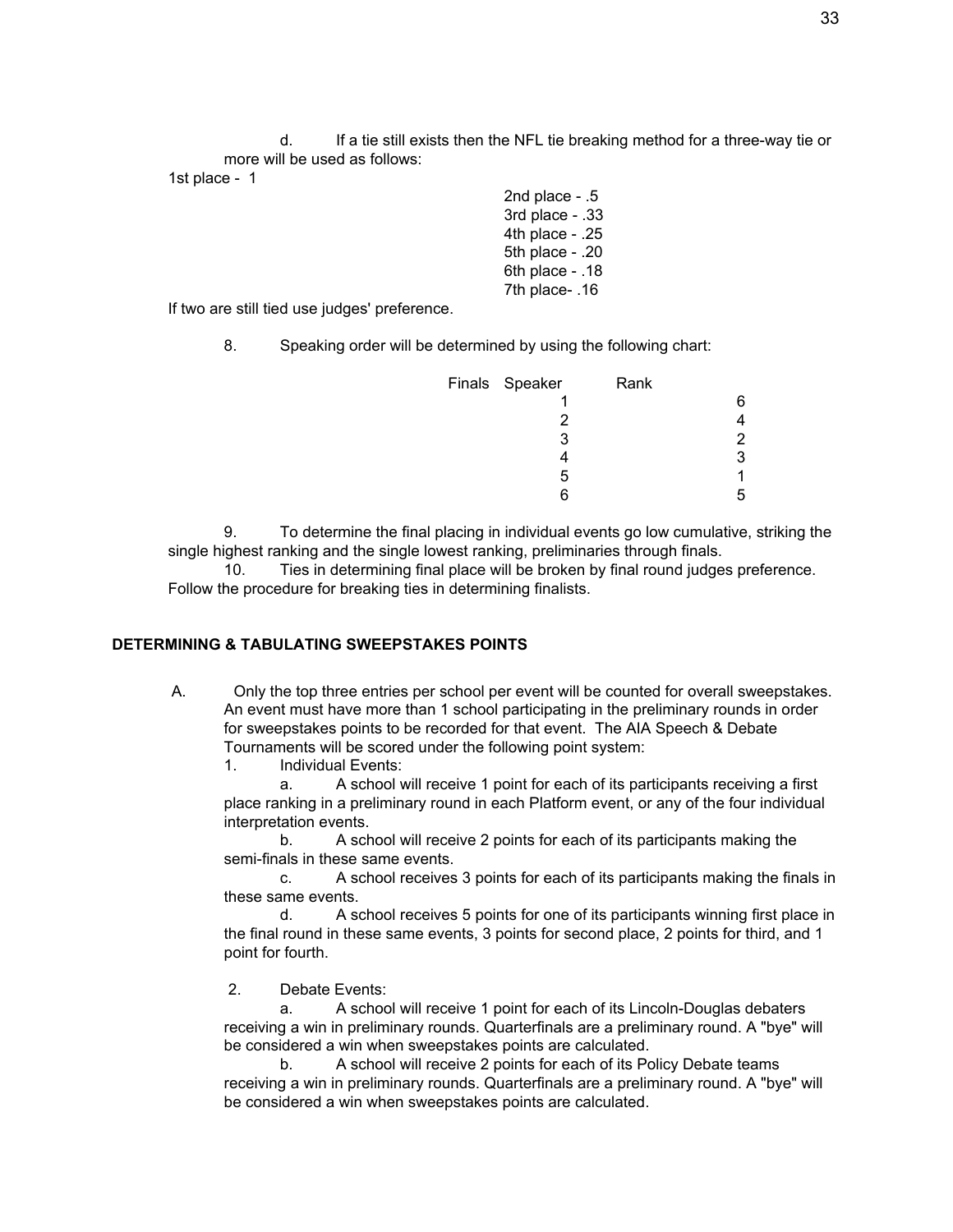c. A school receives 2 points for each Lincoln-Douglas debater making semi-finals and 3 points for each Policy Debate team making semi-finals.

d. A school receives 3 sweepstakes points for each Lincoln-Douglas debater making it to the final round.

e. A school receives 4 sweepstakes points for each Policy Debate team in the final round.

f. A school receives 5 points for a first place in Lincoln-Douglas debate; 3 points for second; 2 points for 3rd.

g. A school receives 7 points for a first place in Policy Debate; 4 points for second; 3 points for 3rd.

h. A school shall receive the same number of points for each Public Forum Debate as Policy Debate

3. Duet Acting and Duo-Interpretation

a. A school will receive 2 points for each of its teams receiving a first place ranking in a preliminary round.

b. A school will receive 3 points for each of its teams making the semi-final round.

c. A school will receive 4 points for each of its teams making the final round.

d. A school will receive 7 points for one of its teams winning first place in the final round, four points for second place, 3 points for third place, and 1 point for fourth place. Record on lines 48 & 49.

- 4. Total Ranking:
	- a. Sub total points from preliminary rounds
	- b. Sub total points from semi-final round
	- c. Sub total points from final round
	- d. Sub total points from final placing

e. By adding (lines 53-56) it is now possible to determine the total number of sweepstakes points earned by each school.

f. The school with the greatest number of sweepstakes points wins 1st place, and the school with the second greatest number is runner-up, and so on.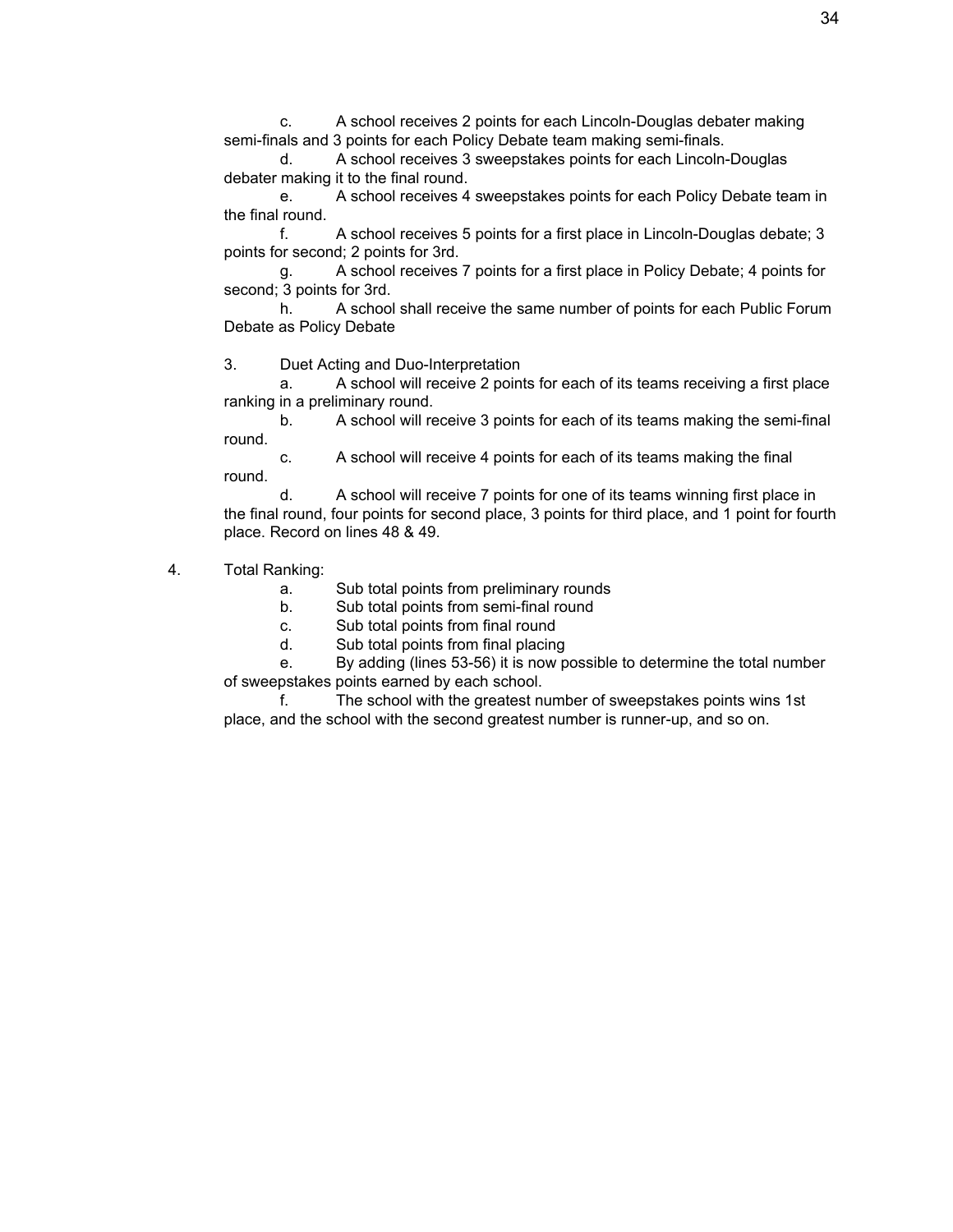# **AIA State Tournament Checklist**

| <b>Check</b><br>Day                                                                                                     | Event                                                                         |                                                                                 |  |  |  |
|-------------------------------------------------------------------------------------------------------------------------|-------------------------------------------------------------------------------|---------------------------------------------------------------------------------|--|--|--|
| May 1                                                                                                                   | $\begin{bmatrix} \end{bmatrix}$                                               | Secure a tournament site for the following year                                 |  |  |  |
| $T-45$ (approx) $[ ]$                                                                                                   | Info. Decide how finances will be handled.                                    | AIA Meeting to review necessary handbook                                        |  |  |  |
| $T-40$<br>$T-30$                                                                                                        | [ ]<br>$\begin{bmatrix} \end{bmatrix}$<br>ballots from the NSDA if necessary. | Create State Entry and post online<br>Purchase supplies for the tab room. Order |  |  |  |
| $T-24$<br>unbiased source.                                                                                              | $\mathsf{L}$                                                                  | Secure Extemp and Impromptu topics from an                                      |  |  |  |
| $T-21$                                                                                                                  | $\begin{bmatrix} \end{bmatrix}$                                               | Congress bills are due. Open Registration                                       |  |  |  |
| $T-20$<br>Notify them.                                                                                                  | $\left[ \ \right]$                                                            | Finalize your tab room and other officials.                                     |  |  |  |
| $T-17$                                                                                                                  | $\begin{bmatrix} \end{bmatrix}$                                               | AIA financial meeting. Trophy pickup.                                           |  |  |  |
| $T-14$                                                                                                                  | $\left[ \ \right]$                                                            | Congress docket posted online.                                                  |  |  |  |
| $T-10$                                                                                                                  | $\begin{bmatrix} \end{bmatrix}$<br>Tournament. Get Congress seating arranged. | Secure preliminary list of rooms for the                                        |  |  |  |
| T-5                                                                                                                     | $\begin{bmatrix} \end{bmatrix}$                                               | Finalize computer arrangements.                                                 |  |  |  |
| T-4                                                                                                                     | $\begin{bmatrix} \end{bmatrix}$                                               | Create ballot packets and outround posters.                                     |  |  |  |
| $T-3$<br>Duplicate maps and schedules. Make sure you have<br>$\Box$<br>Markert Scholarship forms and Sanctioning forms. |                                                                               |                                                                                 |  |  |  |
| T-2                                                                                                                     | $\left[ \ \right]$                                                            | Close registration. Set- up registration book.                                  |  |  |  |
| T-1                                                                                                                     | $\left[ \ \right]$                                                            | Create Congress seating arrangements.                                           |  |  |  |
| т                                                                                                                       | $\begin{bmatrix} \end{bmatrix}$                                               | <b>AIA State Tournament</b>                                                     |  |  |  |
| $T+2$<br>T+21                                                                                                           | $\begin{bmatrix} \end{bmatrix}$<br>$\left[ \ \right]$                         | Post results online<br>Check up with schools who have not yet paid              |  |  |  |
| $T+30$ (approx) $[ ]$                                                                                                   |                                                                               | Meeting with AIA to turn in paperwork                                           |  |  |  |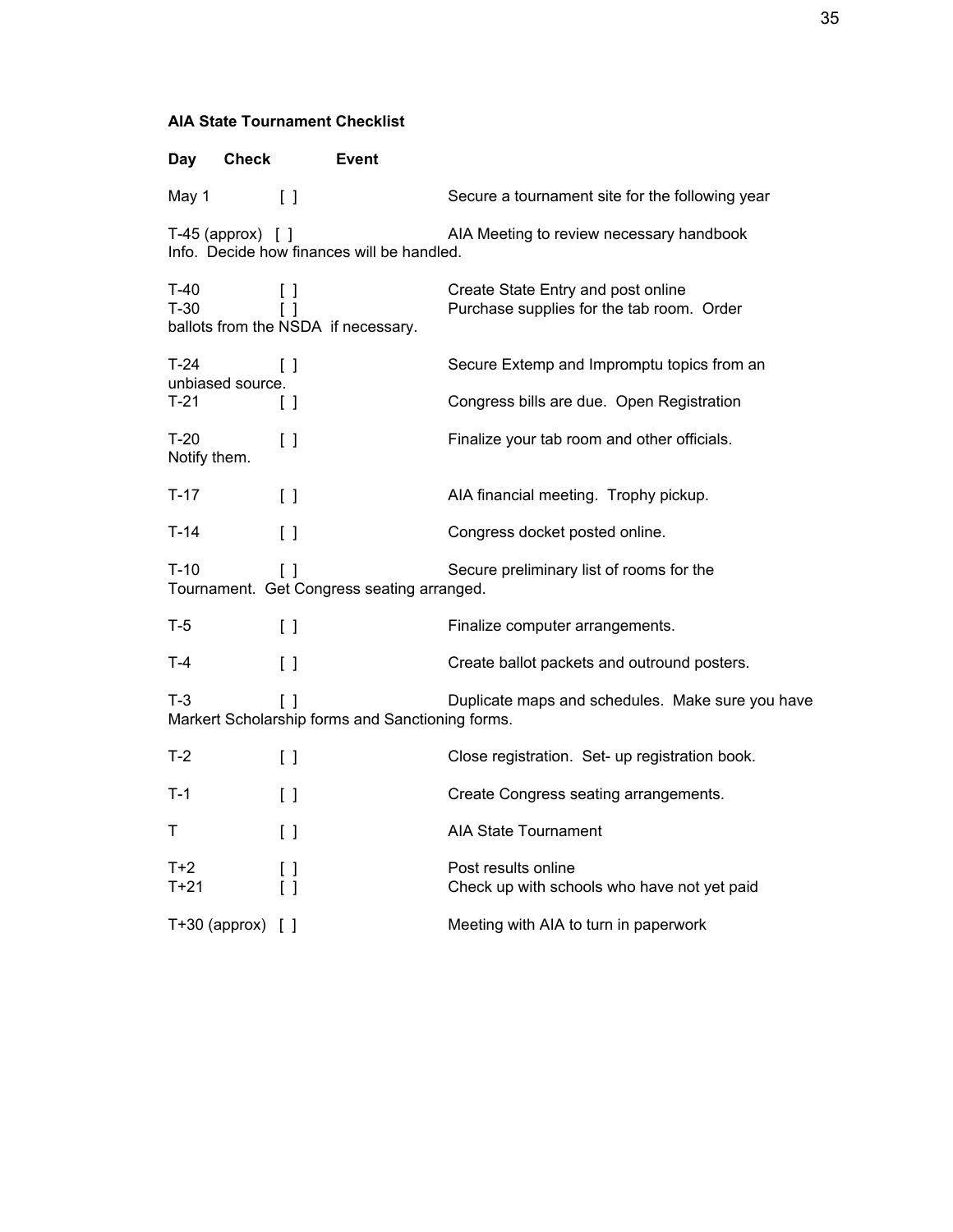#### **HANDLING PROBLEMS THAT ARISE DURING THE TOURNAMENT**:

While each tournament always seems to have at least one unique situation which requires tact, wisdom, and mature judgment on the part of the Tournament Director, there are a number of rather typical problems that appear frequently. The following is a description of some of these situations with suggested methods for solving the problems:

#### A. Registration

1. As each coach registers, the Director should make sure that the fees have been paid. Notations of cancellations or substitutions should be made so that these can be indicated on the Fee Sheets. The Director should also determine whether or not the coach has brought the required number of judges. (If not, he or she will take appropriate action). The Director then hands to the coach the packet of schedules. L.

2. Between the close of registration and the end of Round I, two tasks must be completed.

a. Mark dropped contestants on a copy of the pairings for each event. Adjust pairings to collapse any panel(s) which have three or fewer contestants. This adjustment should be made for Round I (if possible), and for Rounds 2 & 3.

B. The first round is ready to begin and one school has, as yet, failed to register. The seriousness of this situation depends primarily on how many judges that school was bringing, and on how many of them had assignments for Round I. A quick check of the Judges' Assignment Sheet will indicate how serious the problem is. Regardless of the number of rooms that were to be judged by representatives of the tardy school, each of them must be judged, and action must be taken.

1. The Tournament Director will first use his or her pool of stand-by judges, making sure that each has the correct type and number of ballots and knows which room he or she is to judge.

2. If his or her supply of stand-by judges is depleted, the director will canvass the lounge and other areas to find qualified judges who have no assignments for that round. Again, he or she will give these individual ballots and instructions as to which room to report.

3. If there still remains a room without a judge the Tournament Director can go to that room and re-assign each participant to another room where the same event is being held. For example; there are seven rooms of Original Oratory, six participants in each room. The six who have no judge are reassigned orally, one to each of the remaining six rooms. A serious attempt should be made in this process to avoid reassigning a participant to a room where he will have to compete against a student from his own school.

4. If, halfway through the first round, it is evident that the tardy school is not going to appear at all, the Tournament Director does have time to secure judges, reassign students, etc., and the tournament can proceed with a minimum of delay or confusion.

C. A number of participants report to the Tab Room indicating that they are waiting for a judge. The Tournament Director should hope that they do this rather than sit in their room for an hour merely waiting. The general procedure in solving this situation is to determine who the missing judge is (from consulting the room assignment sheet) and check quickly in the lounge. If he or she cannot be found, the Director should follow the same procedure as indicated previously in "1".

D. If at the conclusion of a round there are a number of contestants for whom no ballot has been received.

1. The Director should check the list of cancellations turned in by the coaches when they registered.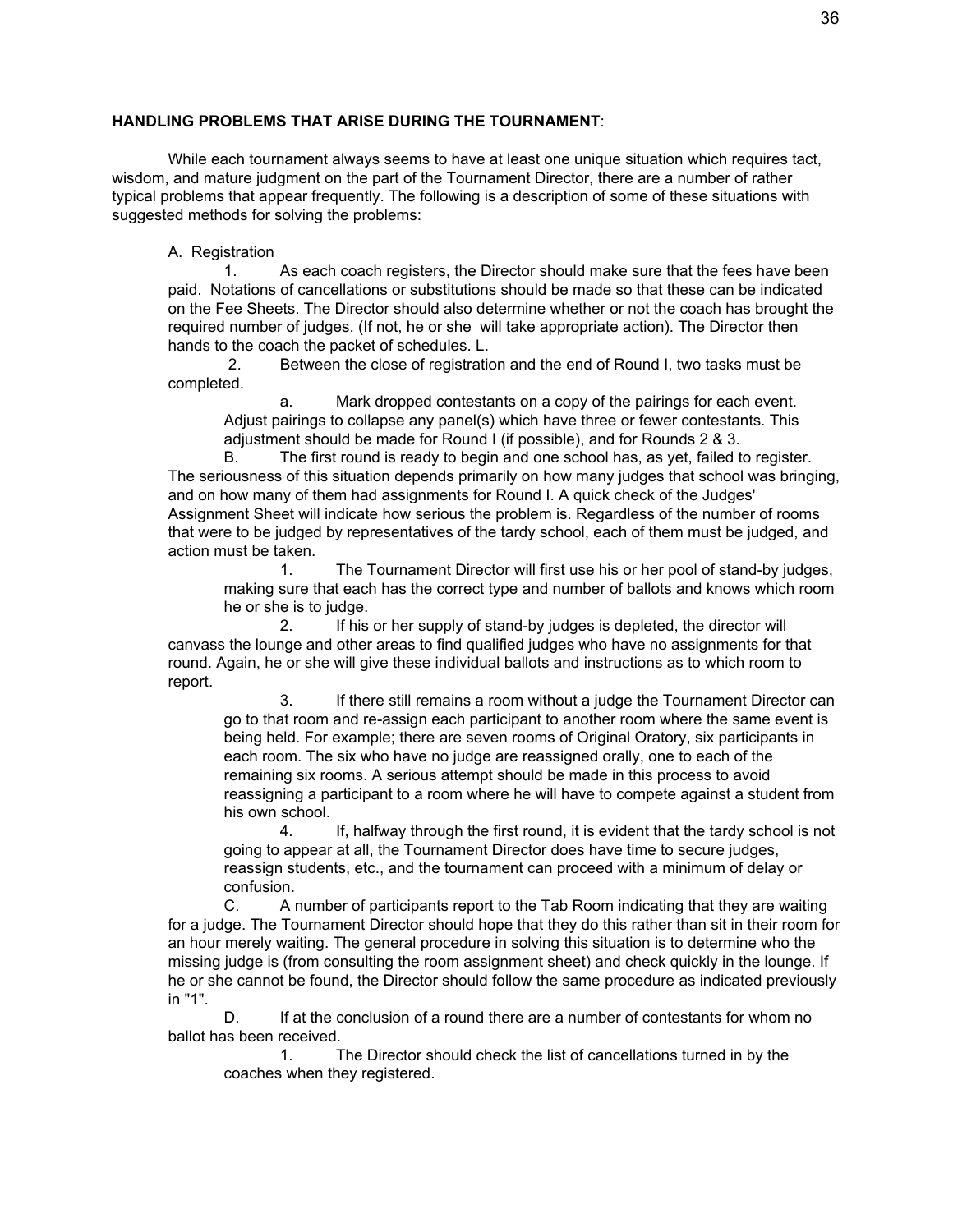2. The Director should check the pairings matrix to see if these participants are all assigned to the same room. If they were, the Director can conclude that a judge has failed to turn in his round of ballots.

a. The Director should look on his judges assignment sheets to find where the judge has been assigned for the round now in progress. By going to that room he or she can often locate the missing judge and the needed ballots.

b. The Director should consult with the coach of the school for which the judge is judging in the hope that the coach can find him or her and the ballots.

c. The Director should, of course, check in the lounge and any other areas where the judge might be.

d. If it is impossible to find the judge and the missing ballots, the Director may give each of the participants involved a ranking and rating equal to the average ranking and rating received in the other preliminary rounds.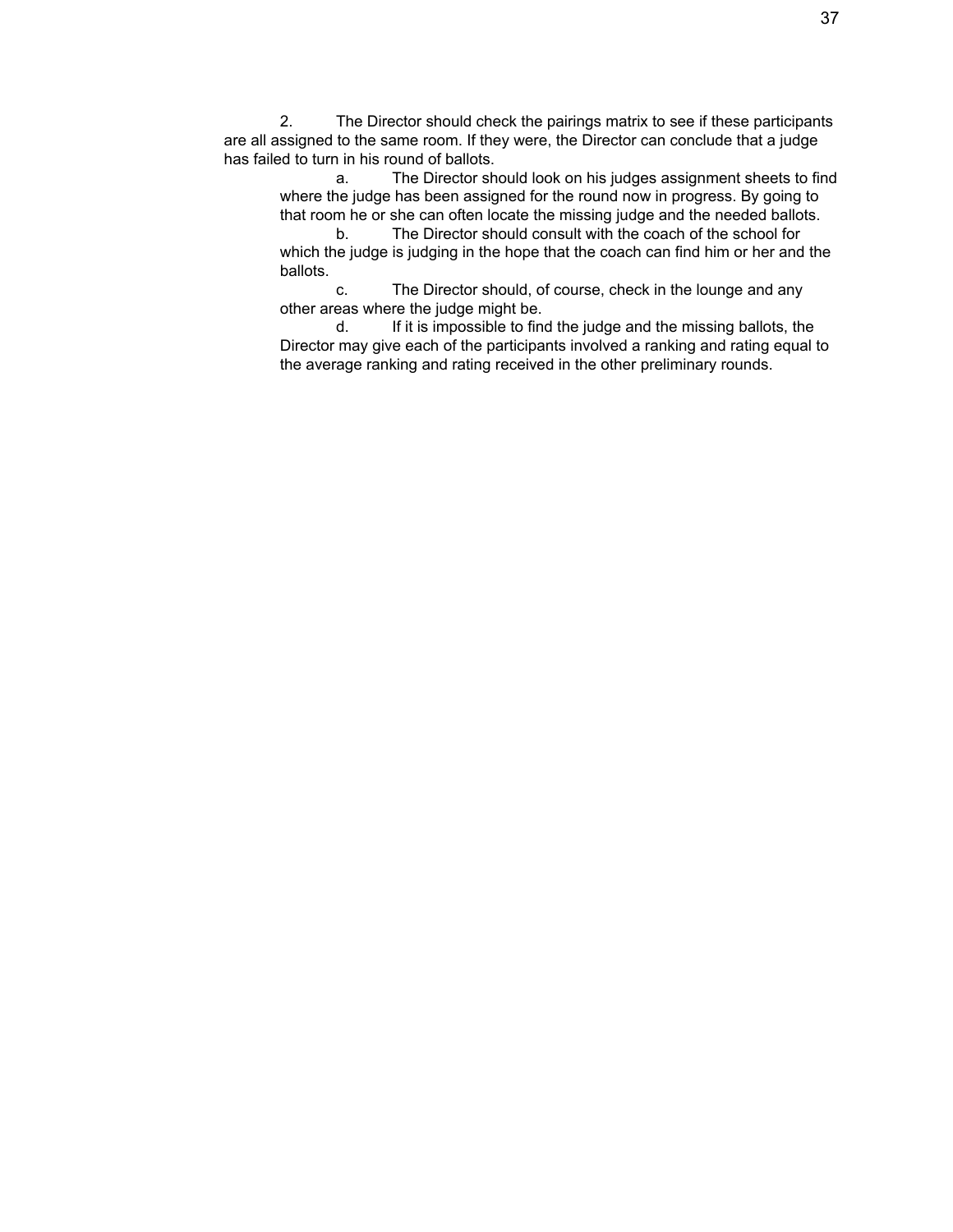#### **DEBATE CATEGORIES**

Debate is an organized oral argument, which utilizes extemporaneous and formal speaking in structured presentation. Competition in debate should create opportunities for intensive investigation and research of significant contemporary problems. Debating should develop the ability for research in locating materials and in the selection, arrangement, and composition of such data clearly and effectively in an organized oral presentation.

#### **POLICY DEBATE**

Rules and Procedures:

1. The debate topic will be the resolution determined by the National Federation of State High School Associations.

2. A team will consist of the same two members who will debate in all rounds for which they qualify. Both will be present when the school registers or they will be considered a drop.

The number of debate rounds is determined by the number of entries who are registered at the beginning of the contest. Follow the equation below (at SSTAC discretion):

 $1 - 7$  ENTRIES = 3 prelim, semis, and final rounds

8 – 19 ENTRIES = 4 prelim, semis, and final rounds

20 – 31 ENTRIES = 4 prelim, quarters, semis, and final rounds

32 or more ENTRIES = 4 prelim, octa-finals, quarter-finals, semis, and final rounds (at SSTAC discretion)

If quarterfinals are run, no team shall advance to elimination rounds that has not won more than half of its prelims. If the number of teams qualified for elimination rounds quarterfinals is less than the number needed to make a complete round then a partial round shall be conducted, with byes issued to top seeds as needed.

4. Each team will be assigned to debate both affirmative and negative, alternating when possible, and in equal number of rounds when possible. Teams that have previously met will change sides.

5. The debate format will be as follows:

| a. | Affirmative constructive speech              | 8 min.   |
|----|----------------------------------------------|----------|
| b. | Cross examination of affirmative by negative | $3$ min. |
| C. | Negative constructive speech                 | 8 min.   |
| d. | Cross examination of negative by affirmative | 3 min.   |
| е. | Affirmative constructive speech              | 8 min.   |
| f. | Cross examination of affirmative by negative | 3 min.   |
| g. | Negative constructive speech                 | 8 min.   |
| h. | Cross examination of negative by affirmative | $3$ min. |
| i. | Negative rebuttal                            | 5 min.   |
| j. | Affirmative rebuttal                         | 5 min.   |
| k. | Negative rebuttal                            | 5 min.   |
| I. | Affirmative rebuttal                         | 5 min.   |

Each team will be allotted 8 minutes total preparation time during the debate to be used as desired.

6. Members of a team are permitted to switch speaking order in the rebuttals. As a matter of courtesy, the other team and the judge should be notified before the debate begins.

7. If visual aids are used they must be made available to the opposing team.

8. Timing--Judges or designated time-keepers must give time signals (cards, hand, or oral signals when requested). The time signals should be time remaining. When the time has expired for a given speech, the time-keeper must call out "time". Any comments made after the speaking time has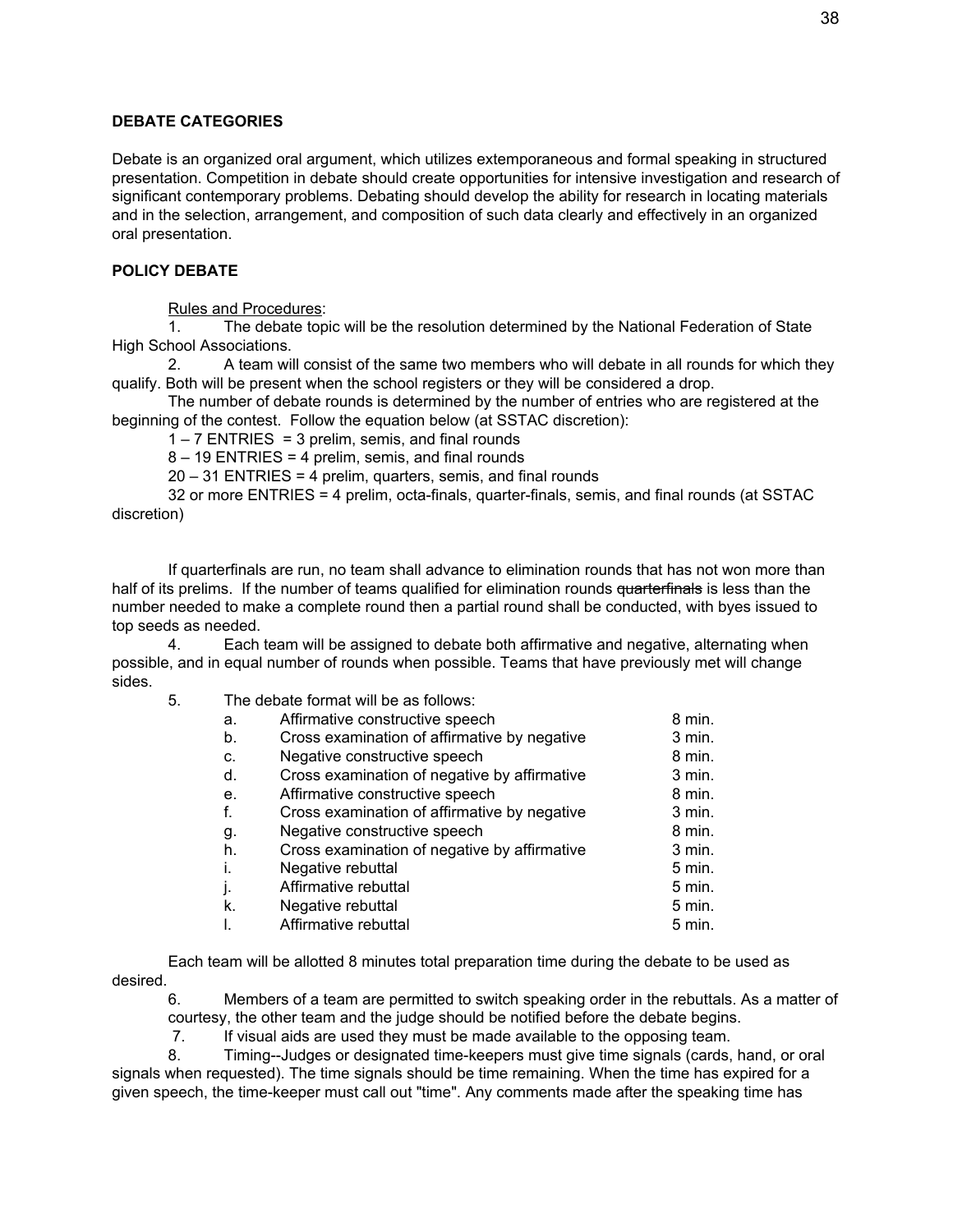elapsed must be ignored by the judges. Flagrant disregard for the speaking time may result in the judge lowering the rating in several areas on the ballot.

9. Conduct and Ethics:

Each participating debate team should sit removed from the general audience during the debate, and no debater will receive help of any kind during the course of the debate from anyone but his/her partner.

b. Oral and written prompting during a timed speech and during cross-examination is allowed at the discretion of the judge.

**c.** Team members may confer during the opposing team's presentation and between speakers ONLY in whispered conferences. This must not be audible or distracting to the other team or to the judge.

d. Personal references to the opposing team of a sarcastic or antagonistic nature are not allowed. At no time is the debate to degenerate into a clash of personalities rather than issues. The lack of good manners will result in a lowering of points.

e. Anyone may flow a round.

f. All evidence when introduced in debate rounds must have available for reference the name of the author, qualifications, dates and page number. If source citations (at least author and date) are not orally given the judge must ignore the evidence.

g. Distortion and falsification of evidence use could result in loss of round. Judges unsure of what course to take should consult with the tabulation room.

h. Students are expected to report to rounds on time. Any undue delay must be the result of tournament scheduling. When the scheduling is not specific, the round will begin 15 minutes after the posting. Upon arrival of one member of each team in the assigned room, the affirmative **may choose to** give the negative their plan text. At the same time, a timer will be started. If the negative is not ready to start the round after 8 minutes, their prep time shall start running.

10. When the judge is present in the room s/he will start a timer. After 10 minutes, any team that is not present (both members) will have their prep time run.

a. The use of speed to communicate logically formed arguments in a confined amount of time (spread debate) is allowed if the judge understands the speaker who is presenting the information. Before the debate begins, the judge should explain the guidelines that will be used in judging the round. Included in this philosophy should be the judge's preference for speed of delivery. If the judge does not understand the words of the debater because of speed in articulation, the judge should send a signal to the debater. Judges who are having difficulty with comprehension should communicate this by requesting the speaker to "slow" or "clear."

## **LINCOLN-DOUGLAS DEBATE**

#### Description:

L-D debate is one-person, value-based, audience-oriented, persuasive debate. One person fulfills the affirmative case responsibilities and the other person fulfills the negative case responsibilities. Debaters are encouraged to develop a direct and communicative delivery. Emphasis is necessarily placed upon the issues involved rather than upon strategy in developing the case. This results in emphasizing logic, theory, and philosophy while eliminating "plan" arguments. Because of time limits, a wealth of evidence cannot be used, but research supported by good background reading is necessary.

#### Rules and Procedures:

1. The debate topic will be announced by the ASDCA with the invitation to the State Tournament.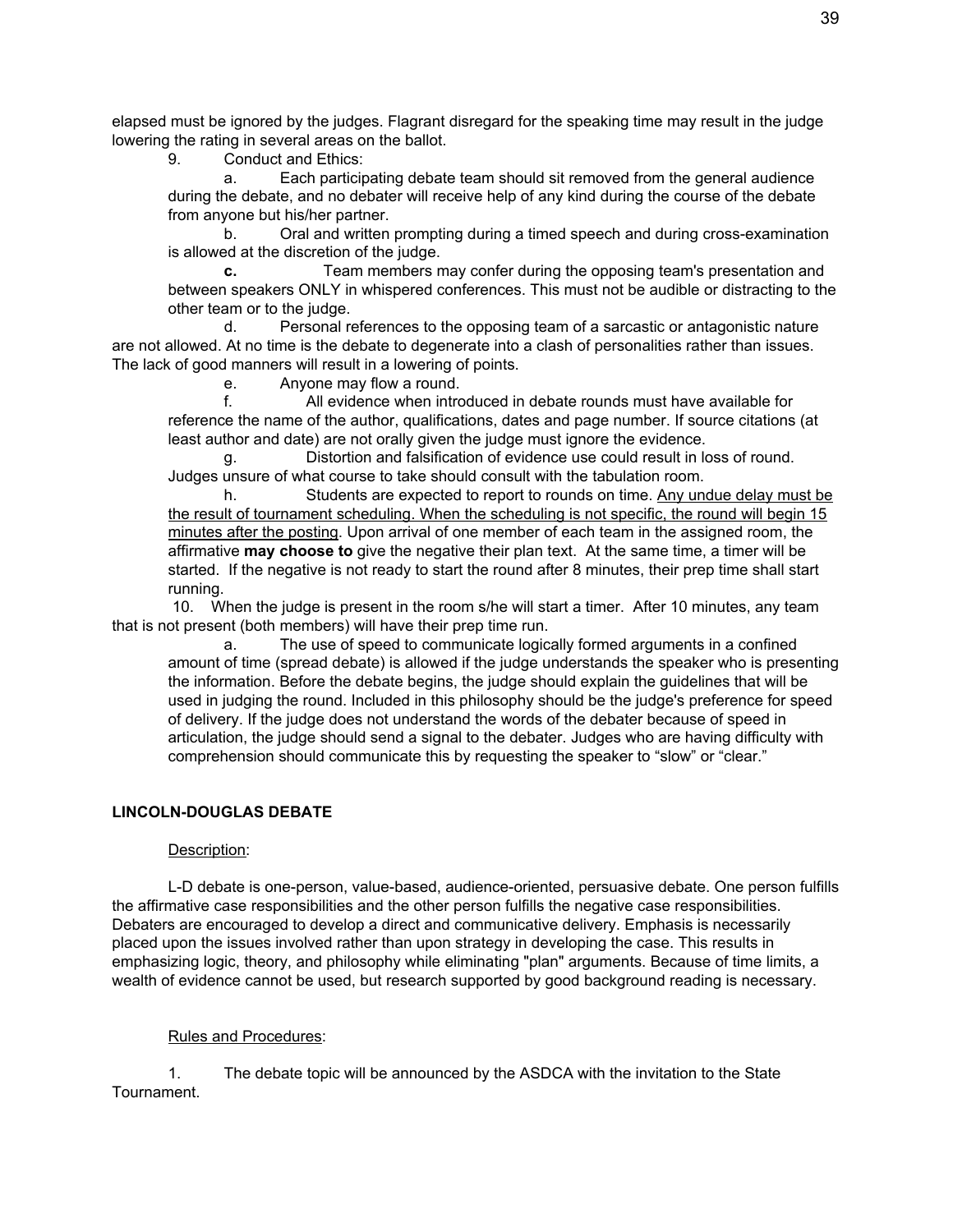2. The number of debate rounds is determined by the number of entries who are registered at the beginning of the contest. Follow the equation below (at SSTAC discretion):

 $1 - 7 = 3$  prelim, semis, and final rounds

 $8 - 19 = 4$  prelim, semis, and final rounds

 $20 - 31 = 4$  prelim, quarters, semis, and final rounds

32 or more entries = 4 prelim, octa-finals, quarter-finals, semis and final rounds

(at SSTAC discretion)

If quarterfinals are run, no one shall advance to elimination rounds that has not won more than half of their prelims. If the number of debaters qualified for elimination rounds quarterfinals is less than the number needed to make a complete round then a partial round shall be conducted, with byes issued to top seeds as needed.

3. Each debater will be assigned to debate both affirmative or negative, alternating when possible, and in equal number of rounds when possible. Debaters that have previously met will change sides.

4. A debate shall include at least one affirmative and one negative speech.

| 6 min.                                                               |          |        |  |
|----------------------------------------------------------------------|----------|--------|--|
|                                                                      | $3$ min. |        |  |
|                                                                      | 7 min.   |        |  |
|                                                                      | $3$ min. |        |  |
| 4 min.                                                               |          |        |  |
|                                                                      | 6 min.   |        |  |
|                                                                      |          | 3 min. |  |
| Both sides have three four minutes of preparation time to be used as |          |        |  |
|                                                                      |          |        |  |

desired.

5. If visual aids are used they must be made available to the opposing team.

6. Timing--Judges or designated time-keepers must give time signals (cards, hand, or oral signals when requested). The time signals should be time remaining. When the time has expired for a given speech, the time-keeper must call out "time". Any comments made after the speaking time has elapsed must be ignored by the judges. Flagrant disregard for the speaking time may result in the judge lowering the rating in several areas on the ballot.

7. Conduct and Ethics:

a. Each participating debater should sit removed from the general audience during the debate and no debater will receive help of any kind during the course of the debate from anyone. No debater shall be prompted during his/her presentation. Personal references to the opposing team of a sarcastic or antagonistic nature are not allowed. The lack of courtesy will result in a lowering of speaker points.

b. All evidence introduced must have available for reference the name of the author, qualifications, complete dates and page number. Should two or more quotations be used from the same source, the citation needs to be given only for the first piece of evidence used from the same source.

c. Judges who are having difficulty with comprehension should communicate this by requesting the speaker to "slow" or "clear."

d. Distortion and falsification of evidence use could result in loss of round. Judges unsure of what course to take should consult with the tabulation room.

e. Students are expected to report to rounds on time. Any undue delay must be the result of tournament scheduling. When the round scheduling is not specific, the round will begin 15 minutes after the posting. Contestants and judges are expected to be in their rooms at that time except in the case of double entries. Failure to comply with this rule may, at the tournament director's discretion, result in forfeiture.

#### **PUBLIC FORUM DEBATE**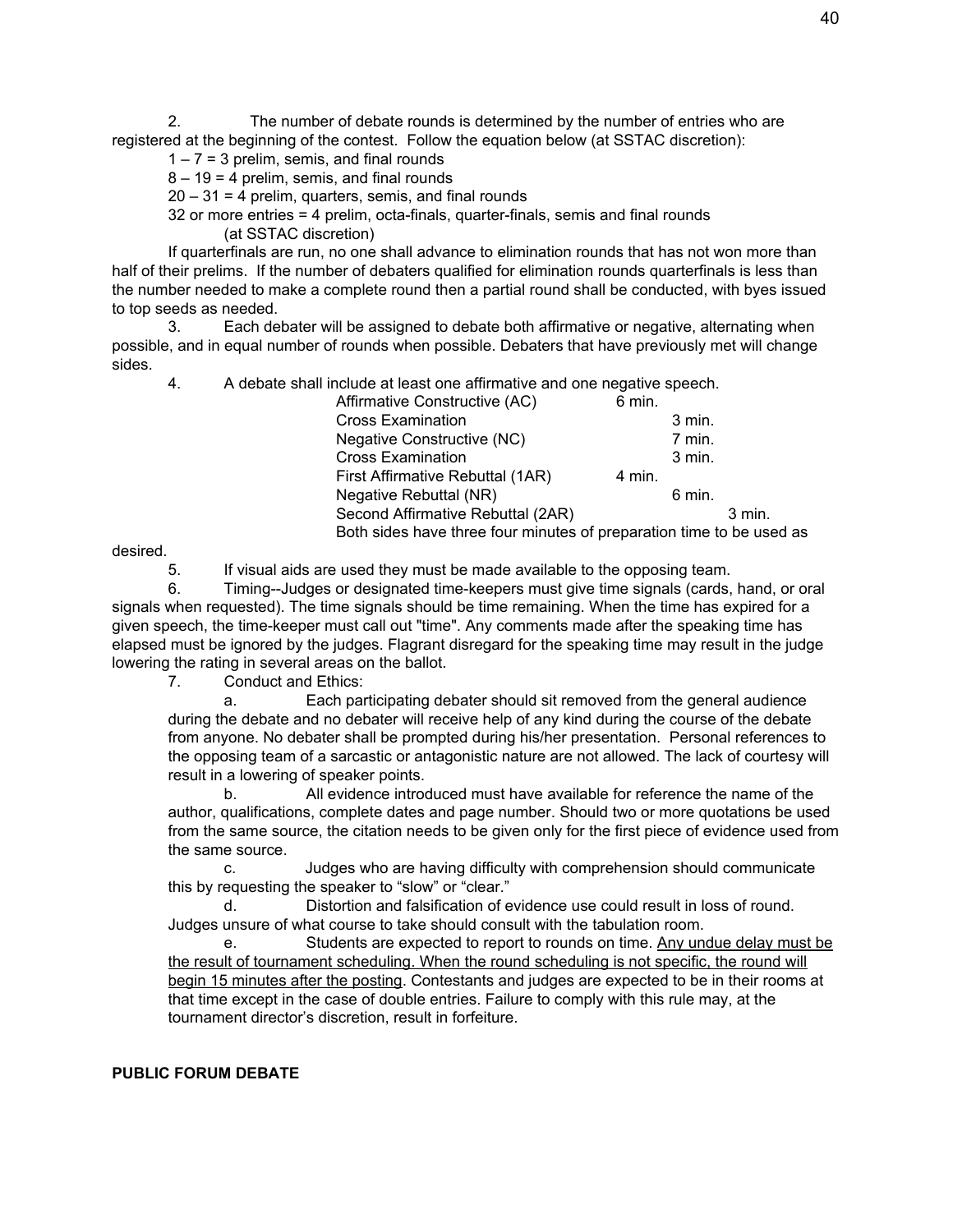1. Public Forum Debate focuses on advocacy of a position derived from the issues presented in the resolution, not a prescribed set of burdens.

2. *Procedure:* Prior to EVERY round and in the presence of the judge(s), a coin is tossed by one team and called by the other team. The team that wins the flip may choose one of two options: EITHER the **SIDE** of the topic they wish to defend (pro or con) OR the SPEAKING **POSITION** they wish to have (begin the debate or end the debate).The remaining option (SIDE OR SPEAKING POSITION) is the choice of the team that loses the flip. Once speaking positions and sides have been determined, the debate can begin. Each speaker shall have four minutes for constructive argument, alternating between pro and con. (Please keep in mind that the debate may begin with a con speech.) Following the first two constructive speeches, the two debaters who have just given speeches will stand and participate in a three-minute "crossfire". [In "crossfire" both debaters "hold the floor"] However, the first question must be asked by the speaker who spoke first. After that question, either debater may question and/or answer at will.] At the end of the first "crossfire", the four-minute constructive arguments are continued by the students yet to speak. At the conclusion of the last two constructive arguments, another three-minute "crossfire" takes place between the two debaters who just spoke using the crossfire procedure discussed above. Following the four constructive speeches and two "crossfire" segments, the 1st speakers for each team will each give a 2-minute summary continuing established alternation. The summary speeches should include the arguments his or her team is winning and refuting of arguments it is losing. At the conclusion of the summary speeches, all four debaters will remain seated and participate in a three-minute "Grand Crossfire" in which all four debaters are allowed to cross- examine one another. The first question must be asked by the speaker who gave the first summary speech. At the conclusion of the "Grand Crossfire", the second speakers will each give a 2-minute "Final Focus" speech. The "Final Focus" is a persuasive final restatement of why a team has won the debate.

3. PUBLIC FORUM DEBATE TIMING SCHEDULE First Speaker - Team A = 4 Minutes First Speaker - Team  $B = 4$  Minutes Crossfire = 3 Minutes Second Speaker - Team A = 4 Minutes Second Speaker - Team B = 4 Minutes Crossfire = 3 Minutes Summary - First Speaker - Team A = 3 Minutes Summary - First Speaker - Team B = 3 Minutes Grand Crossfire = 3 Minutes Final Focus - Second Speaker - Team A = 2 Minutes Final Focus - Second Speaker - Team B = 2 Minutes Prep Time (per team) = 3 Minutes

Defer to the NSDA rulebook to address any issues that may arise that are not addressed above.

#### **Guidelines for Laptop Use in Debate Events**

**A**. Computers equipped with removable wireless cards must have the cards removed before the beginning of any round of competition. It is the responsibility of the contestant to disengage the equipment.

**B**. Computers with built-in wireless capability may be used only if the wireless capability is disabled. It is the responsibility of the contestant to disable the equipment.

**C**. Wired connections (Ethernet or phone) during rounds of competition are not permitted.

**D**. Computers or other electronic devices may not be used to receive information from any source (coaches or assistants included) inside or outside of the room in which the competition occurs. Internet access, use of email, instant messaging, or other means of receiving information from sources inside or outside of the competition room

are prohibited. (This does not prohibit non-electronic communication between debate partners during prep time if applicable.)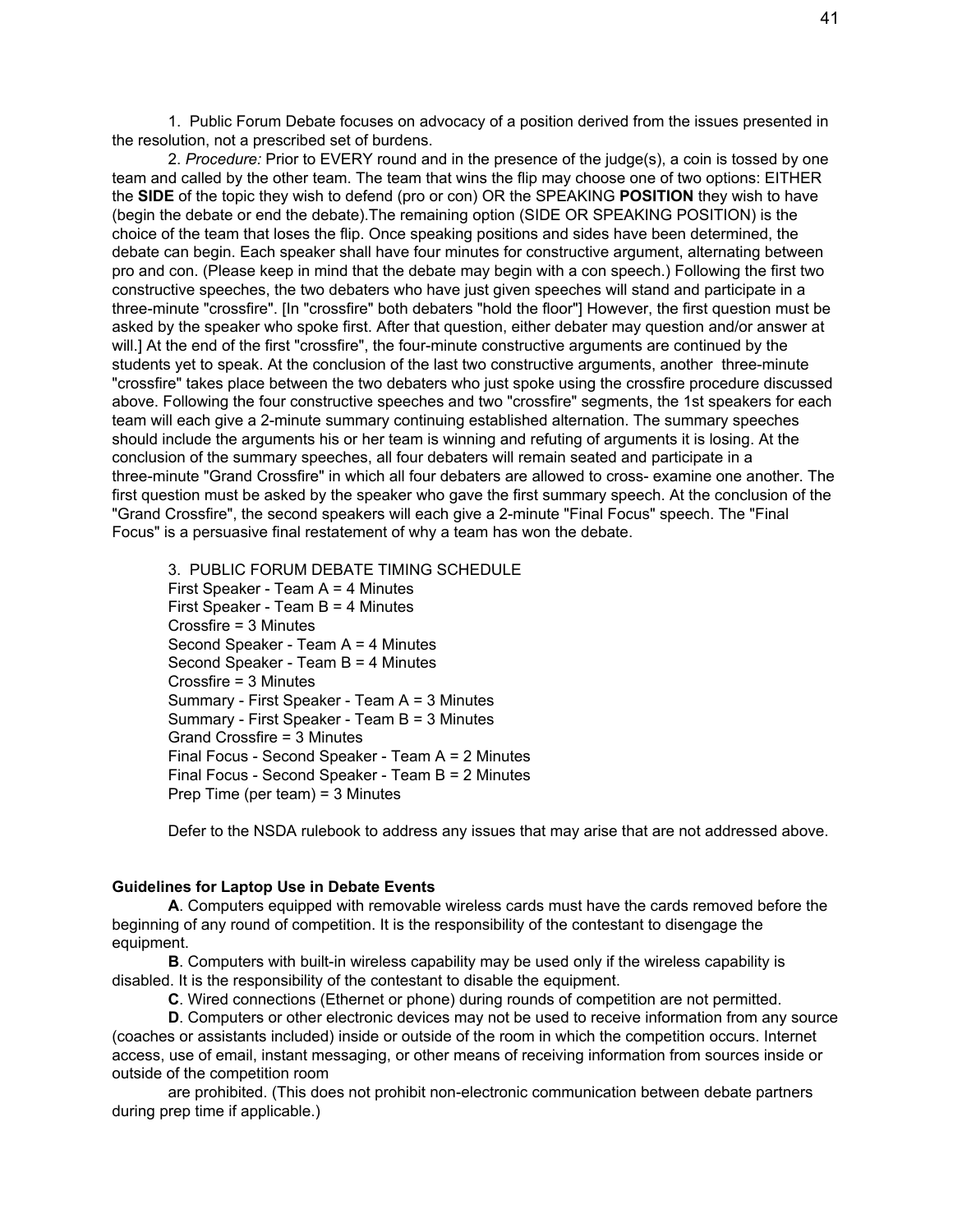**E**. Penalty**:** Contestants found to have violated provisions A through C above will forfeit the round of competition. Contestants found to have violated provision D (above) will be disqualified from the tournament.

**F.** Availability of Evidence**:** Contestants electing to use computers have the responsibility to provide promptly a copy of any evidence read in a speech for inspection by the judge or opponent. Printers or flash drives may be used. Evidence may be printed in the round or produced electronically, but must be provided in a format readable by the opposing team and the judge.

**G.** Contestants electing to use computers are responsible for providing their own computers, batteries, extension cords, and all other necessary accessories. Tournament hosts will not be responsible for providing computers, printers, software, paper, or extension cords for contestants.

**H.** Contestants choosing to use laptop computers and related equipment accept the risk of equipment failure. Judges and/or contest directors will give no special consideration or accommodation, including no additional speech time or prep time, should equipment failure occur.

**I.** By choosing to use laptop computers in the round, debaters are consenting to give tournament officials the right to search their files. Debaters who do not wish to consent should not use computers in the round.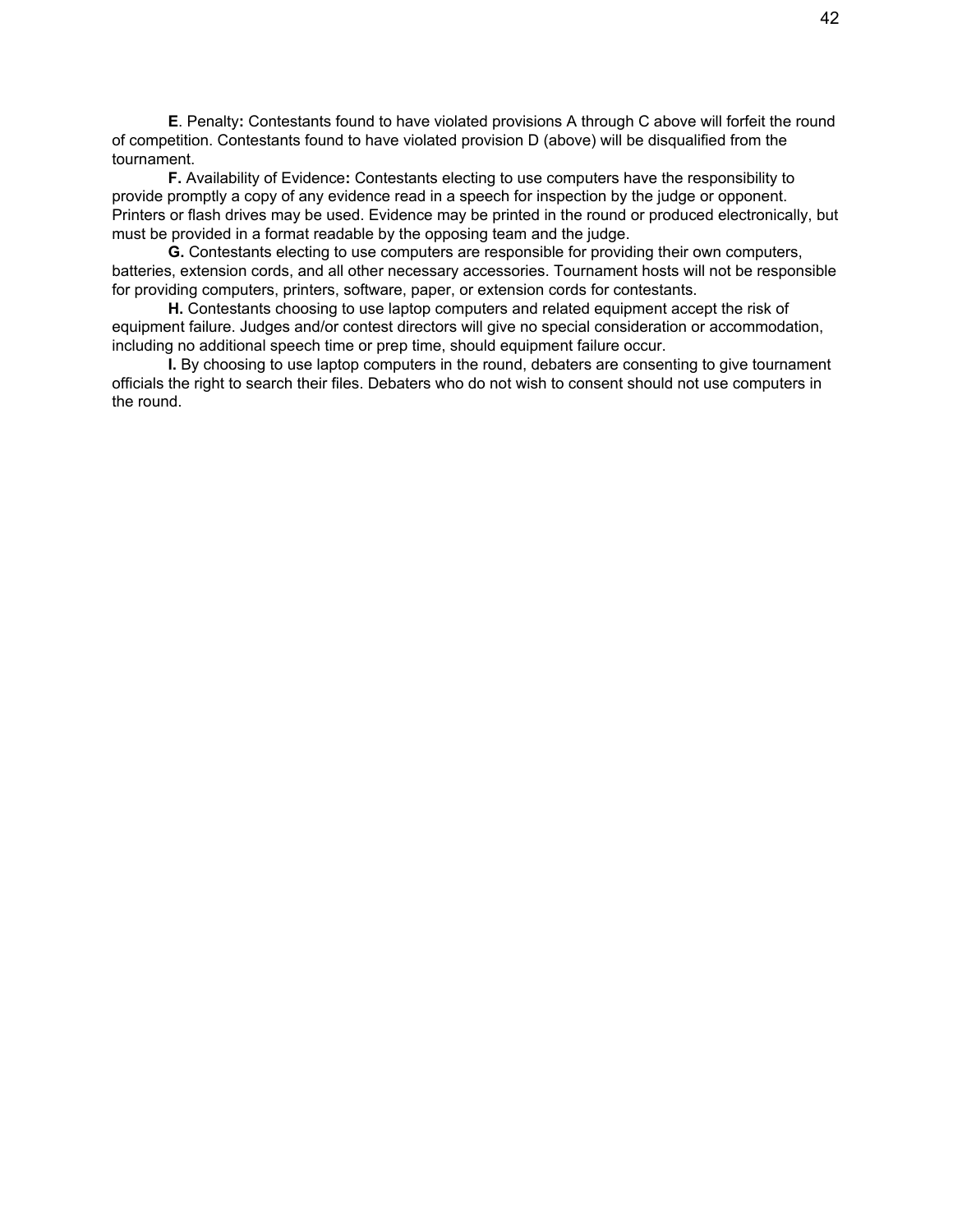#### **CONGRESSIONAL DEBATE**

Congressional Debate has been called "a realistic approach to the democratic idea of cooperative discussion." The idea on which it is based – that of getting representative student leaders to consider some of the problems which actually confront our lawmakers – is excellent. Training of this sort is invaluable. It is, in a sense, a preparation for real life.

For obtaining practice in the various types of public speaking, gaining a better knowledge of political science, provoking practice in discussion, debate and parliamentary procedure, and learning to know students from other high schools, Congressional Debate serves as an excellent demonstration of Democracy at work.

The rules and regulations of AIA State Congressional Debate will follow the National Speech and Debate Association Congress Rules with some stipulations.

Guidelines for the use of computers in Congressional Debate are the same as in the other debate categories.

#### **CONDUCTING A CONGRESS**

1. At least four schools must be present for a single chamber, 8 for a double chamber, and 12 for

a triple chamber congress.

2. Proper congress rooms need to be obtained. Any room will be suitable provided that it is conducive to the proper atmosphere for a law-making assembly.

3. Seating charts should be prepared in advance based on the entry forms received from the schools. Assign a code to schools that correspond to the rest of the tournament. Students should be placed according to schools. Rotate schools for each session.

4. The ordinary one day meeting will consist of two,  $2\frac{1}{2}$  two-hour sessions (invitationals may have longer sessions).

5. The AIA manual must be followed. The State director must distribute results to schools, and hold onto the results with the rest of the event results for one year.

6. Obtain all necessary forms; for example, oath of office, order of business, guidelines for parliamentarian, scorer, and presiding officer, amendments, speech score sheets, scorer and parliamentarian master ballots, election records, etc. The NSDA Congressional Debate forms and paperwork is preferable.

7. Each school will be allowed to enter a total of six (6) people, with two in each chamber (invitationals usually allow a total of 18, six in each chamber).

8. Each school is permitted to submit no more than two bills or resolutions, which are due no later than 21 days before the Congress begins. The preliminary docket will be provided to the competing schools no later than 17 days before the start of Congress. A ballot shall be held among competing schools to determine the top 10 items of legislation that shall comprise the final docket, which will be provided no later than 14 days before the start of the tournament.

9. Caucus: Prior to the start of Congressional Debate, students will informally caucus to determine an agenda which will be voted upon by the chamber.

#### **STUDENT CONGRESS POSITIONS**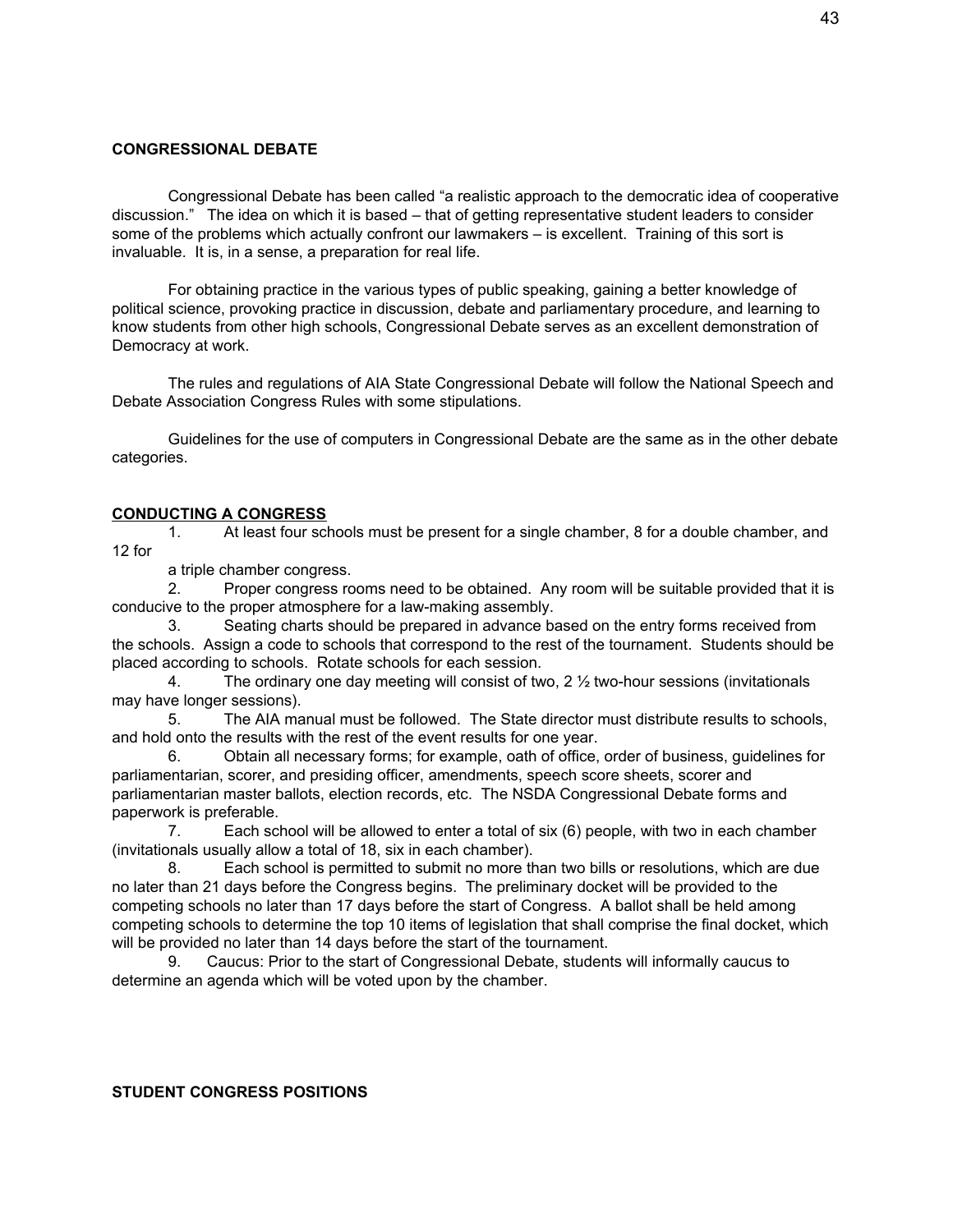# **THE PRESIDING OFFICER**

- 1. The Presiding Officer must know parliamentary procedure, must be willing to use it, and must be able to use it with authority.
- 2. The P.O. must be aware of the restrictions placed on the recognition of speakers.
- 3. The P.O. must apply the rules of congress regardless of school and personal loyalties.
- 4. The P.O. is responsible for insuring the rotation of speakers from affirmative to negative. This is usually achieved by announcing clearly each time, "The chair will now entertain a speech for the affirmative (or negative) side."
- 5. The P.O. must establish a consistent method of presiding that is clearly understood by all.
- 6. The P.O. must control time limits for speeches and must have a clear, consistent policy for stopping speakers at the conclusion of their allotted time.
- 7. The P.O. must make sure that a member yields only to a question and not in order to allow another member to speak. The main goal of the P.O. should be to insure fairness and equity set out in the rules of student congress, such as procedural rule specifying that no one shall be recognized to speak a second time if anyone asking for recognition has not spoken for the first time. To allow a person who receives recognition under that rule to yield speaking time to one who has already spoken would obviously circumvent established equity.

# **THE OFFICIAL SCORER**

- 1. Call the roll from your seating chart and verify that each member is seated in the place the chart designates for him/her.
- 2. For each speech, a participant in congress shall receive not more than 6 points as determined by an official scorer.
- 3. As a student finishes a speech, award from  $0 6$  points and enter the number on the evaluation sheet.
- 4. At the end of the session, rank the top 8 students in preferential order, considering all aspects of their participation (speaking, presiding, questioning, use of parliamentary procedure, decorum, etc.). A student must have given a scored speech or presided in order to be ranked. The Presiding Officer shall be considered when deciding on your rankings.
- 5. At the end of each legislative hour the official scorer shall award the presiding officer up to 6 points.
- 6. Do not confer with the other officials when awarding speech points, or when ranking best legislators, however, do check to ensure that all officials have students recorded as speaking the same number of times.

# **THE PARLIAMENTARIAN**

- 1. The Parliamentarian shall serve as the Recording Clerk of the Chamber, keeping a record of the legislative and amendments that are dealt with in the congress.
- 2. The Parliamentarian must know parliamentary procedure.
- 3. The Parliamentarian must know the special rules of Student Congress and be willing to see that errors in procedure are immediately remedied.
- 4. The Parliamentarian's primary duty is to back up and reinforce the Presiding Officer.
- 5. The Parliamentarian is charged with the responsibility of seeing that time is not wasted on other matters.
- 6. At the end of the legislative day, rank all students in preferential order. A student must have given a scored speech or presided in order to be ranked. The Presiding Officers shall be considered when deciding on your rankings.
- 7. Do not confer with the other officials when awarding speech points, or when ranking best legislators, however, do check to ensure that all officials have students recorded as speaking the same number of times.

## **UNDERSTANDING LEGISLATION**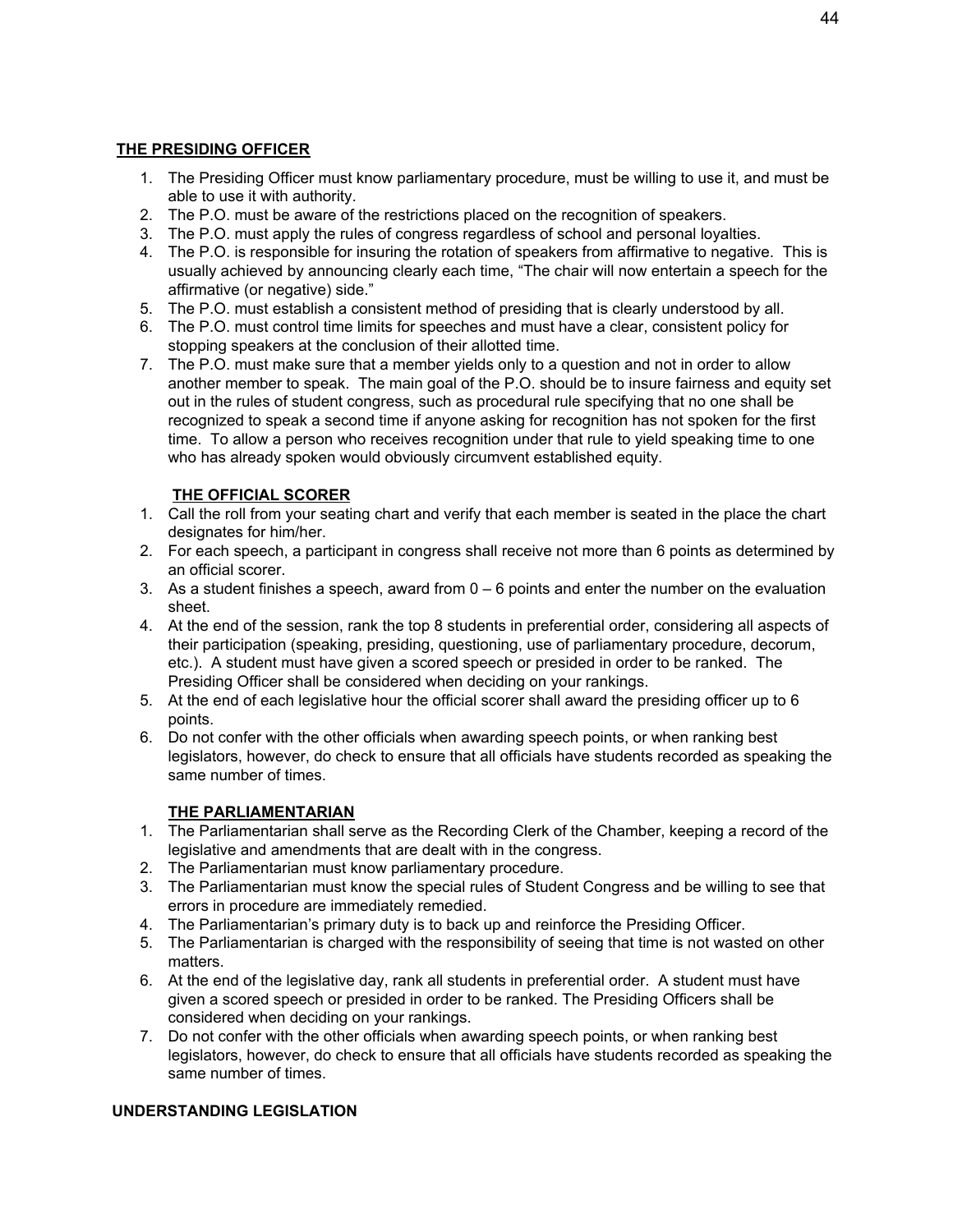Simple resolutions are usually generalized statements expressing the belief of the group adopting them, and they do not have the force of law. Constitutional amendments fall into the category since they must be submitted to the states after Congress passes them. Resolutions may be preceded by one or more "whereas" clauses, stating the principal reasons for adopting the resolution, but their number should be limited and may be omitted altogether.

#### **Simple Resolution**

 Whereas, it is axiomatic that it is fundamental to our country and her constitutional way of life that where the Press can continue to be free, so, too, will our people remain free, and Whereas, freedom of the Press may be stifled by direct or indirect restraints, and currently is, and Whereas, the disclosure of confidential news sources threatens the Press's ability to obtain information, and Whereas, research shows that every major scandal in public office in the past twenty years was revealed by 11 journalists, and Whereas, if we fail to protect confidential news sources we may never have this information again, and Whereas, the failure to guarantee confidentiality of news sources threatens to preclude the fulfillment of the public's right to know, therefore BE IT RESOLVED by the Congress assembled that two levels of protection for newsmen's sources will be established: 1. An absolute immunity from forced disclosure before grand juries, legislative committees, and government agencies.

2. A severely limited immunity before open courts

involved in criminal cases.

## **BILLS**

A bill is an enumeration of specific provisions, which if enacted will have the force of law. It must be definitive; it must state exactly what is to be done or not to be done. A penalty must be stipulated or the law will not have force. A bill does not have "whereas" clauses.

## **A Bill**

Be it enacted by the Congress

assembled that

Section 1. All journalists and news reporters or anyone

associated with publication, news service, or radio or

television, be protected from identifying confidential

sources or produce unpublished information.

Section 2. An instance in which only all three of the

following conditions are met will a journalist or news

reporter, or anyone associated with publication, news

service, or radio or television, be compelled to reveal

confidential sources, or unpublished information.

 A. There is evidence that protected person has informa tion of a law violation.

 B. There is no alternate means of obtaining the informa-tion.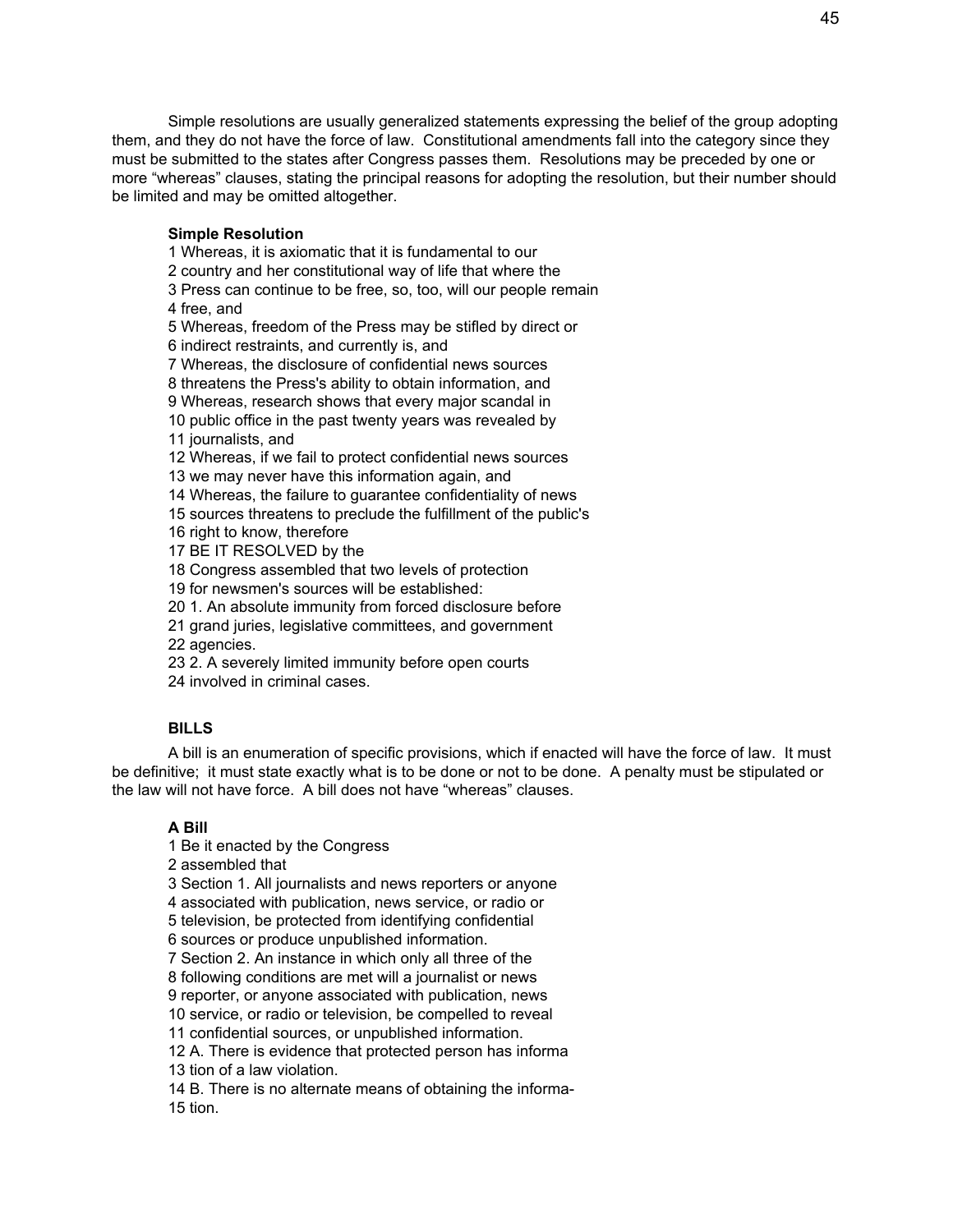16 C. There is a compelling and overriding national

17 interest in the information or source.

18 Section 3. Anyone found in violation, either by with-

19 holding evidence that meets the three requirements or by

20 illegally obtaining confidential sources or unpublished

21 information, can receive a minimum sentence of four years

22 in prison and/or \$4000 fine.

## **PREPARING LEGISLATION**

page.

In constructing your bill or resolution, be sure that the following procedures are followed:

1. The bill or resolution must be typed.

2. The typing must be double spaced, and the bill or resolution may not be longer than one

3. The first words of a bill are "Be it Enacted"; following any whereas clauses the words of a resolution are "be it resolved."

4. Each line of a bill or resolution must be numbered.

5. A resolution may be preceded by one or more "whereas clauses" but bills never have them.

6. The language of a bill must always be in imperative mood. That is, it must state exactly what is to be done and by whom.

Bills and/or resolutions that do not conform to these guidelines may be rejected from consideration for the Congressional Debate Docket.

# **OFFERING AMENDMENTS**

Amendments must be in writing and state exactly the words to be added or stricken out. They will be considered only if they are presented to the Presiding Officer before being introduced from the floor on the proper amendment form and only if they receive a second from one-third of the members. Amendments are not guaranteed an authorship speech.

If you wish to amend a notion that is before the house, you must first gain the floor in the usual manner. Remember that your amendment must be sent to the P.O. before you can make the motion to amend. Make sure this has been done before you ask the floor. When you have been recognized by the P.O., say "I move to amend the motion by . . ." and then state your amendment. One-third of the members must then second the amendment before you can proceed to discuss it.

In all Congresses, an amendment shall be considered neutral in the speaking order of proponent and opponent speeches on a bill or resolution.

## **THE ORDER OF BUSINESS**

The following is offered as suggestion for the Order of Business at a State Congress

- 1. Caucus to create Agenda
- 2. Call to order
- 3. Invocation and or opening comments
- 4. Oath
- 5. Roll call of members and confirmation of seating charts
- 6. Special Orders
- a. Review of Special Rules
- b. Review of Congress Procedures
- c. Special Announcements and questions
- 7. Consideration of the Calendar
- 8. Election of the Presiding Officer
- 8. Adoption of the Agenda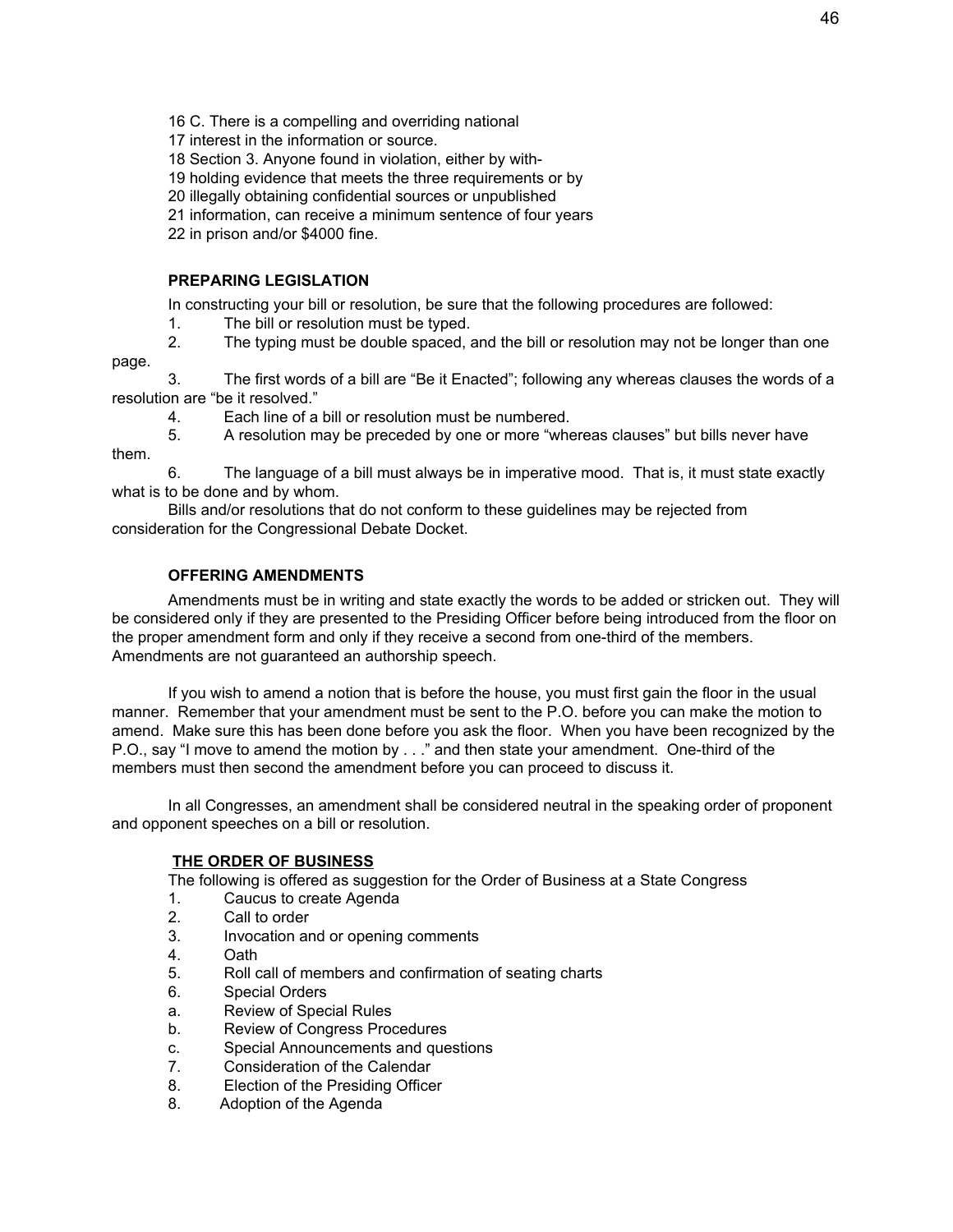- 9. Floor debate on bills and resolutions
- 10. Adjournment
- 11. Judge balloting

#### **PRESIDING OFFICER:**

No more than one student per school per house may seek election as presiding officer. Each nominee will give a speech of no longer than two minutes, whereupon the members of the house shall, by secret ballot, select one of them to preside for the duration of the session. A similar procedure will follow in the afternoon to select the second presiding officer. No student may preside in both sessions, unless no other student seeks election as presiding officer.

The Presiding Officer of the House shall follow parliamentary procedure according to NSDA/AIA rules.

#### **Recognizing Speakers**

A. When more than one speaker seeks the floor, the presiding officer must follow the precedence/recency method:

1) First recognize students who have not spoken during the session.

2) Next recognize students who have spoken fewer times.

3) Then recognize students who spoke earlier (least recently).

B. Before precedence is established, the presiding officer should recognize speakers fairly and consistently. They may not link recognition of speakers to previous recognition of students asking questions, moving motions, or longest standing (standing time).

C. During any session, precedence/recency should not reset, to ensure that all students in a chamber have an equal opportunity to speak and receive evaluation from scorers. When a new session begins, precedence/recency will be reset along with a new seating chart, and election of a presiding officer.

D. Before precedence is established, the presiding officer should explain their recognition process and it must be fair, consistent and justifiable.

E. Scorers will include answers to questions when evaluating speeches.

F. A speaker may yield time on the floor during debate (for questions or clarifications) but that speaker will remain in control of their three minutes.

#### **DEBATING**

Speeches introducing legislation are allotted up to three minutes, followed by two minutes of questioning by other delegates. A student from the school who wrote the legislation gets the privilege of recognition (called authorship), regardless of precedence; otherwise the presiding officer may recognize a "sponsor" from the chamber, provided this recognition follows the precedence guidelines above. Regardless, this speech of introduction must be followed by two minutes of questions. Should no student seek recognition for the authorship/sponsorship, the chamber will move to lay the legislation on the table until such time that a student is prepared to introduce it.

The first negative speech must be followed by two minutes of questions.

Following the first two speeches on legislation, the presiding officer will alternately recognize affirmative and negative speakers, who will address the chamber for up to three minutes, followed by one minute of questioning by other delegates. If no one wishes to oppose the preceding speaker, the presiding officer may recognize a speaker upholding the same side. When no one seeks the floor for debate, the presiding officer may ask the chamber if they are "ready for the question," at which point, if there is no objection, voting may commence on the legislation itself. There is no "minimum cycle" rule; however, if debate gets "one-sided," the chamber may decide to move the previous question.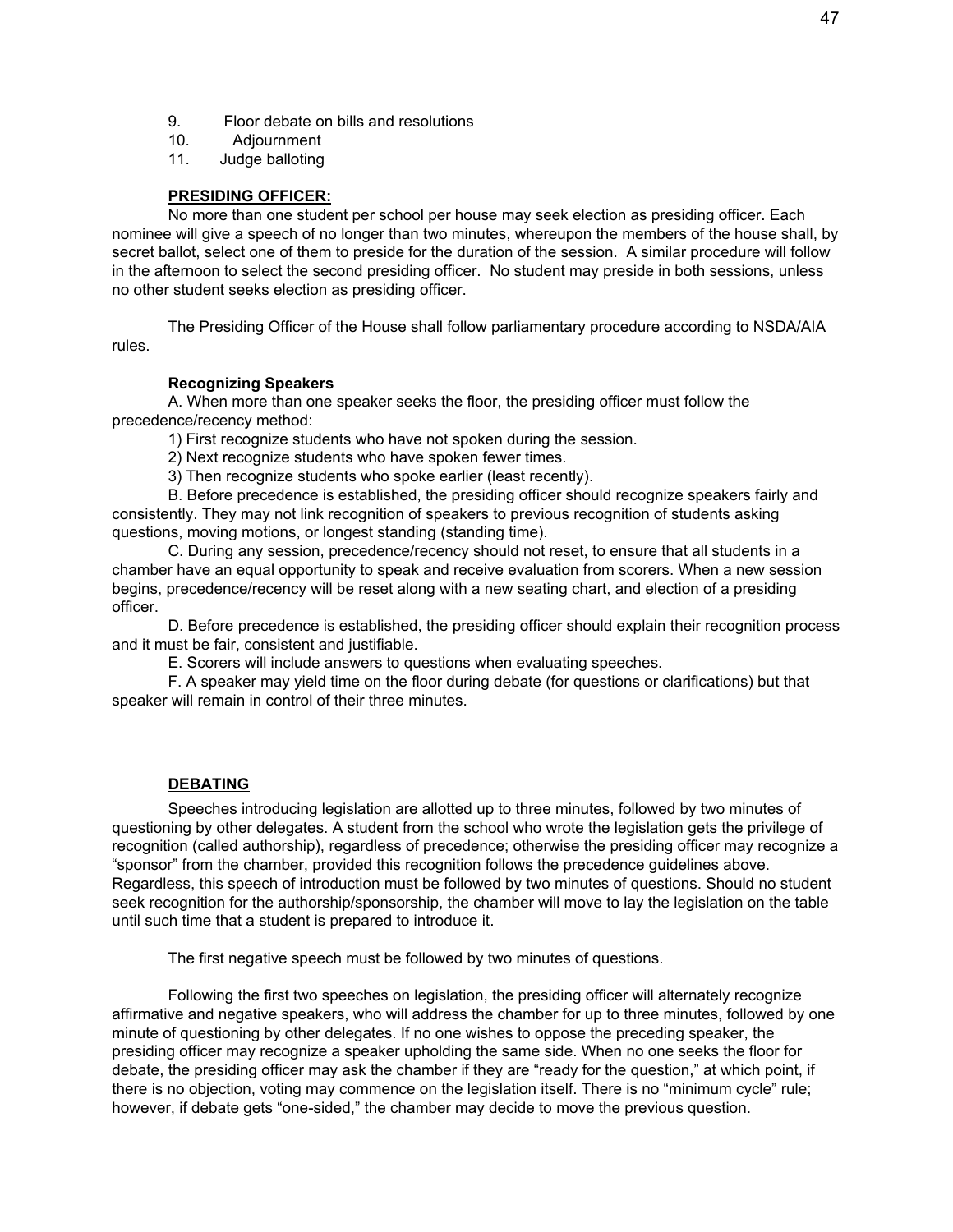A member may not yield any portion of his/her speaking time to another except for a question. Only questions may be asked. No statement or exposition is permitted. Series of questions are not allowed. Congress should not be viewed as a press conference, and even follow-up questions should not be allowed. Sign-posting questions, followed by the primary question, should be discouraged.

#### **PREVIOUS QUESTION AND VOTING**

The use of previous question shall be discouraged but not refused as long as members have something new to contribute to the discussion. When debate and discussion becomes repetitive, allow the previous question without reservation. When the motion is made, take a standing vote, as two-thirds is required.

Take a vote quickly and with precision: "The question is the adoption of the motion (state the exact motion). Those in favor raise their placards, those opposed raise their placards. The have it and the motion is  $\therefore$  " On the final vote on a bill or amendment to a bill, and in all cases where other than a majority is required for passage, take a standing vote. Placards must be used the entire time.

All voting must be done by only those members in the Chamber at the time of voting. Absentee and or abstention shall not be counted in determining the results of a vote. NSDA/AIA considers the will of the total chamber and therefore one-third of the chamber must second an amendment and two-thirds of the chamber must be in favor of closing debate.

If anyone in the chamber feels that there has been an error in Parliamentary Procedure made then he/she may stand up and say, "I rise to the point of order." The presiding officer will say, "state your point." That person will then state what he/she thinks has been done wrong, and then sit down. Until the presiding officer has ruled, no one is allowed to say anything.

All evidence used in the course of Congressional Debate may be subjected to verification. Honesty and integrity are utmost in the course of deliberations. Falsification or deliberate misuse or evidence may result in the member being suspended from Congress or other Congresses later in the year. Guidelines for computer usage will mirror the other debates.

#### **SELECTION OF SUPERIOR MEMBERS**

1. Each chamber of Congress shall have one parliamentarian who shall serve for the duration of the debate. Each chamber will have 2 scorers, who will rotate each session.

2. Each scorer will independently provide a score of between 0-6 points per speech. After the Congress, the student may claim the average of each speech score for their NSDA point recording.

- 3. At the end of each session, the scorers will rank their top eight legislators in order.
- 4. At the end of the Congressional Day, the Parliamentarian will rank all legislators in order.

5. Anyone not ranked by the scorer or above the rank of 8 from the parliamentarian shall receive a rank of 9 in initial ranking calculation.

6. The rankings from the scorers as well as the top eight legislators from the parliamentarian will be added together. The lowest cumulative total will be declared the winner.

- 7. In the event of a tie in cumulative total, the following tie breakers will be used in order:
	- a. Judge's preference.
	- b. Reciprocal rating
	- c. The complete ranking from the Parliamentarian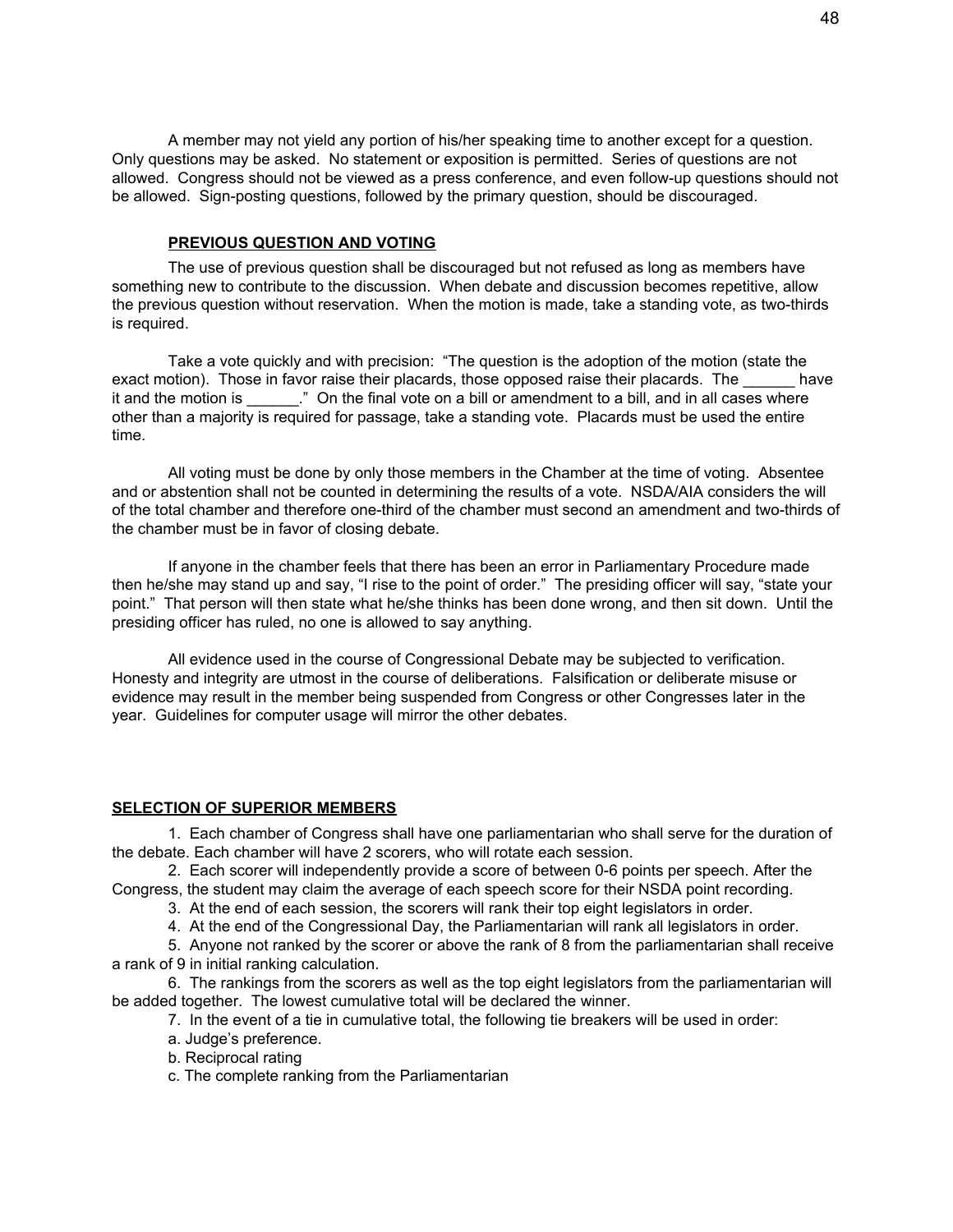8. The top 6 finishers will be announced in random order so that the finalists know to go on stage during awards.

- 9. Each legislator who places in the top 6 will receive 3 sweepstakes points.
- 10. The first place finisher will receive 5 sweepstakes points.
- 11. The second place finisher will receive 3 sweepstakes points.
- 12. The third place finisher will receive 2 sweepstakes points.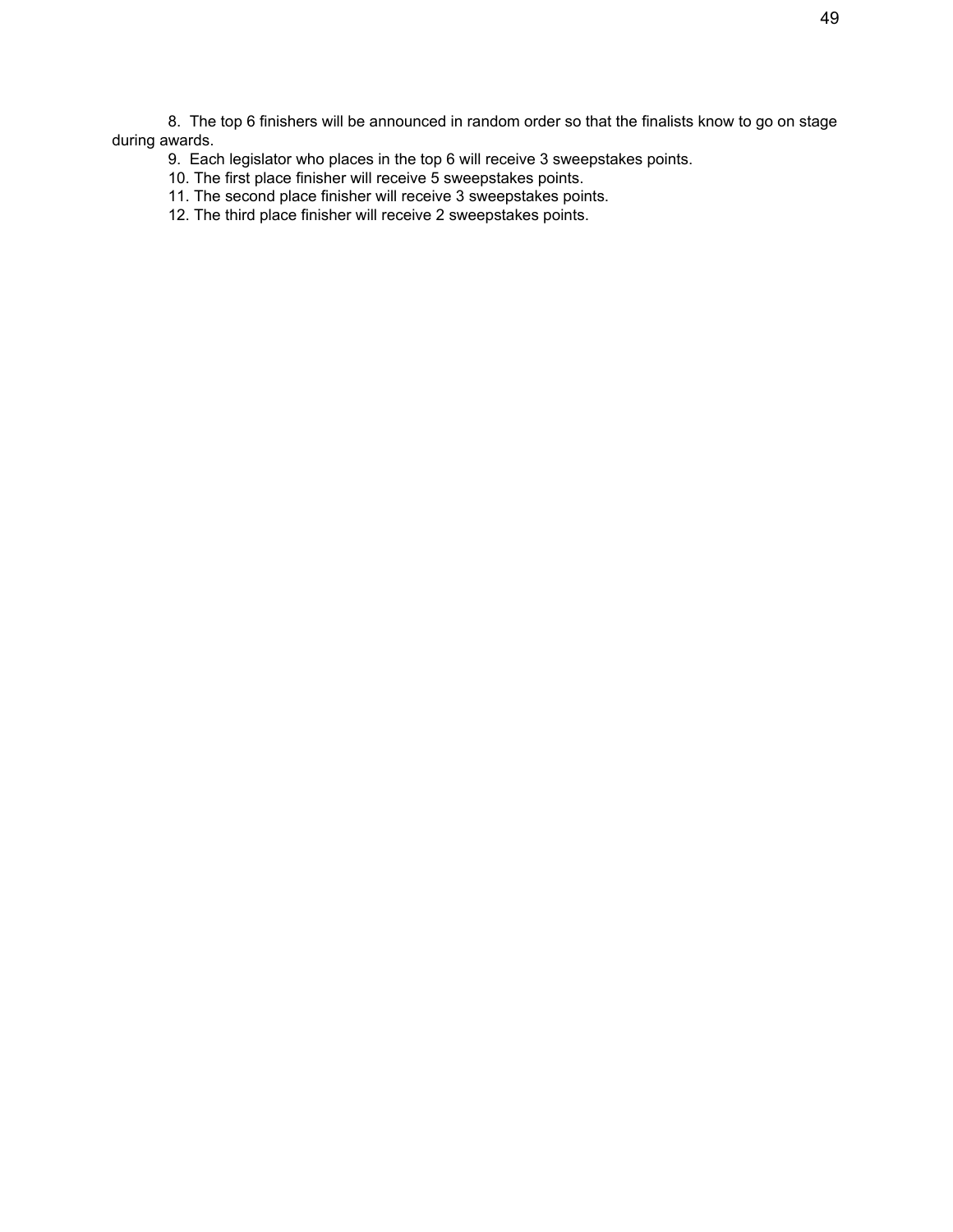# **DESCRIPTIONS AND RULES FOR SPEECH EVENTS**

#### **EXTEMPORANEOUS SPEAKING**

#### Description:

The purpose of this event is to encourage an interest in current issues and to provide an opportunity for students to discuss these issues "extemporaneously". The participant is expected to base his/her remarks on factual material and interpret this information in the light of his/her own experience and thinking.

#### Rules:

1. Speaking topics (questions) shall be chosen from current topics of national and/or international interest for the preceding three months, taken from the leading national news sources. Drawing for extemporaneous subjects will be held one-half hour before each round starts.

2. Planning for extemporaneous speaking should include the following:

a. Time schedule should allow a 30-minute preparation time period before the round starts.

b. A list of topics should be obtained by the tournament director and prepared for drawing.

c. A responsible adult should be obtained to monitor the drawing.

d. For each round, different topics should be prepared with each room having the same list of topics from which to draw. The number of topics per round should be approximately twice the number of participants scheduled in each room. Questions can be prepared for students to draw three and put two back-- thus demanding 15 topics for each round. Or, three unique questions can be written for each speaker in each round.

e. Students are prohibited from accessing previously prepared outlines or speeches.

3. During the 30 minutes of preparation time, he/she must not consult with anyone else. All electronic communication is prohibited once prep has started and until the completion of their speech. Outlines and notes made prior to the tournament are not allowed to be used during the student's speech.

4. The use of computers in the preparation room will be permitted under the following conditions:

a. There is no use of power plugs in the Extemp Prep Room allowed at all, at any time. The only power for a computer inside the Prep Room is to be from batteries.

b. No connectivity from students' computers of any kind is allowed inside the Extemp Prep Room during prep. For example: no internet, no IM'ing, no outside servers, no cell phone tethers, etc.

c. Students cannot use a computer to prepare speeches. They can use the computers to search and read, but cannot write speeches or organize their thoughts on the computers.

e. Any student using a computer must be prepared to show prep room or tournament staff what they are accessing at any time. Any student not providing tournament staff with the information they request may be disqualified.

f. Students cannot access audio, video, or other multimedia files during preparation time.

g. Students cannot use their computers from the time they leave the Extemp Prep Room until they have completed their speech. Students may take their computers with them to their competition room, or to lunch, but cannot use the computers outside the Prep Room until after their speech is completed. Any student using the computer in the hallways or classrooms prior to their speech may be disqualified.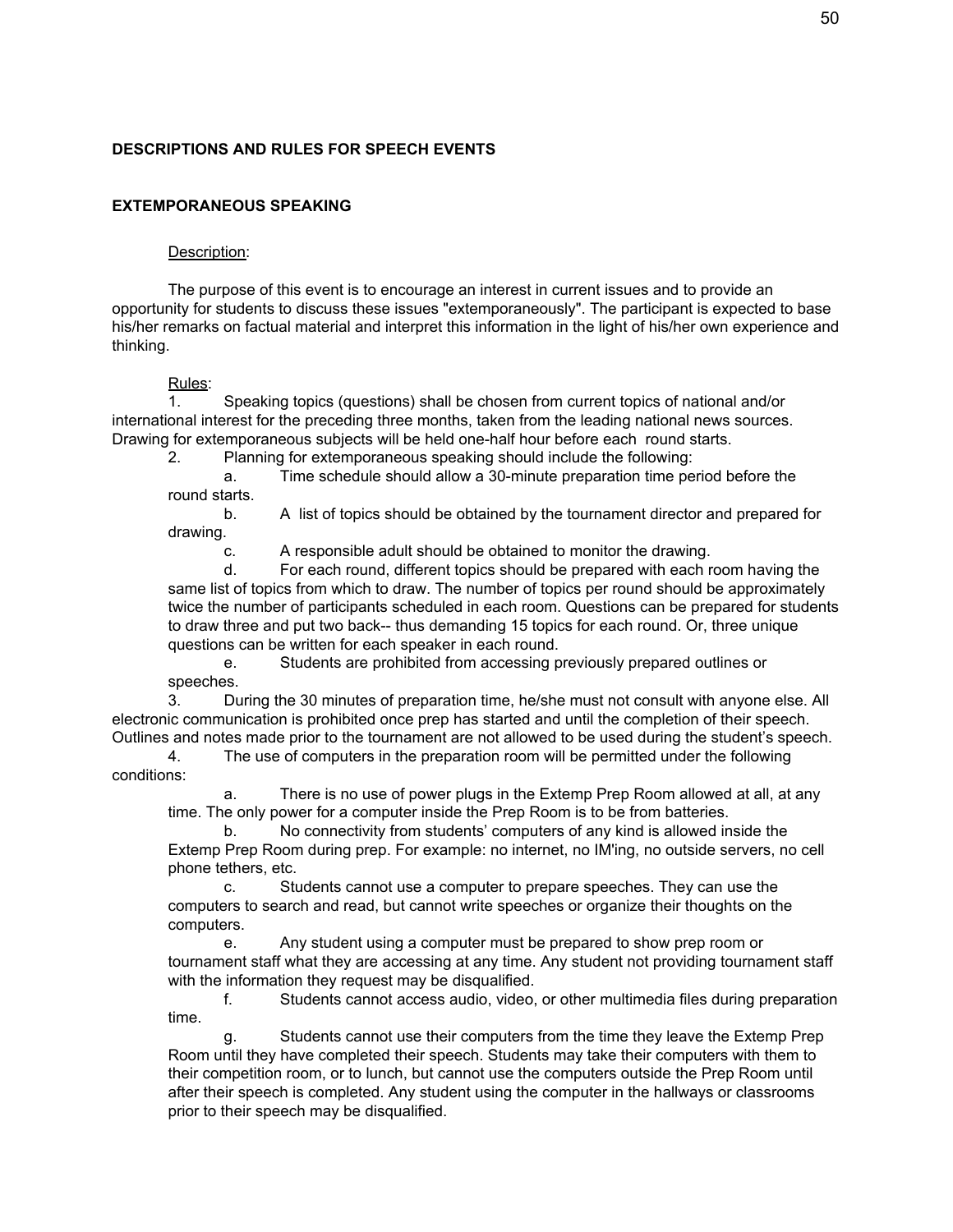h AIA may put stickers and/or tape on computers to ensure they are not opened or used, or to ensure appropriate owners take their own machines.

AIA does not assume any liability for the computers. Students are welcome to use Kensington Locks or other such devices to secure their computers in the Prep Room. Students, Parents, and Coaches should be aware that the students are bringing and using the computers at their own risk. The AIA is not responsible for lost, stolen, or broken computers.

j. Speakers may use one card no larger than 3" x 5" during their speeches.

k. The time limit for an extemporaneous speech is seven (7) minutes.- There is a 30 second grace period beyond the 7 minute time limit. Penalties for speaking over the time limit can only be assessed if time signals have been provided. In the event of a time violation, the student may not be ranked 1st, but need not be ranked last based. The ranking is up to the judge's discretion.

l. Signals indicating speaking time must be given to all competitors.

m. To ensure accuracy in monitoring speaking time, the use of a stopwatch or an electronic timing device (cell phone) is required to verify a time violation.

#### **IMPROMPTU SPEAKING**

#### Description:

Outside the speech tournament contest, unprepared speaking situations are most commonly encountered. Impromptu enables the speaker to develop spontaneous speaking skills.

The speaker should respond directly to the topic. The speaker should be judged on the basis of his/her ability to **spontaneously** assume and explain an **analytical** position. The speaker should not be held to strict expectations of proof as far as statistics or expert authority, but the speaker should be evaluated on his skill in employing the knowledge and experience of a well-informed high school student.

#### Rules:

1. Topics will be chosen from proverbs, ordinary things, abstract words, events, quotations, and famous people, etc.

. The speaker will be given a total of 7 minutes during which to prepare and deliver his/her speech. There is no minimum time limit. The speaker may allocate the time as he/she sees fit.

3. Signals indicating speaking time must be given to all competitors. There is a 30 second grace period. If the student has gone beyond the grace period, the student may not be ranked 1st, but need not be ranked last based on time. The ranking is up to the judge's discretion.

4. To ensure accuracy in monitoring speaking time, the use of a stopwatch or digital timing device (cell phone) is required to verify a time violation.

5. Each Impromptu judges' ballot packet (and one for each elimination round panel) shall contain a set of topics. The judge will call on each competitor one at a time. All speakers will not draw their topics at the same time.

6. The speaker draws three topics and chooses one on which to speak; the other two are returned to the draw pile. No second draws are permitted.

7. The competitor may hold one 3x5" notecard if they choose.

#### **ORIGINAL ORATORY**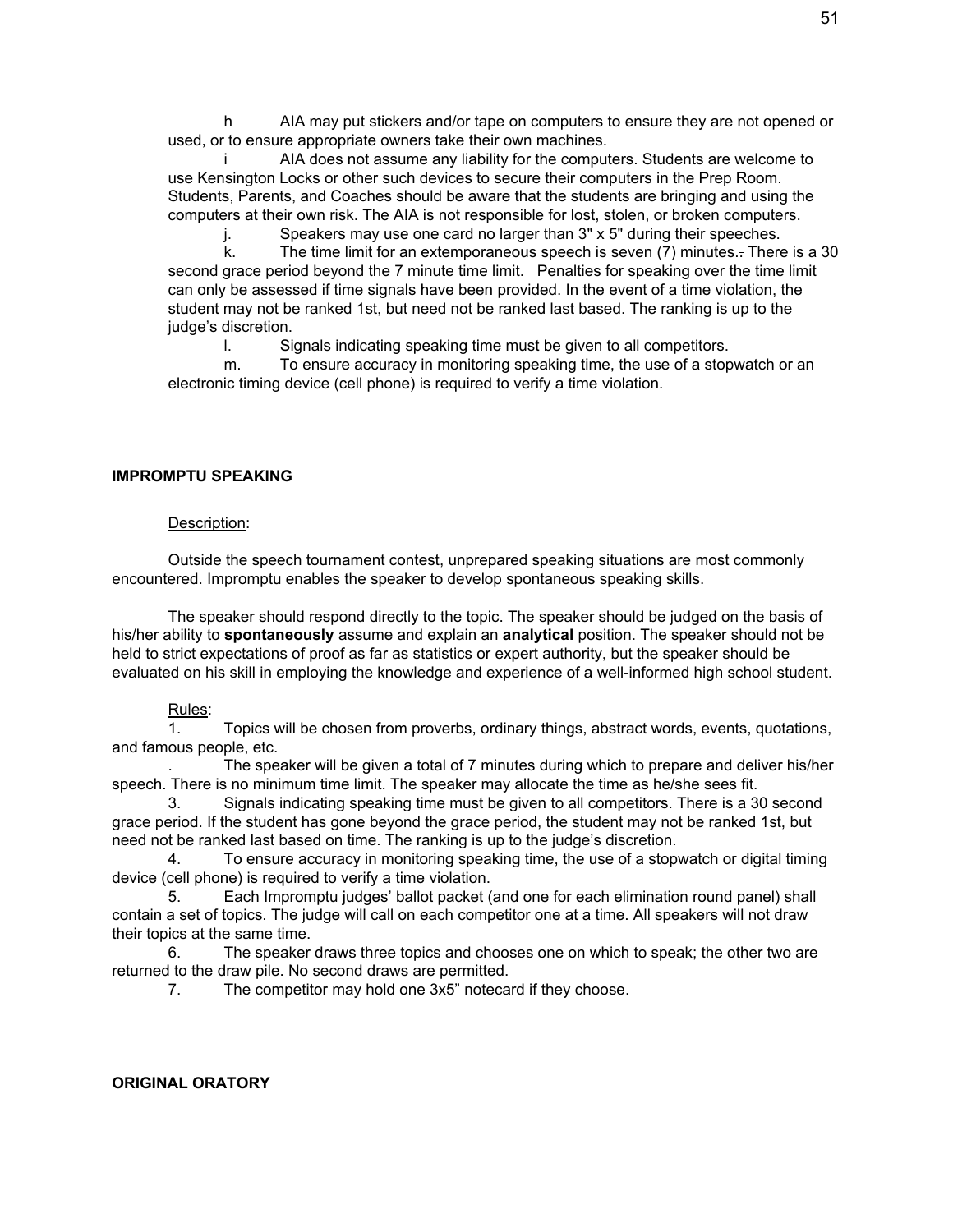#### Description:

An oration is a memorized, persuasive speech, which attempts to convince, inspire, stimulate thinking, or move the listener to action. The subject should be of political, economic, social, or philosophic significance and should be limited to a specific topic. The orator may use any suitable pattern of organization, which will provide a clear, logical development of his/her thesis. The oration should be the result of research, analysis, evaluation and personal conviction.

#### Rules:

1. No student may use an oration that he/she used in the preceding school year(s). Once an oration has been used by a student in a competitive season, it may not be used again in another competition in his/her high school career. Exception: If a novice tournament is held at the end of a competitive season, the student may use the same oration at the novice tournament and during the following competitive year.

2. The participant writes, memorizes, and delivers an original speech arising from their personal feelings and convictions. No props, visual aids or notes are allowed.

A. Quoted material will be limited to 150 words. .

B. Each speaker will speak not more than ten minutes.

C. There is a 30 second grace period. If the student has gone beyond the grace period, the student may not be ranked 1st, but need not be ranked last based on time. The ranking is up to the judge's discretion.

D. To ensure accuracy in monitoring speaking time, the use of a stopwatch is required to verify a time violation.

3. Signals indicating speaking time may be given at the competitor's request.

#### **INFORMATIVE (EXPOSITORY) SPEAKING**

#### Description:

Informative speaking is memorized informative speaking utilizing some element of visual amplification--for example, a visual aid, an object, or a physical demonstration by the speaker. Although the primary intention of the expository speaker is to inform, no speech can be wholly persuasive or informative. The speaker should not be discredited for including an element of persuasion, but the speech should be evaluated on the basis of its informative content and the effective use of the visual amplification.

#### Rules and Procedures:

1. No student may use a speech that he/she used in the preceding school year(s). Once a student has used the speech in a competitive season, that student may not use it again in another competitive season during his/her high school career. Exception: If a novice tournament is held at the end of a competitive season, the student may use the same speech at the novice tournament and during the following competitive year.

2. Maximum time is 10 minutes total including set-up and takedown of visual aids and other props. Student may arrive in the room prior to the start of the round to prepare their materials. As per the NSDA's event rules for Informative, students may have visual aids, but it is not required.

3. The participant writes, memorizes, and delivers an original speech. No notes will be permitted.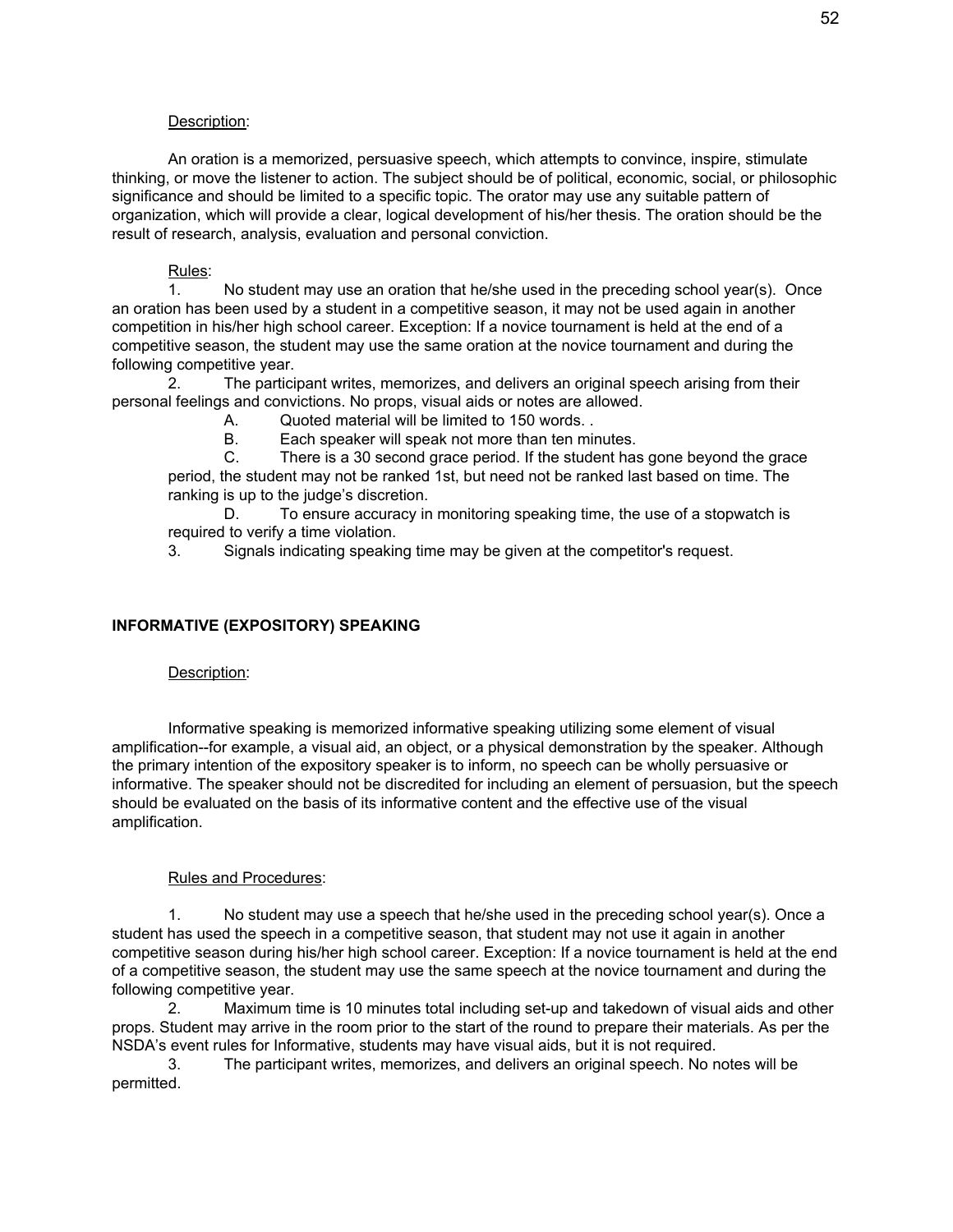4. Students must bring all their own equipment. The host school shall be expected to furnish no equipment, including easels. Students may not write on chalkboards found in the room where the round is held. No electronic equipment permitted.

5. There is a 30 second grace period. If the student has gone beyond the grace period, the student may not be ranked 1st, but need not be ranked last based on time. The ranking is up to the judge's discretion.

6. Time signals will be given at the competitor's request.

7. Visual aids that fit the above criteria are allowed and suggested, but it is not required that the speaker uses visual aids.

The following are examples of electrical devices that may NOT be operated during the speech:

Cellular phones Recorders T.V. Computers Radio **Visual display device** Phonographs/stereos **Overhead projectors** Projectors C.D. players

#### **ORAL INTERPRETATION**

The EVENTS included in this section: Dramatic Interpretation, Humorous Interpretation, Prose Interpretation, Poetry Interpretation, Programed Oral Interpretation

#### Description:

Oral Interpretation is the art of re-creating an author's recorded experience in a work of literary art and of communicating this to an audience so as to arouse a meaningful response. The interpreter's goal must be the complete understanding and appreciation of the author's ideas and emotions as revealed in the literary work and the communication of these feelings and ideas to the audience. If the communication is successful, the audience will respond to the material and relive it with the reader. The audience and interper will be caught up in the living presence of the literary work.

Evaluation should be based upon the interper's ability to prepare the audience for the selection through an original introduction, which must include the title(s) and names the author(s) of the piece(s). The student's insight into the meaning and mood of the selection; the reader's understanding of the author's theme, purpose, viewpoint, and style; and the reader's ability to utilize facial, bodily, and vocal suggestion to enhance understanding and appreciation of the literary work are each areas of evaluation in the student's interpretation of the material.

#### Rules:

1. Participants in Poetry Interpretation may interpret a program of several pieces of literature. All other interpretation events must use one piece of literature.

2. Literature used shall be cuttings from published, copyrighted printed novels, short stories, plays or poetry, which have an ISBN number. Material published on the Internet may be used for all interpretation events. Recorded material that is NOT printed is NOT acceptable. Students may not perform their self-authored work. A hard copy of the ENTIRE selection (including: home page and URL of the site) must be available at the tournament. Questions of protest will be handled by the tournament ethics committee. Note to coaches: **NSDA** rules specify written, published materials with an ISBN number only may be used at **NSDA** tournaments.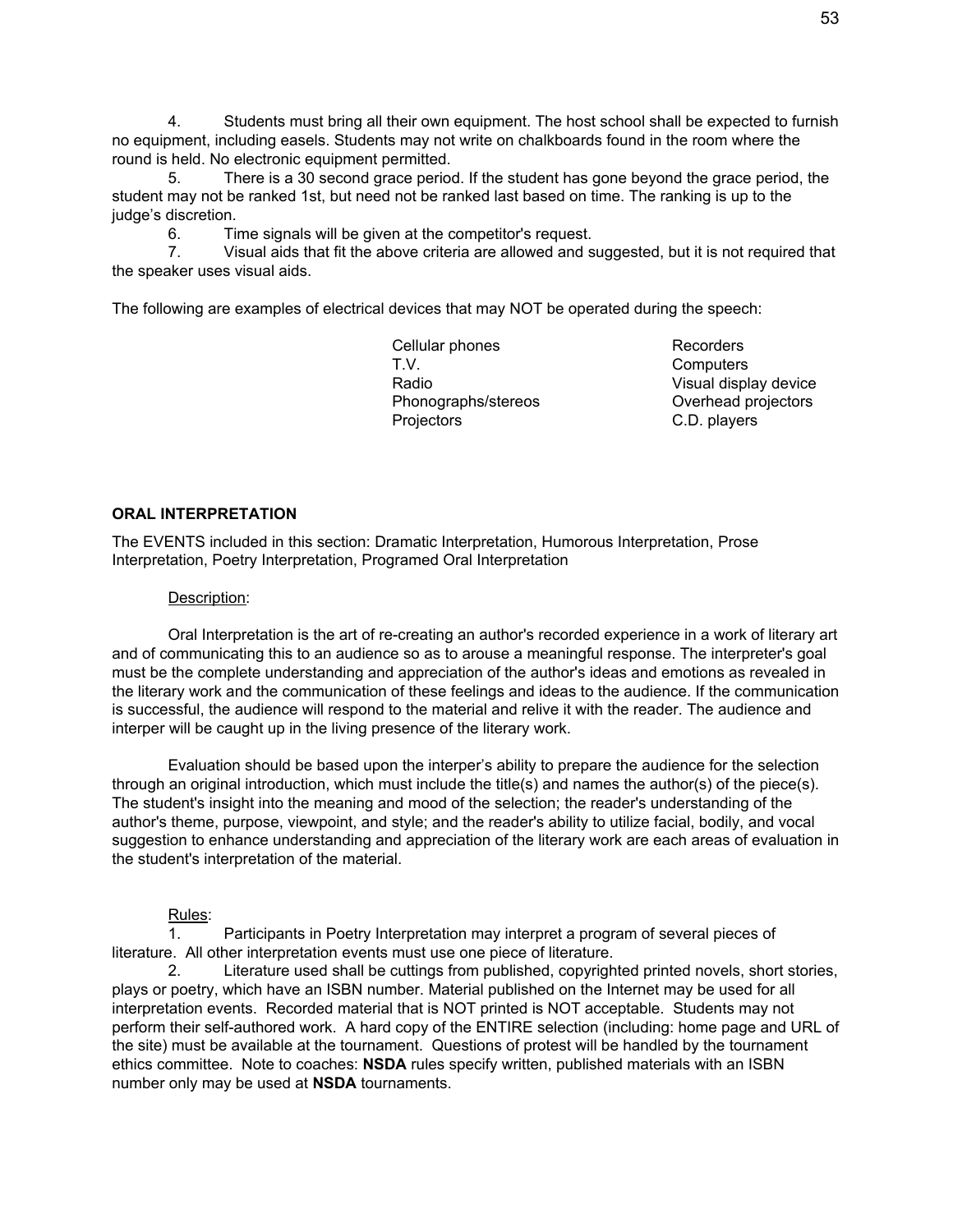3. No student may use a cutting that he/she used in the preceding school year(s). Once the selection has been used by a student in a competitive season, it may not be used again in another competitive season by that student during his/her high school career. Exception: If a novice tournament is held at the end of a competitive season, the student may use the same selection at the novice tournament and during the following competitive year.

4. A student may not use the same selection in two different events at the same tournament.

5. The introduction needs to be original with the student and should be memorized. It must include the author(s) and title(s) of all literature that is presented.

6. When literature is cut and edited, care must be taken to add material that changes the author's intent. However, limited words or phrases may be added to facilitate transitions. Word substitutions are permitted ONLY to eliminate offensive or profane language from selections which would otherwise be acceptable.

7. The time limit shall consist of a maximum of ten minutes. There is a 30 second grace period. If the student has gone beyond the grace period, the student may not be ranked 1st, but need not be ranked last based on time. The ranking is up to the judge's discretion.

8. To ensure accuracy in monitoring speaking time, the use of a stopwatch is required to verify a time violation.

9. Signals indicating speaking time will be given at the competitor's request without penalty.

10. No props may be used.

11. A student or observer may politely exit a round during a performance without penalty in the event s/he finds the material offensive.

## **DUET ACTING**

#### Description:

Duet Acting is the art of recreating a scene or combination of scenes from a one act or multiple act play of a serious, humorous or serious/humorous nature and communication of this to an audience so as to arouse a meaningful response. The duo actor's goal must be the complete understanding and appreciation of the playwright's ideas and emotions as revealed in the dramatic selection and the communication of these feelings and ideas to the audience. If the communication is successful, the audience will respond to the material and relive it with the actors. The audience and the actors will be caught up in the living presence of the literary work.

In order to communicate the playwright's ideas and emotions to an audience, the students should use vocal, facial and bodily expression. The actor uses characterization, blocking, and theatre techniques to communicate the meaning of the material to the audience.

Because acting is a creative and re-creative art, the selection and preparation of material needs considerable time and thought. The audience has every right to expect a responsive, polished performance of material of literary merit.

Evaluation should be upon the actors' abilities to prepare the audience for the scene(s) through an original introduction; the students' insights into the meaning and mood of the scene(s); the actors understanding of the playwright's theme, purpose, viewpoint and style; and the actors' ability to utilize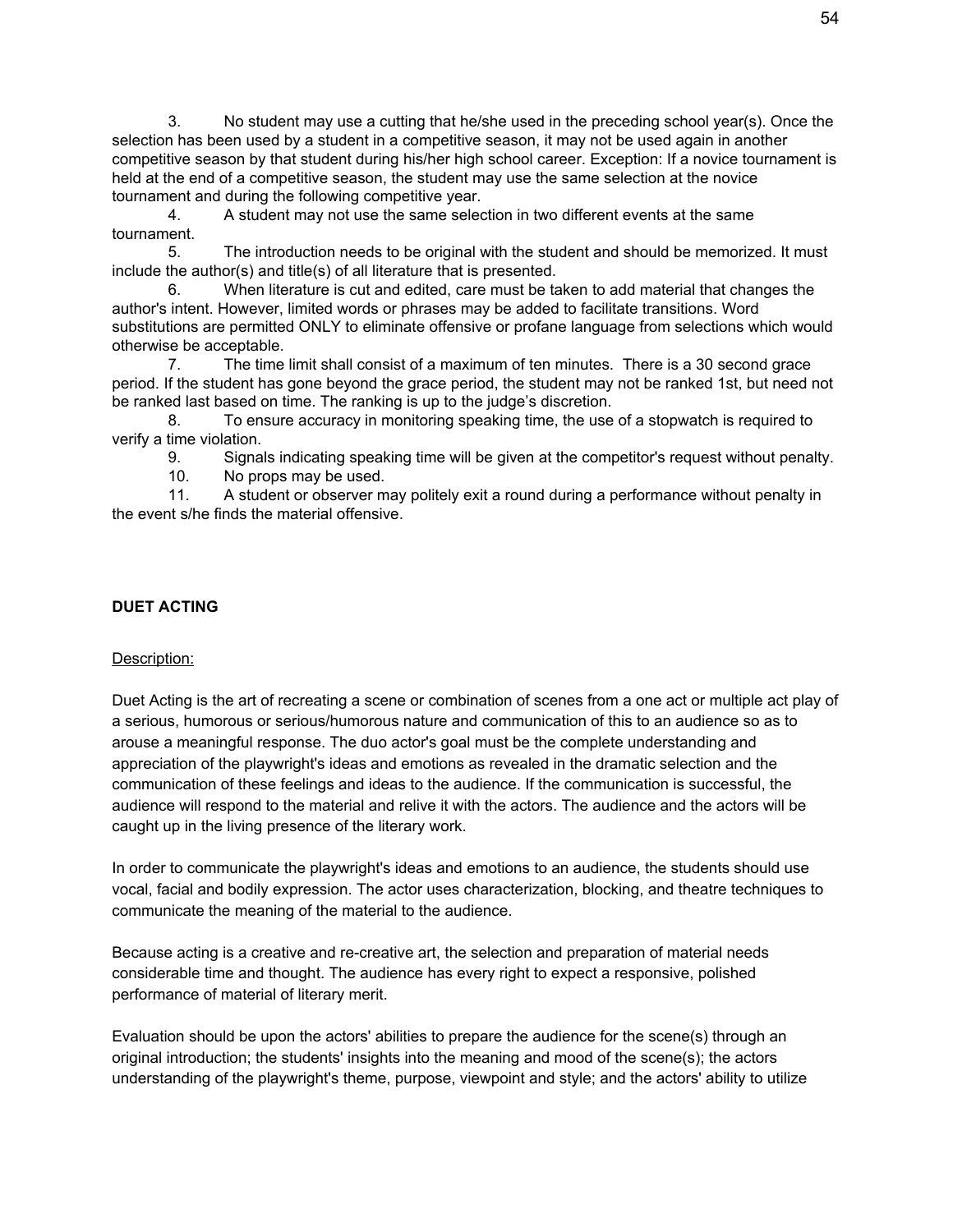facial, bodily and vocal expression, blocking, and theatre techniques to enhance understanding and appreciation of the dramatic work.

Rules:

- 1. Literature used shall be cuttings from published, copyrighted printed novels, short stories, plays or poetry, which have an ISBN number. Recorded material that is NOT printed is NOT acceptable. Material published on the Internet may be used. Students may not perform their self-authored work. A hard copy of the ENTIRE selection (including: home page of the site and URL of the site) must be available at the tournament. Questions of protest will be handled by the tournament ethics committee.
	- a. Selections from musicals may be used, but the singing of lyrics should be limited.
	- b. No students may use a cutting that they used in the preceding school year(s). Once a student has used the selection in a competitive season, that student may not use it again in another competitive season during his/her high school career. Exception: If a novice tournament is held at the end of a competitive season, the student may use the same selection at the novice tournament and during the following competitive year. No student may use the same selection in two (2) different events at the same tournament. Students may be entered in only one Duet Acting scene per tournament.
	- c. The contestants must have with them at the tournament the original copy of the published, copyrighted material from which the scene(s) is/are taken, or a Xerox copy including a copy of the title page. A student who upon request is unable to produce a copy of published material from which his cutting is taken shall have his/her ranking for that round and all subsequent rounds dropped to last. The student may continue in competition under protest until such time the executive committee has ruled upon the validity of the challenge.
	- d. Material published on the Internet may be used for duet acting. Students may not perform self-authored work. A hard copy of the ENTIRE selection (including: home page and URL of the site) must be available at the tournament. The tournament ethics committee will handle questions of protest.
- 2. The actors may not use scripts and may not be prompted during the performance.

3. The introduction needs to be original with the student and should be memorized. It must include the

name of the playwright and the title of the play.

- 4. Time limits shall be 10 minutes, which includes set-up, introduction, performance and takedown.
- 5. There is a 30 second grace period. If the student has gone beyond the grace period, the student may not be ranked 1st, but need not be ranked last based on time. The ranking is up to the judge's discretion.
- 6. To insure accuracy in monitoring speaking time, the use of a stopwatch is required to verify a time violation.
- 7. Signals indicating speaking time may be given at the competitor's request without penalty.